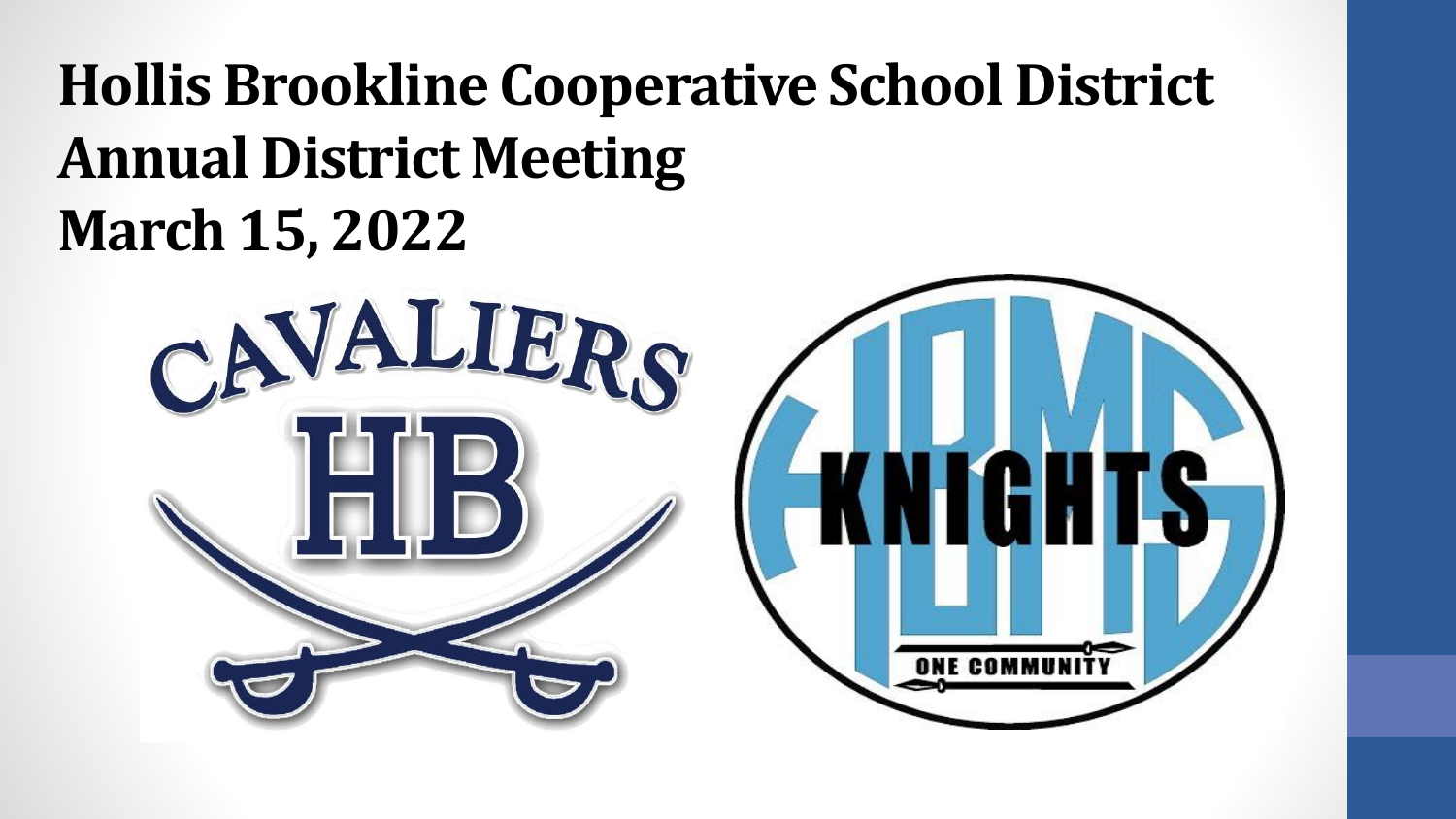### **School Board Members**

- •Holly Deurloo Babcock, Chair
- •Tom Solon, Vice Chair
- •Beth Williams, Secretary
- •Elizabeth Brown
- •Kate Stoll
- •Krista Whalen
- •Cindy VanCoughnett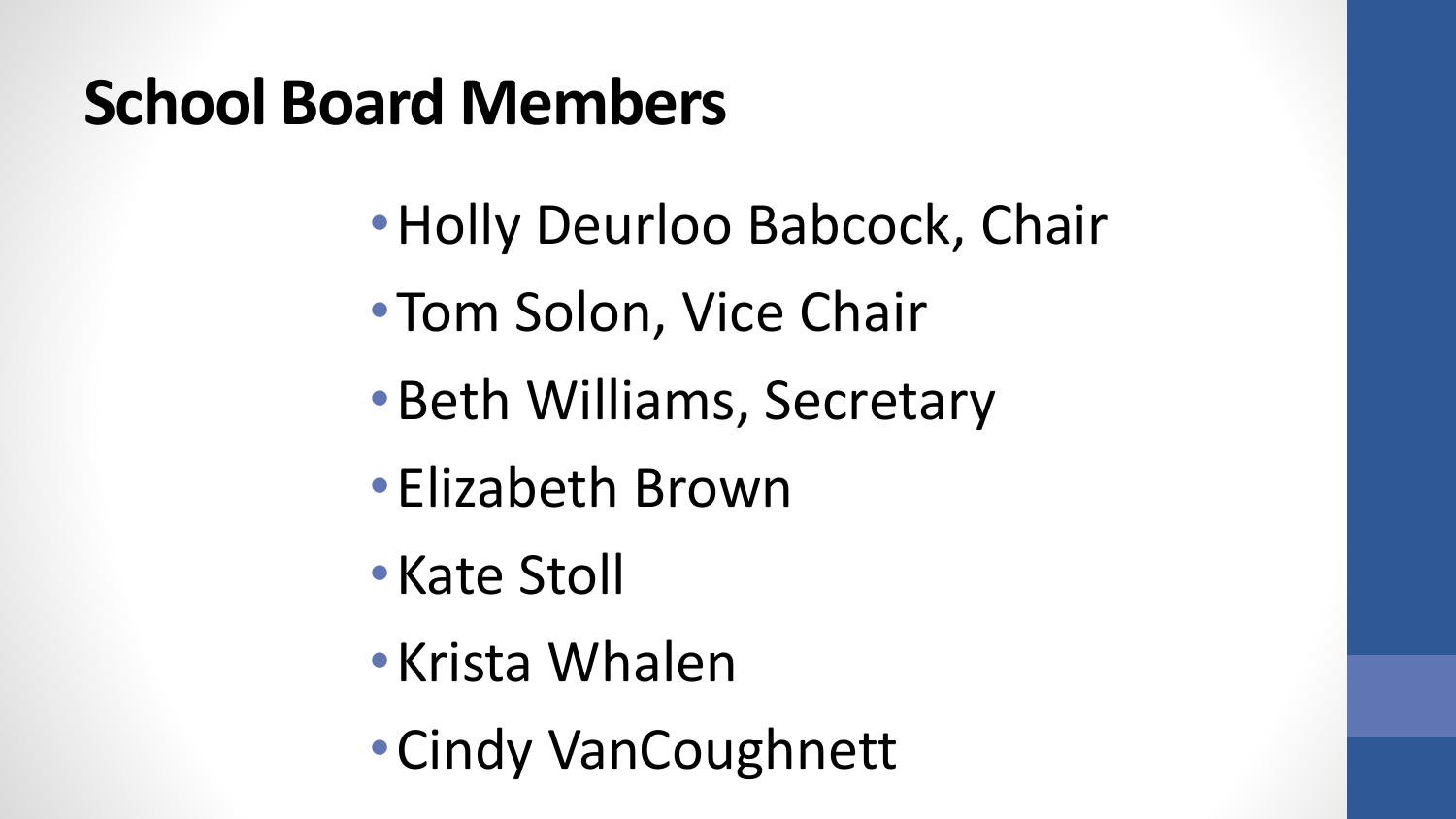## **Budget Committee Members**

- •Darlene Mann, Chair
- •Raul Blanche, Vice Chair
- •Dave Blinn
- Matt Maguire
- •Tony Stanizzi
- •Tom Whalen
- •Cindy VanCoughnett, SB representative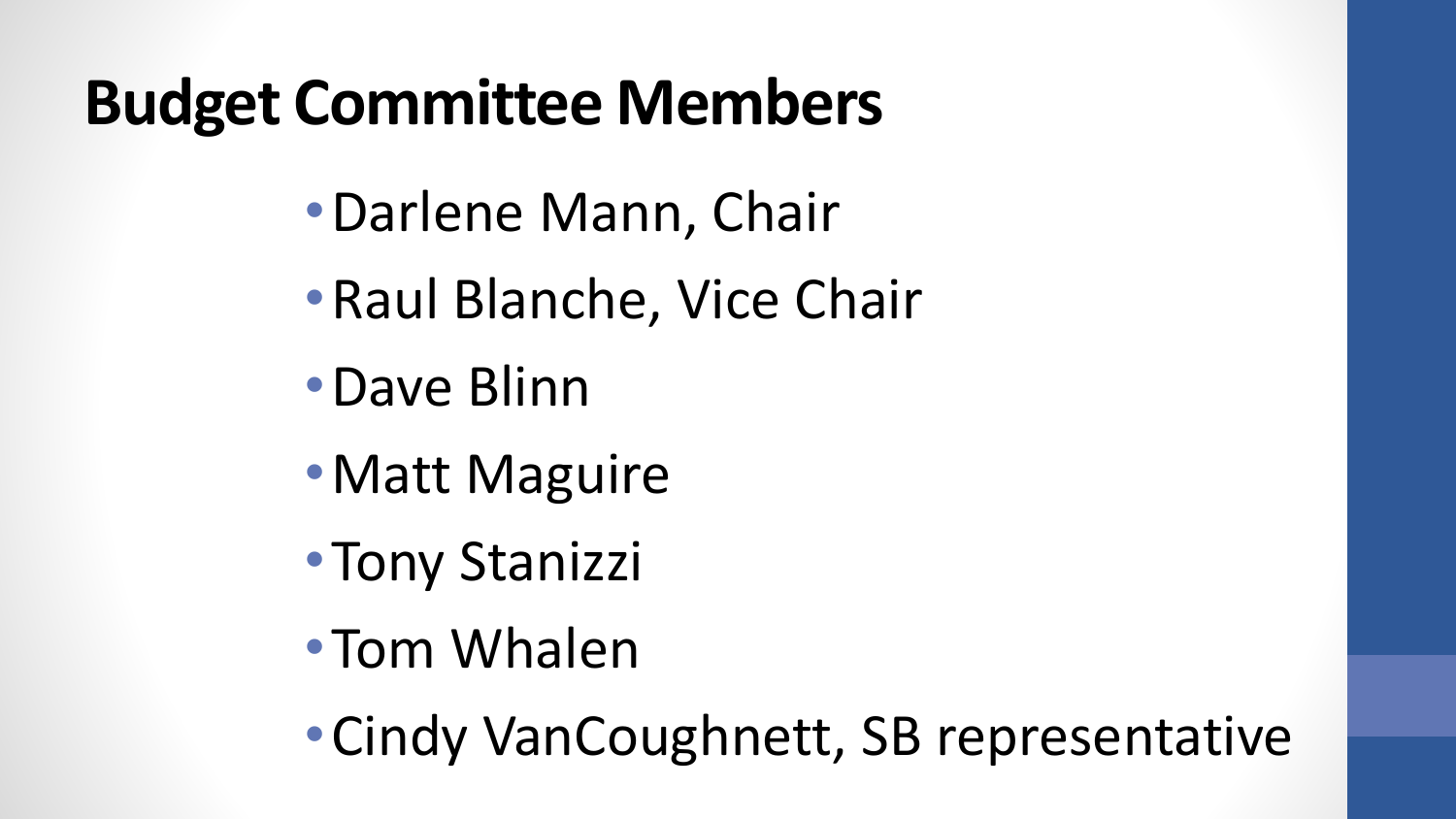# **Administration**

#### **SAU Office**

- Andrew Corey **Superintendent**
- 
- 
- 
- 
- 
- 
- Tim Girzone **Principal**
- 
- 
- 
- Patrick West **Principal**
- Jennifer Campbell **Assistant Principal**
- Yolanda Flamino **Assistant Principal**

• Gina Bergskaug **Assistant Superintendent** • Lauren DiGennaro **Director of Student Services** • Kelly Seeley **Business Administrator** Business Administrator • Linda Sherwood **Asst. Business Administrator** Asst. Business Administrator • Amy Rowe **Asst. Director of Student Services** Asst. Director of Student Services • Rich Raymond **Network Administrator** Network Administrator

• Kimberly Meyer **Assistant Principal** • Bob Ouellette **Assistant Principal** • Amanda Zeller **Andraga Assistant Principal** 

#### **HBHS**

#### **HBMS**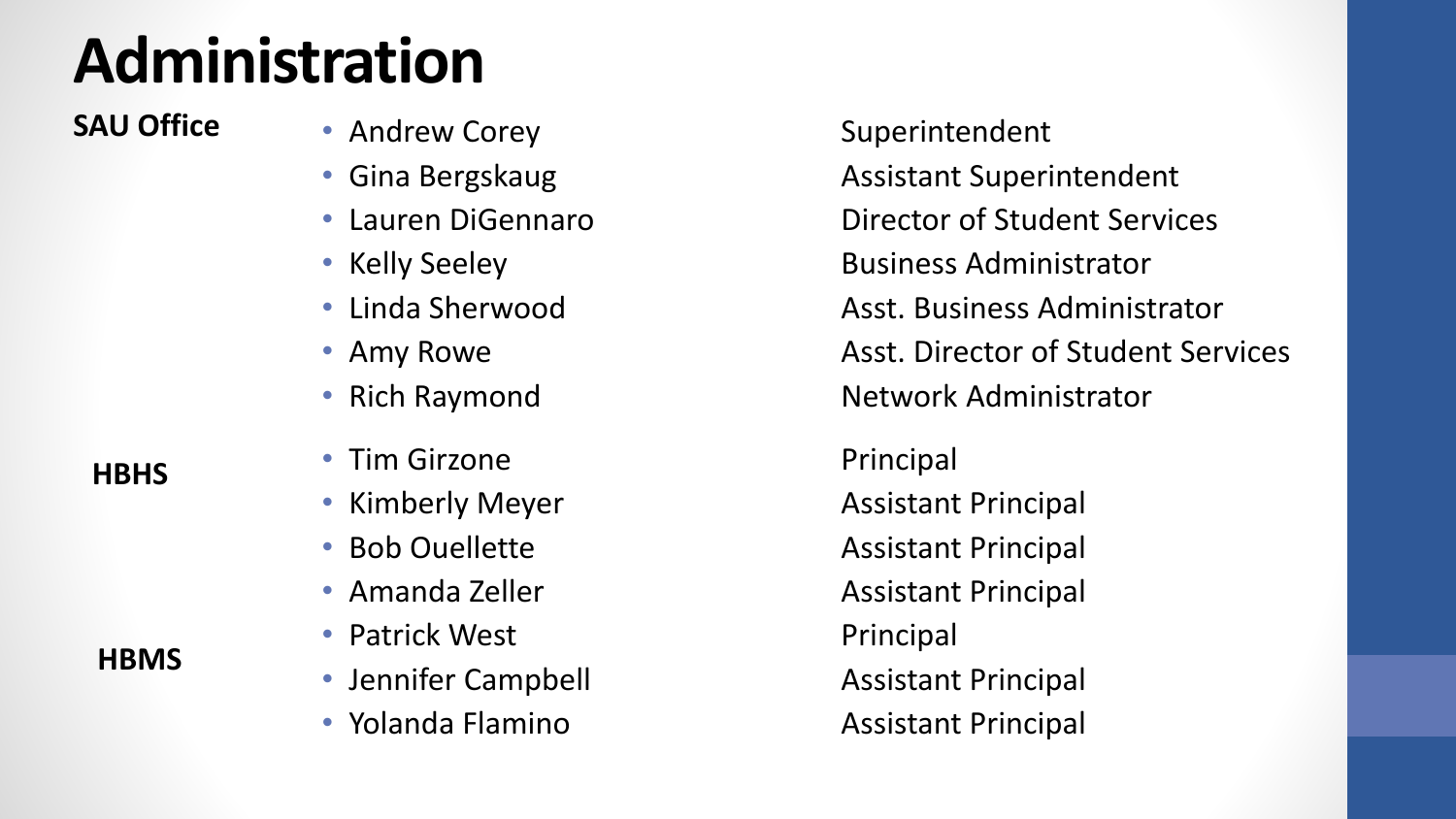# **Meeting Officials**

•James O'Shaugnessy District Counsel

• Diane Leavitt District Clerk

- •Supervisors of the Checklist
- •Ballot Clerks
- •Assistants and Counters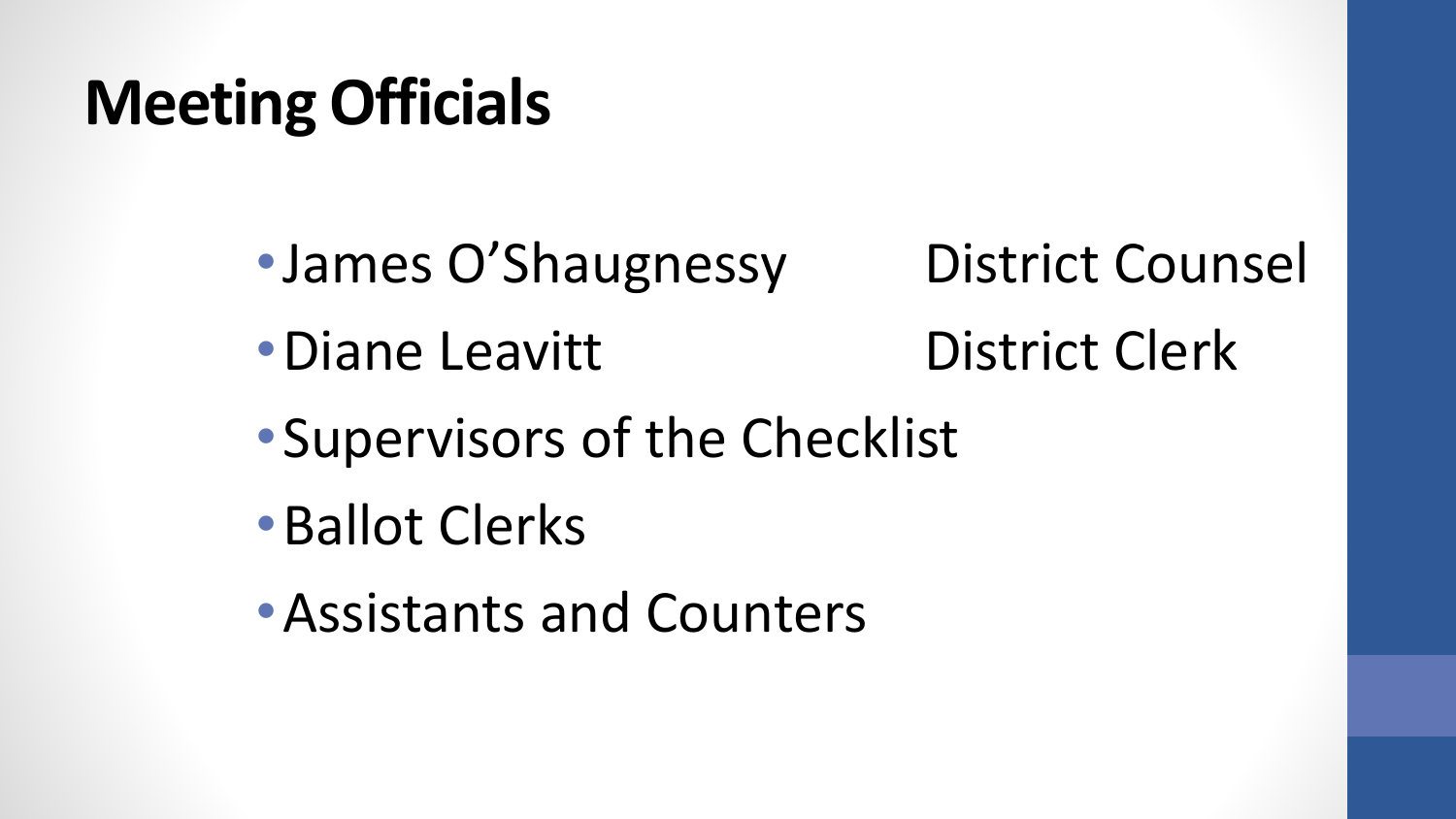### **Election Results**

- COOP School Board, Brookline
	- Beth Williams 729
- COOP School Board, Hollis
	- Krista Whalen 1118
	- Holly Deurloo Babcock 1100
	- Fred Hubert 881
	- Ariela Torgersen 887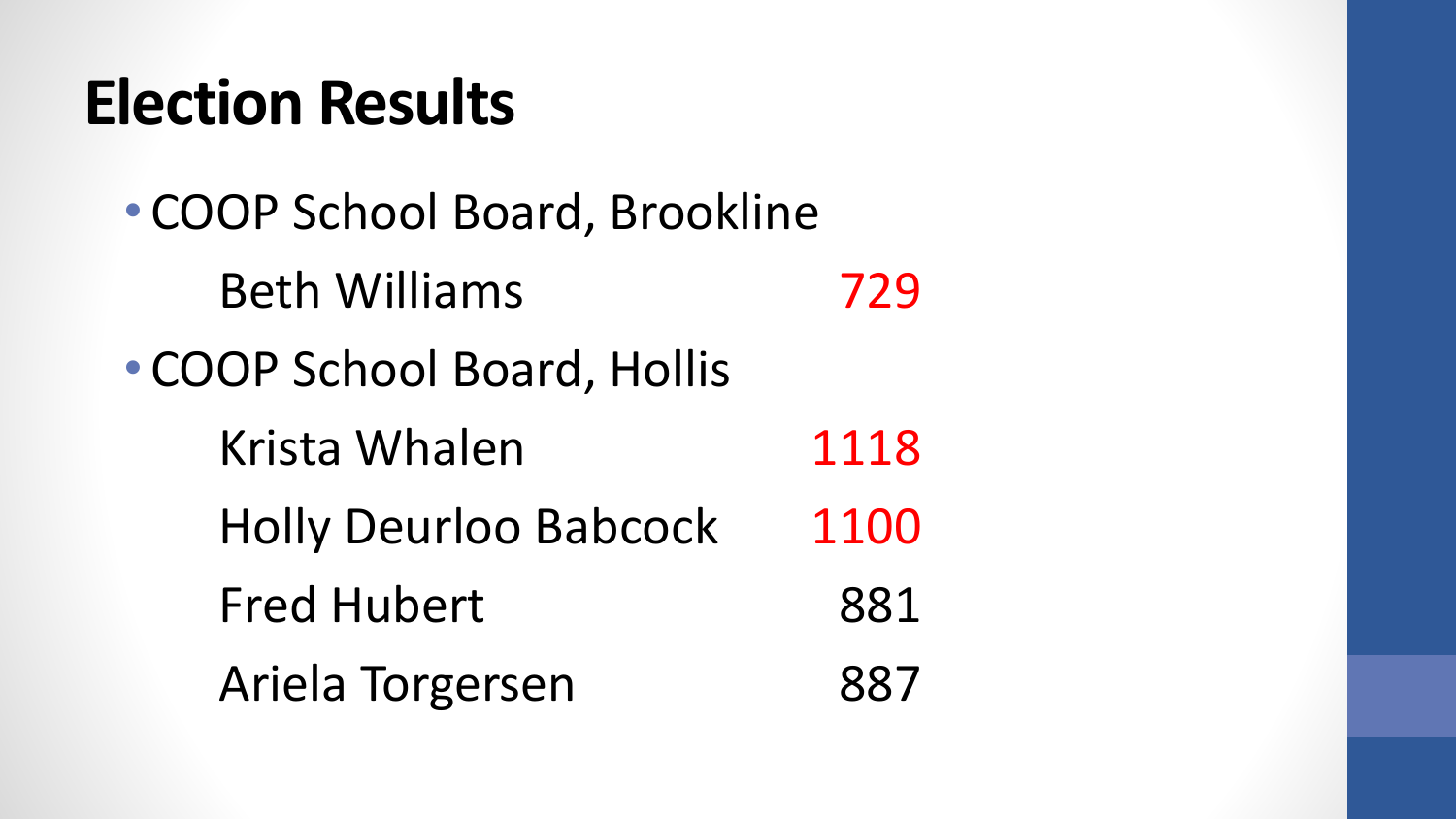## **Election Results**

- COOP Budget Committee, 3 yr., Brookline Matthew Maguire 707
- COOP Budget Committee, 3 yr., Hollis Darlene Mann 1128 Tom Whalen 1414
- COOP Budget Committee 2 yr., Hollis Anthony Stanizzi 1574
- COOP School Moderator
	- Drew Mason 1405 Peter Webb (write-in) 52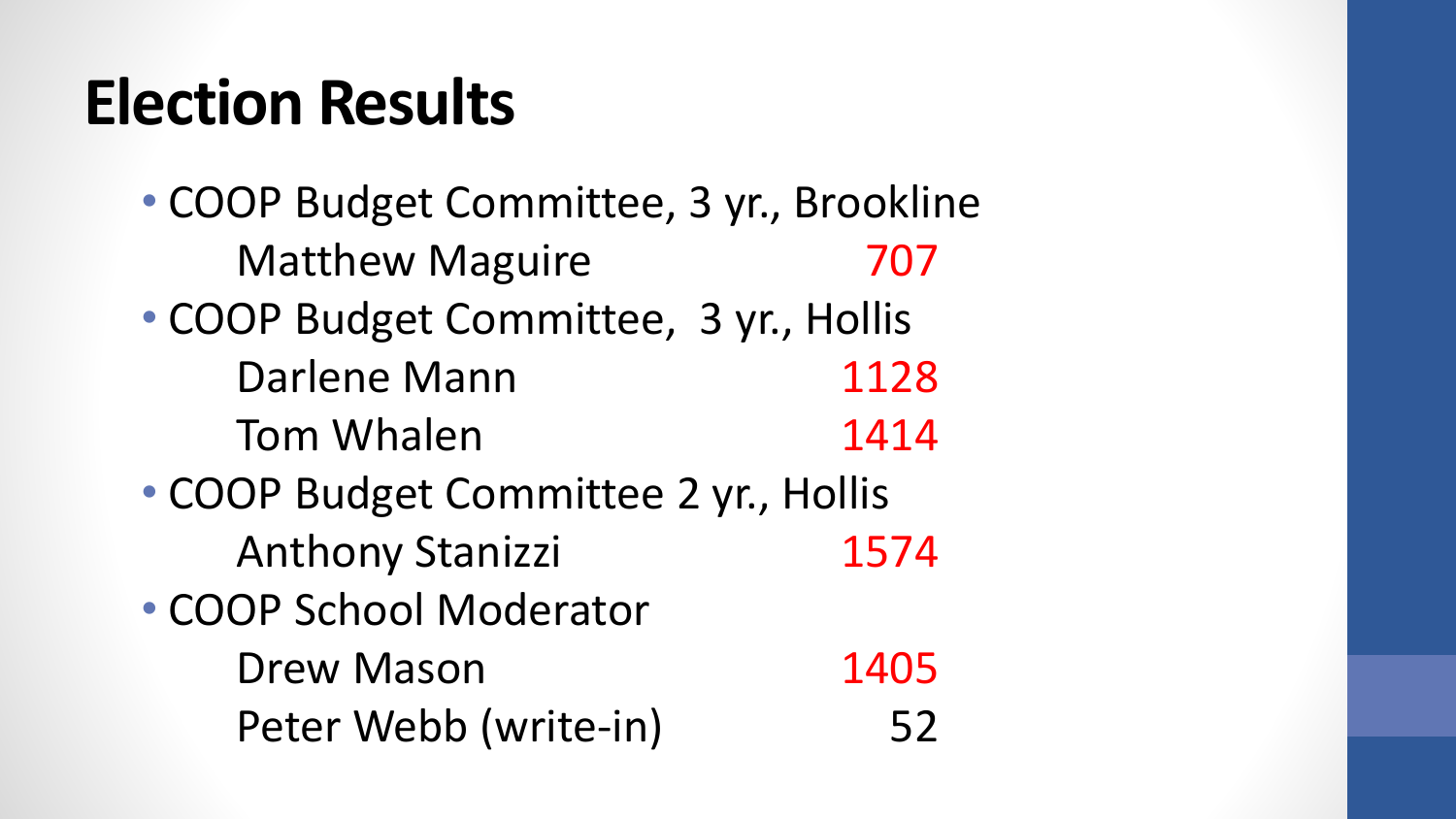# **Meeting Video**

•Stream from:

https://www.sau41.org

•Click on Live Stream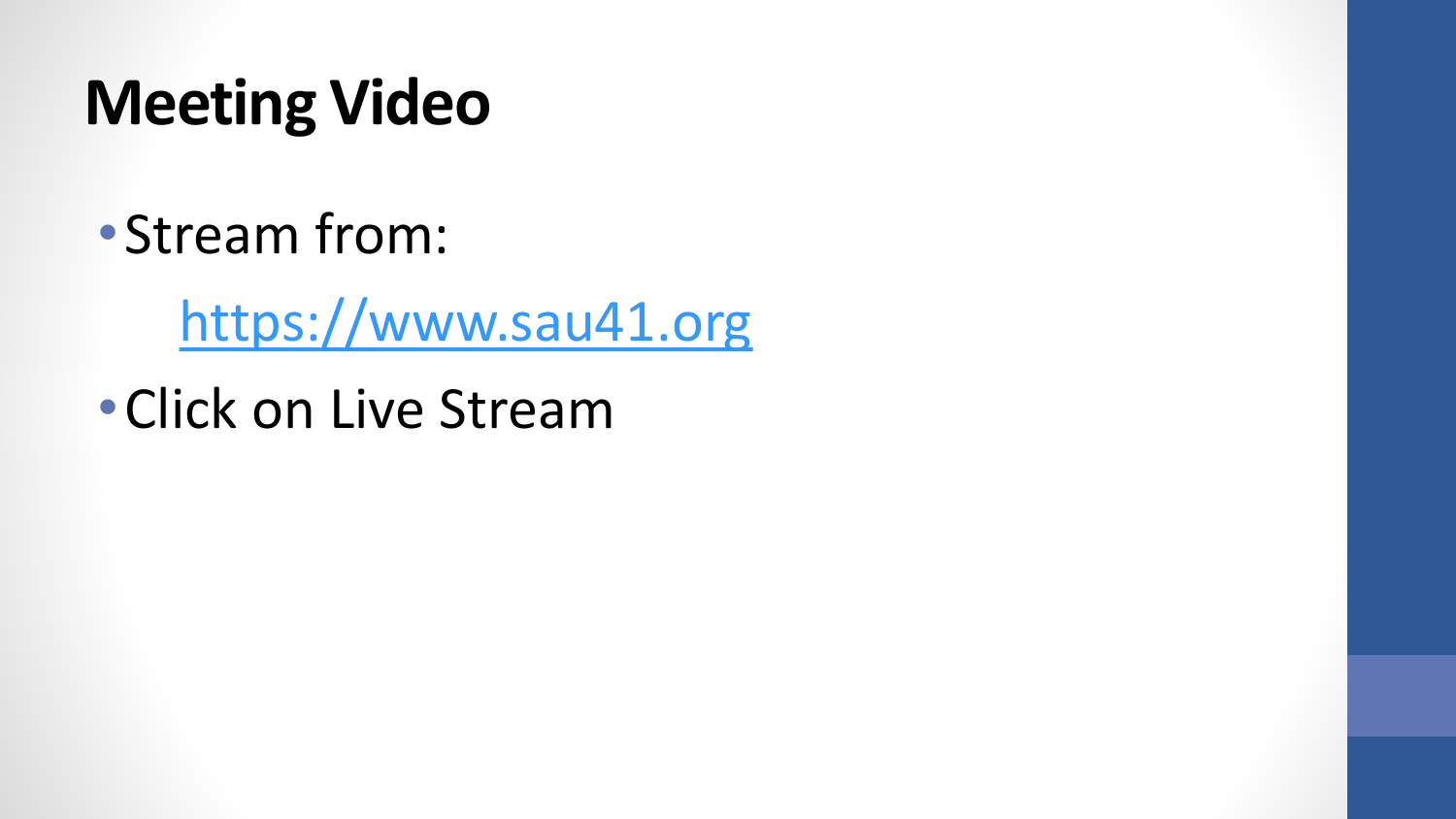#### **Resources on sau41.org**

- •FY23 HSD Warrant
- HSD FY23 MS–27 (proposed budget)
- •This presentation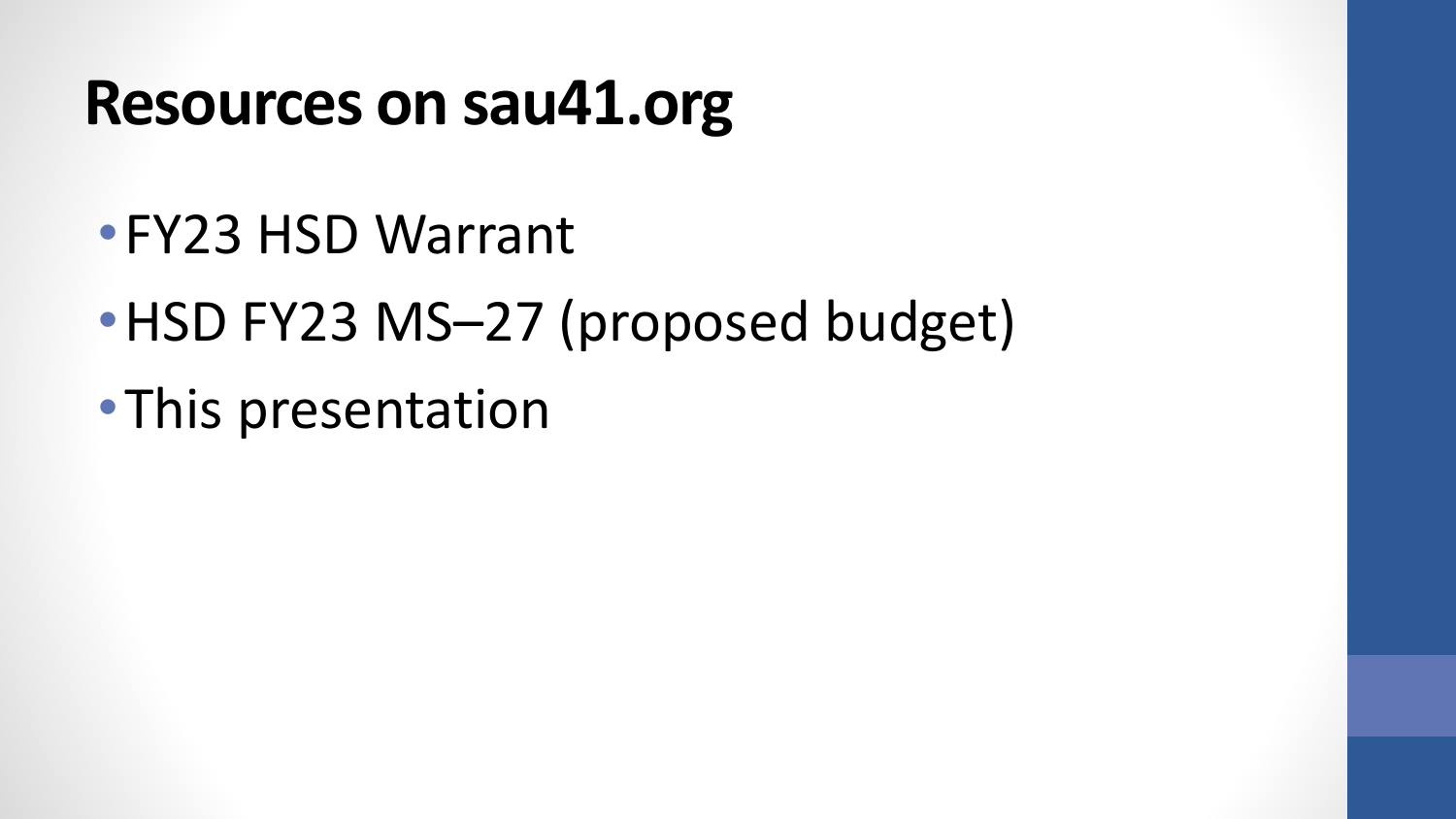# **Meeting Rules**

- Moderator proposes operating rules
- Must be adopted every meeting
- Change rules by 2/3 vote
- Robert's Rules only a guide
- Rules found in Town Report yellow section
	- Hollis page 222
	- Brookline page 201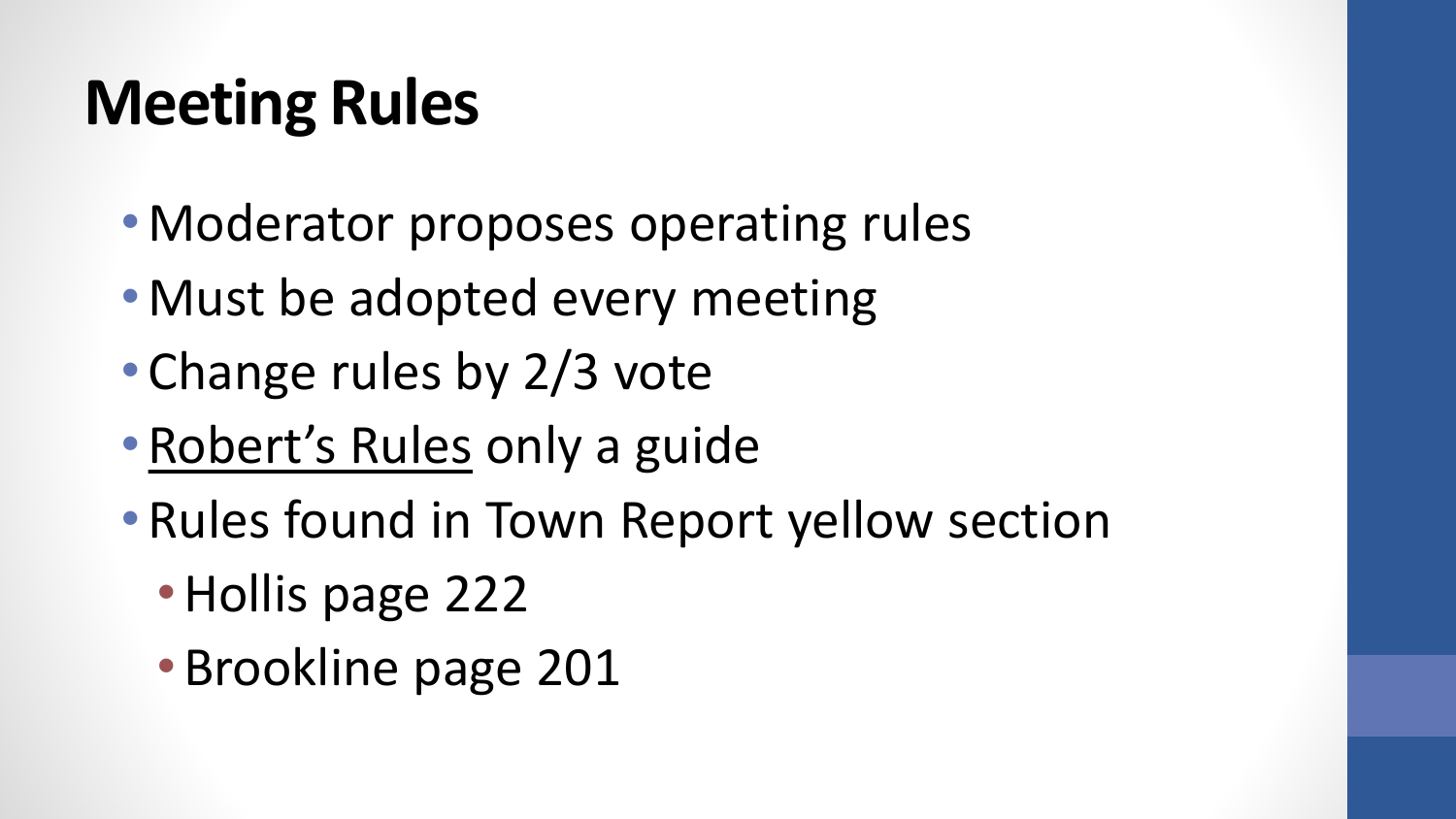# **Speaking at the Meeting**

- •Come to podium
- •Wait to be recognized
- •Speak into microphone
- •Show card, state name and address
- •Speak to Moderator not voters
- •Speak only once until others have spoken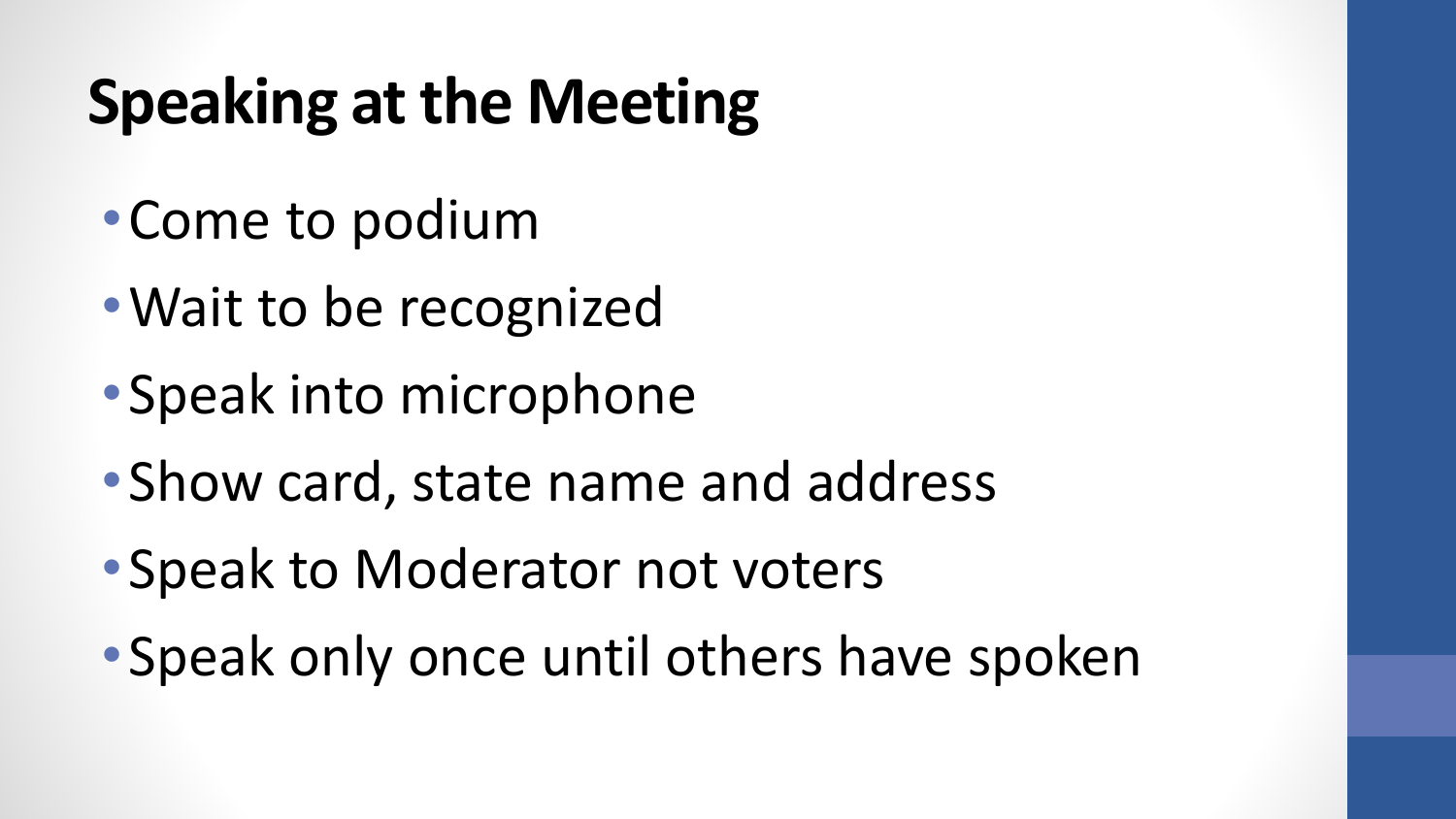# **Speaking at the Meeting**

- •2 minutes
- •5 minutes for sponsors of amendments
- •Time cannot be yielded or transferred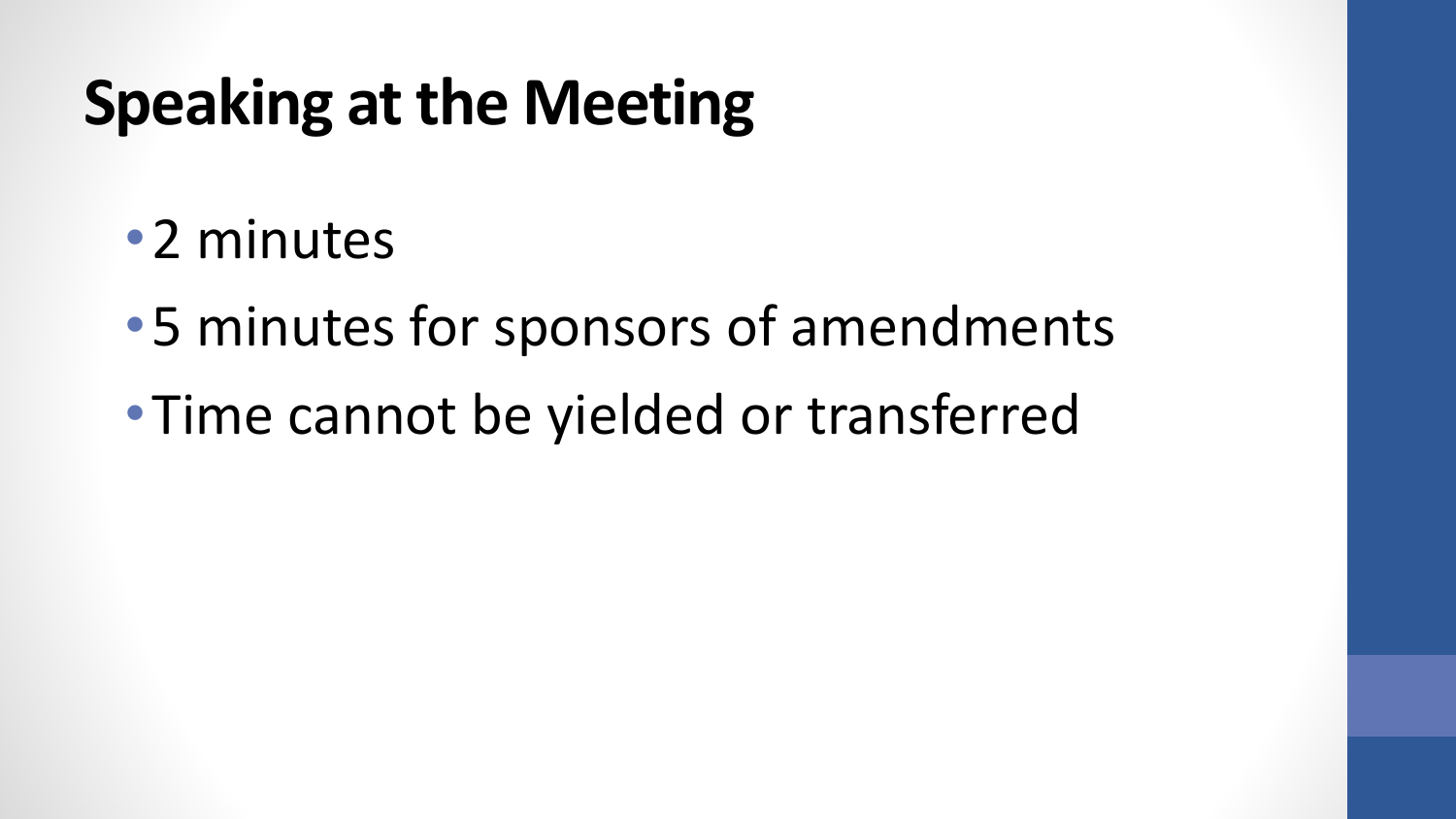## **Speaking at the Meeting, RSA 40:7**

No person shall speak in any meeting without leave of the moderator, nor when any person speaking is in order; and all persons shall be silent at the desire of the moderator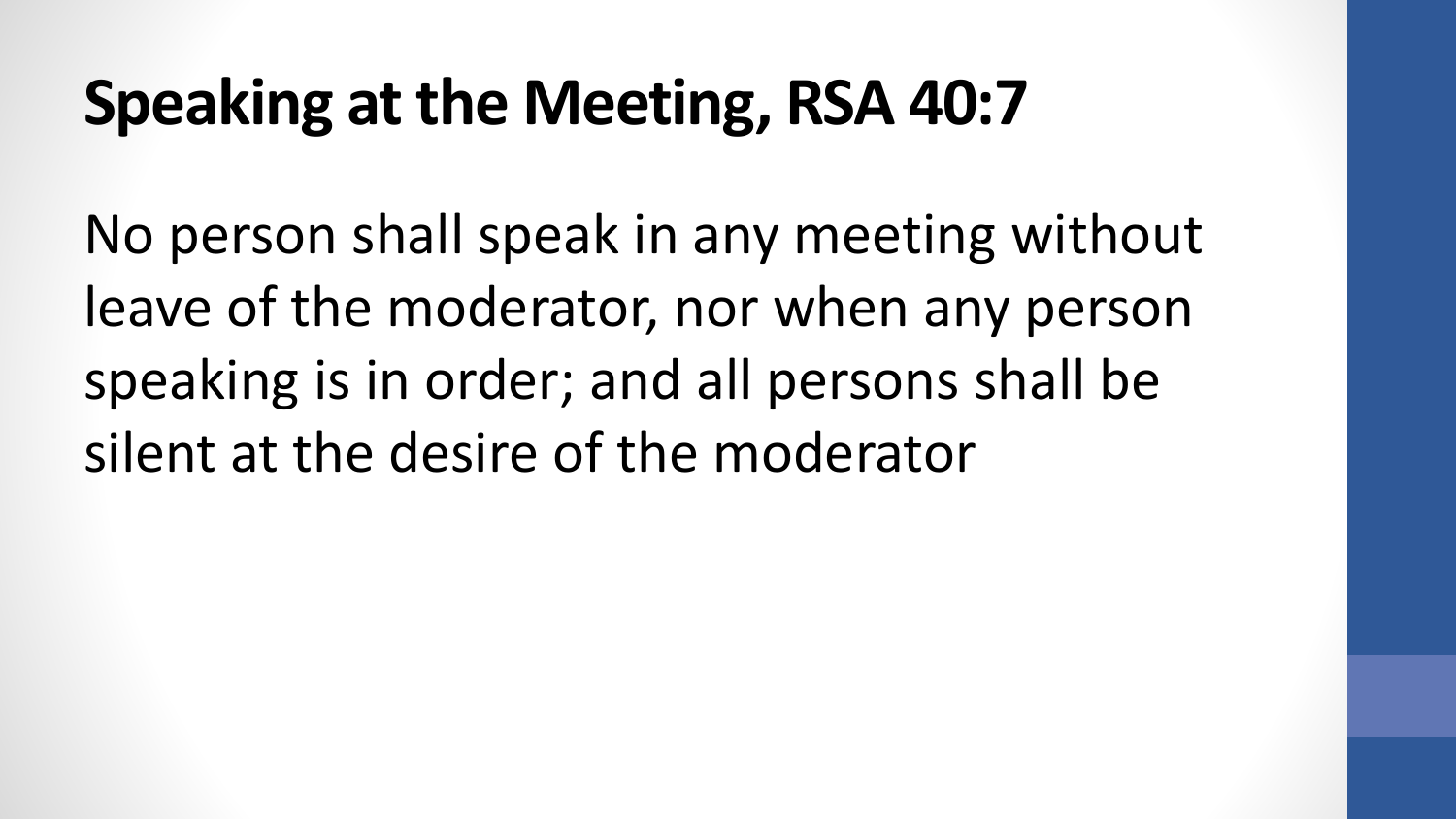# **Point of Order**

- •Bring to Moderator's attention that rules not being followed
- •Appeal Moderator's ruling
- Not for questions or motions
- •Indicate which rules are not being followed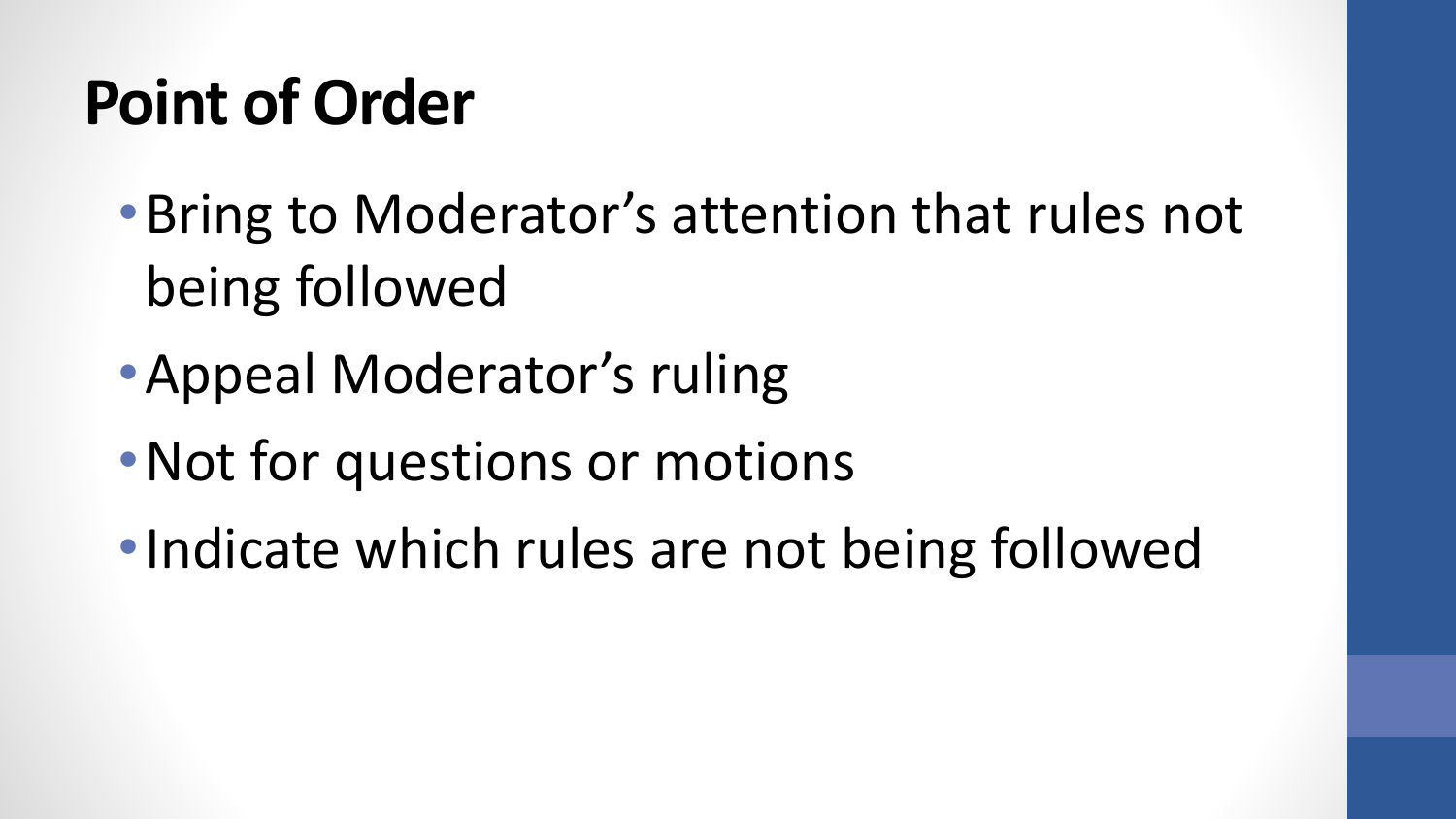# **Ending Debate**

- May be made after waiting in line
- May be made from floor if no other speaker has the floor
- Not debatable
- Not after a speech
- Not if insufficient debate
- 2/3 vote required to pass
- All already in line may speak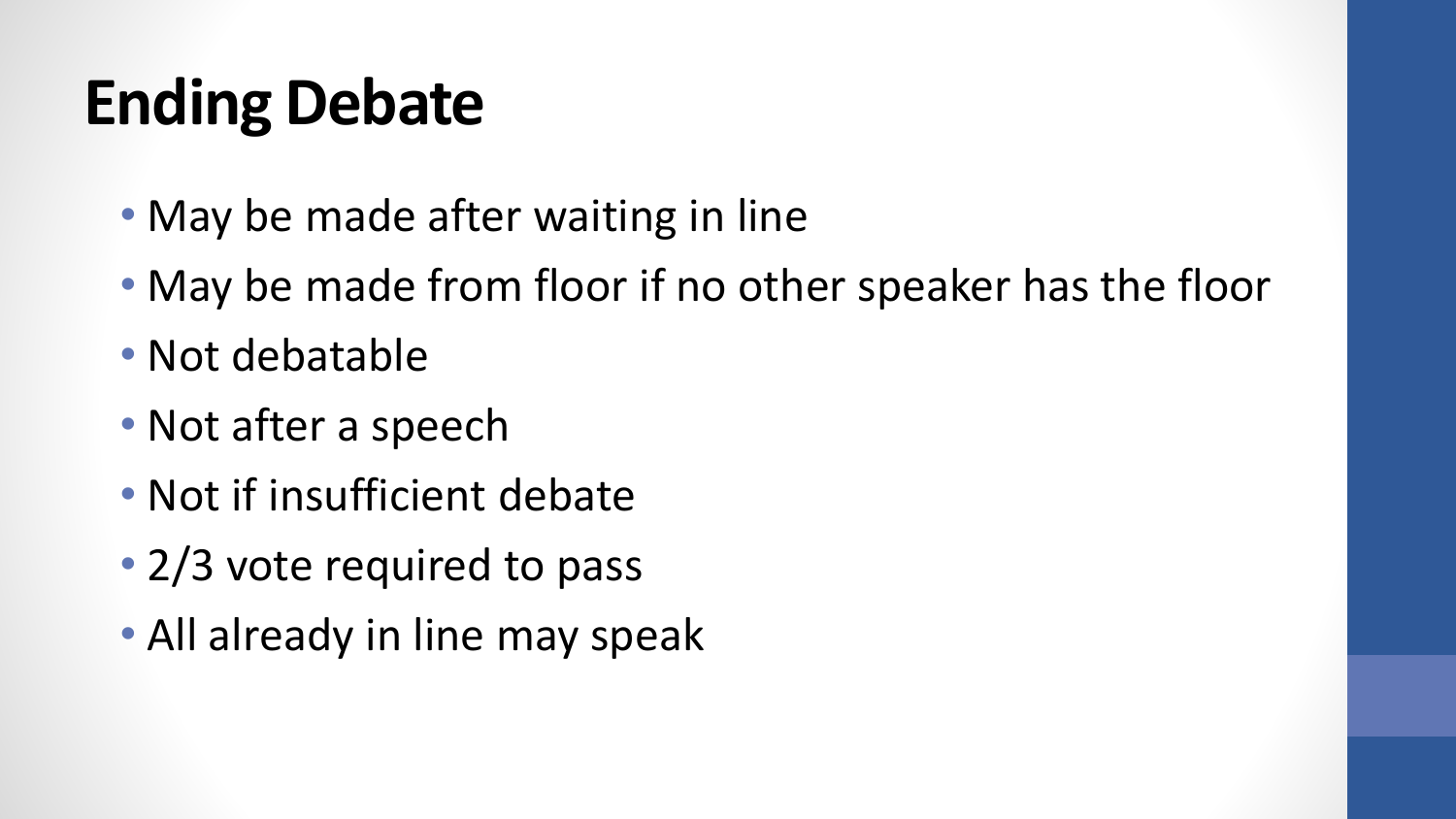## **Motion to Reconsider**

- Purpose is to address new information
- Allows meeting to discuss and vote again
- Motion is debatable
- Requires simple majority
- Must be made by voter on prevailing side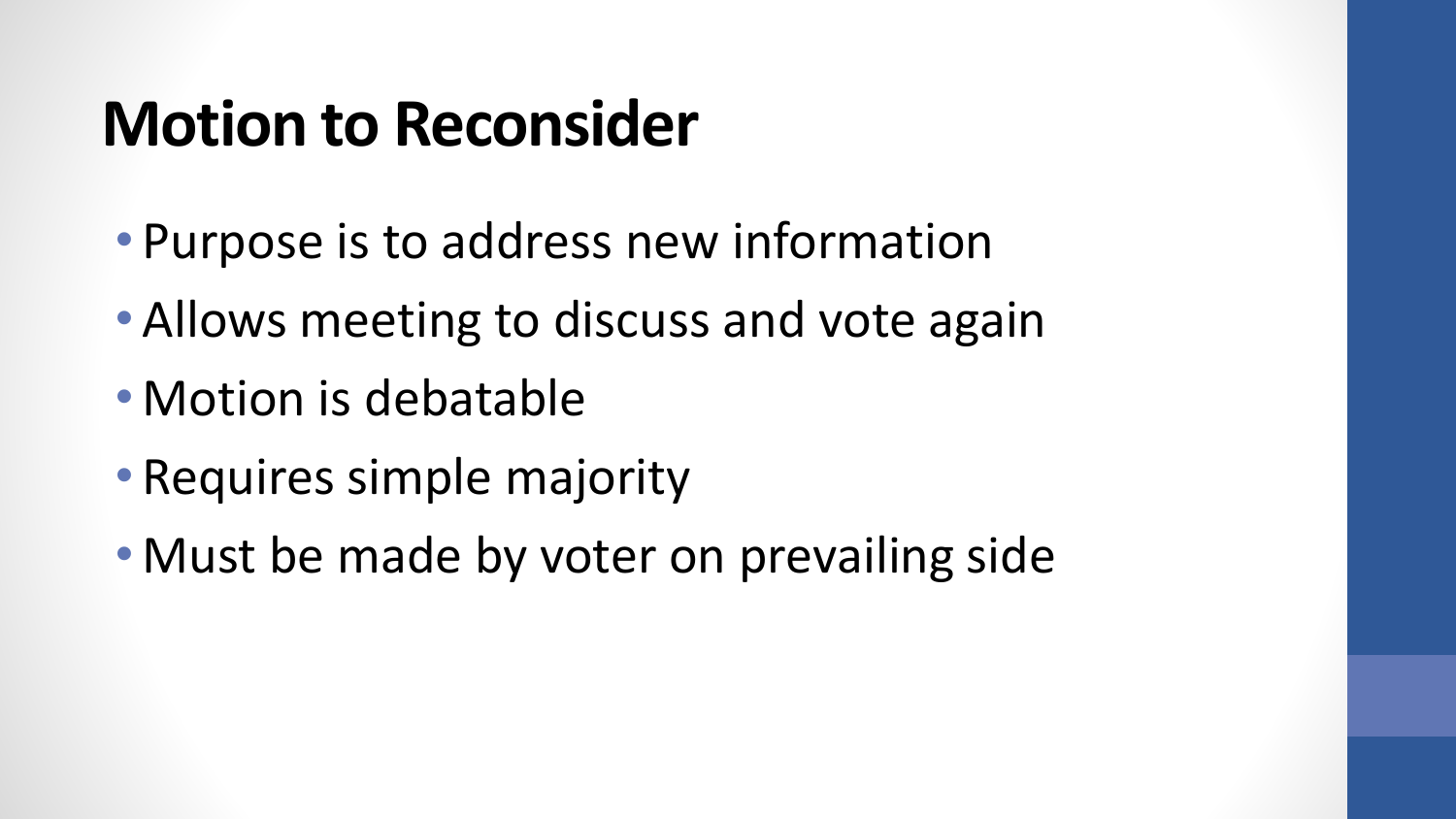### **Restrict Reconsideration**

- Does not prevent reconsideration
- Requires any later reconsideration of the motion to be at least 7 days later
- In order at any time speaker has the floor
- •Only after a vote has been declared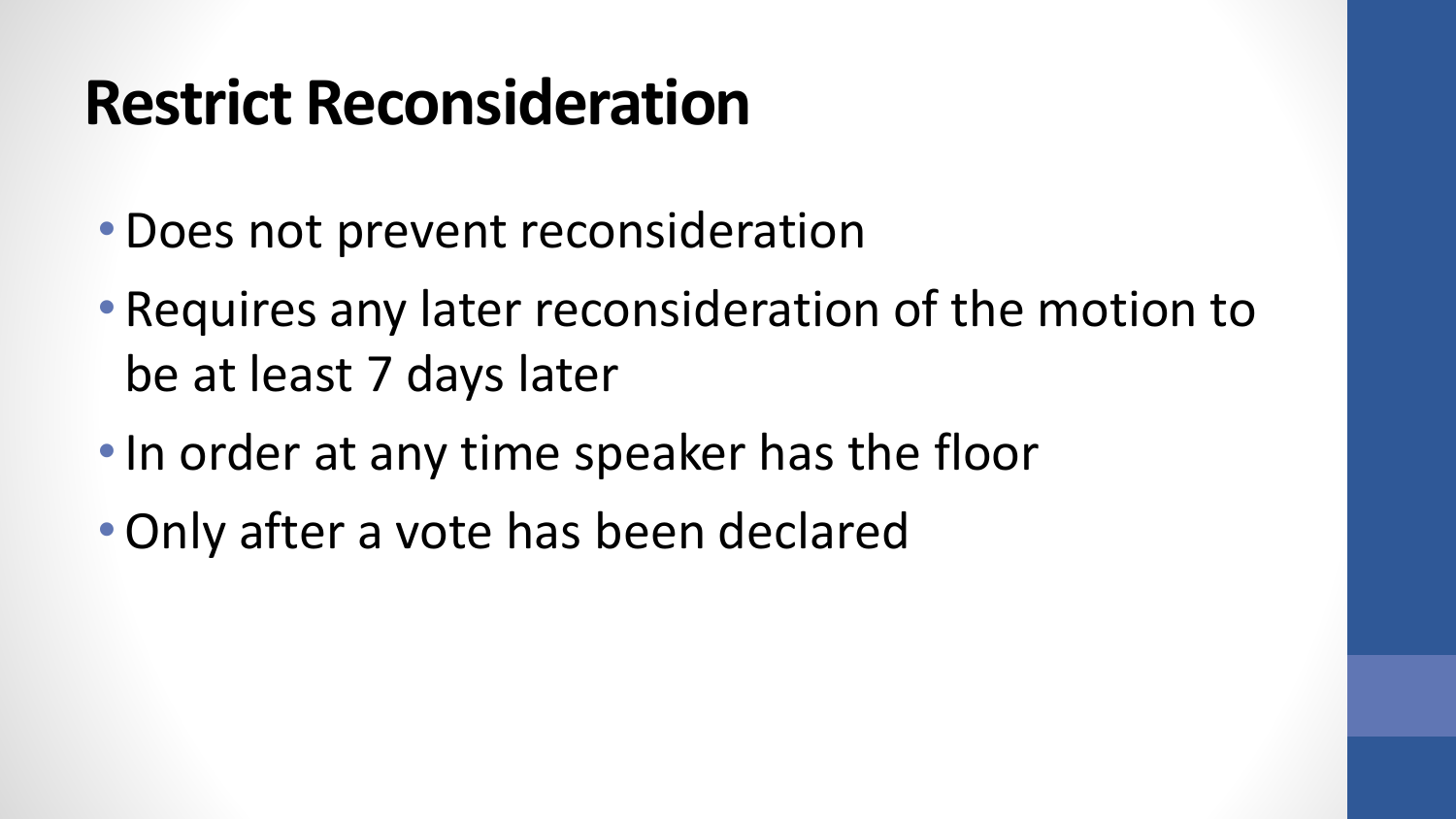# **Appeal Moderator's Ruling**

- Any interpretation of rules may be appealed unless required by state law
- Immediately after ruling made
- "Point of Order" or "I wish to challenge the ruling"
- Majority vote to overrule
- Challenge to direct application of rules requires changing the rules, not appeal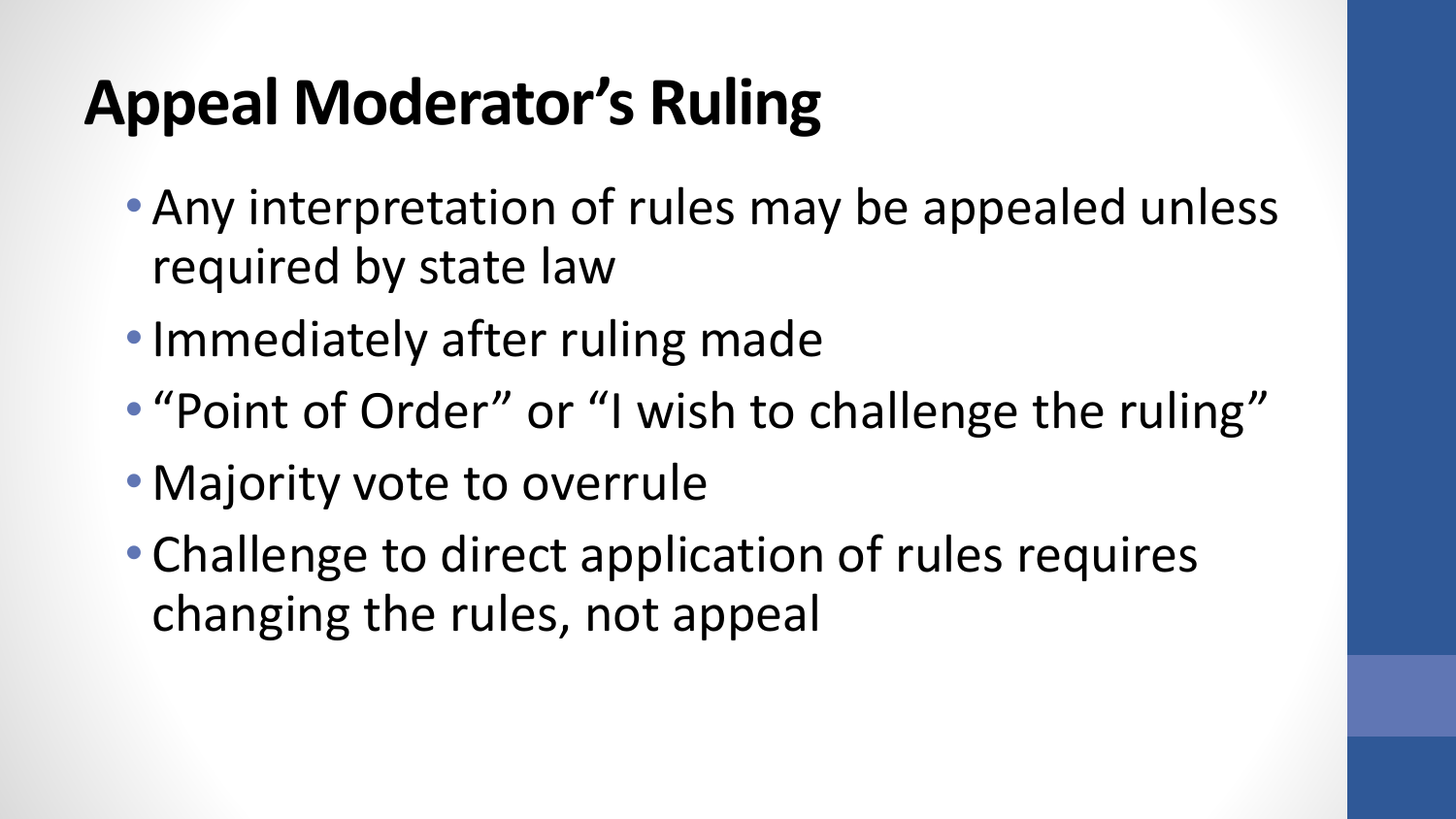#### **Adopt Rules**

### Shall the School District vote to adopt the rules for this meeting as proposed by the Moderator?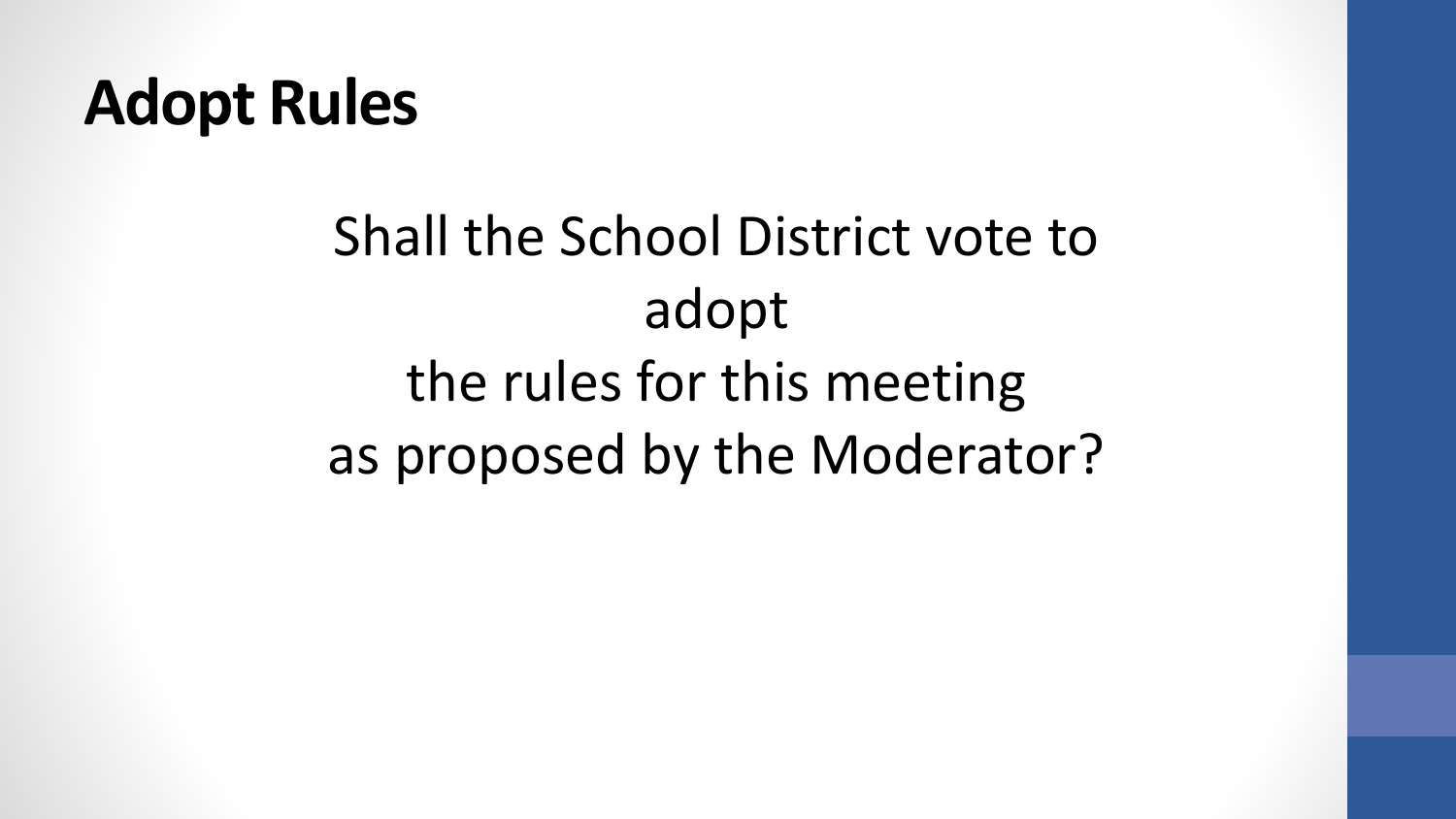#### **FY23 Warrant Summary**

| <b>Article</b> | <b>Content</b>                      | \$ Amount    |
|----------------|-------------------------------------|--------------|
| $\mathbf 1$    | <b>Ventilation/Energy Upgrades</b>  | \$235,471    |
| $\overline{2}$ | <b>HESSA Contract</b>               | \$88,523     |
| 3              | <b>School Operating Budget</b>      | \$25,278,502 |
| $\overline{4}$ | <b>SAU Budget</b>                   | \$1,070,947  |
| 5              | <b>Facilities Maintenance Trust</b> | \$200,000    |
| 6              | <b>Special Education</b>            | \$25,000     |
|                | Total \$ if all pass as written     | \$26,898,443 |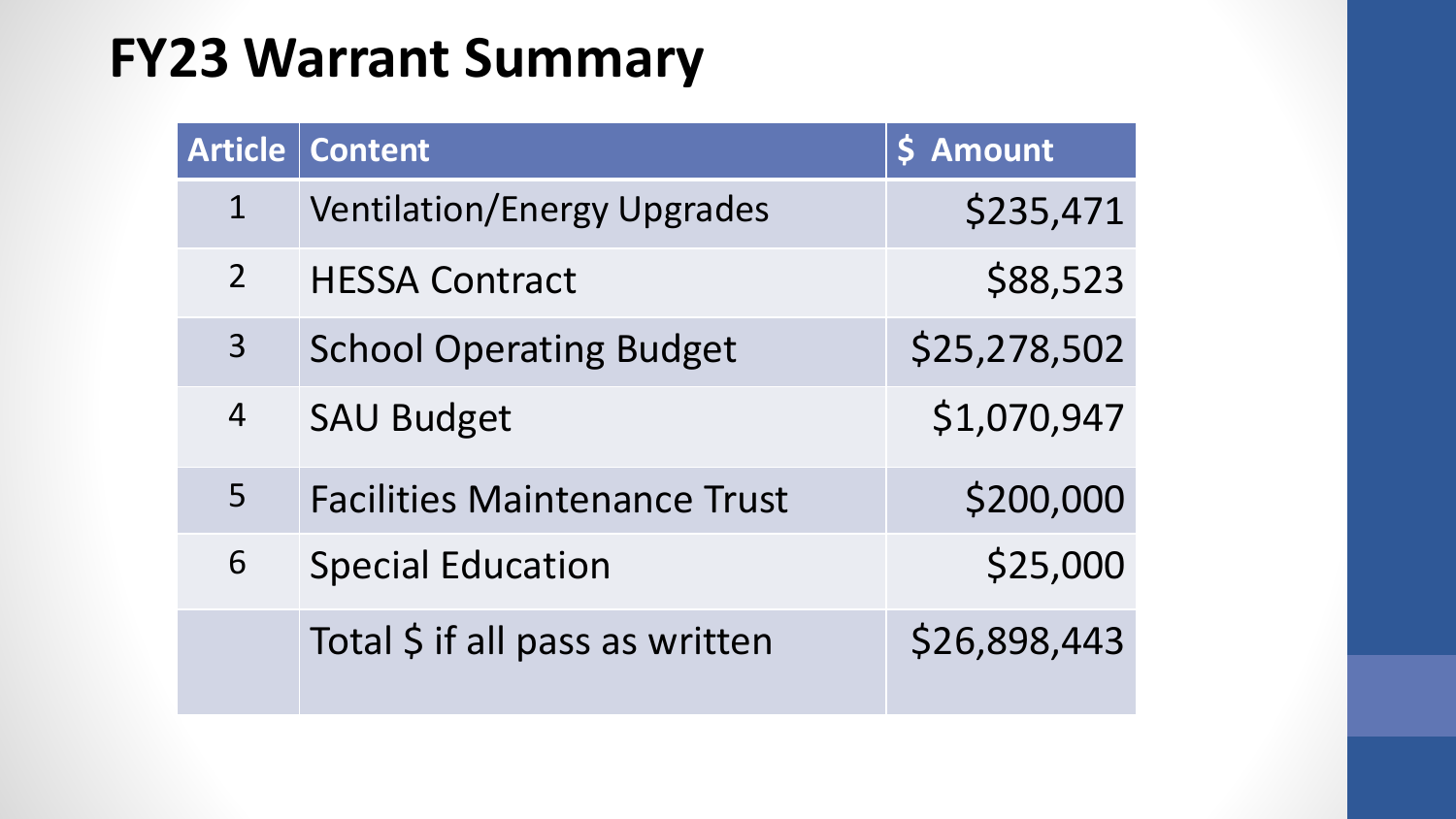#### **FY23 Warrant Summary**

| <b>Article</b> | <b>By Petition</b>     |
|----------------|------------------------|
| $\overline{ }$ | Adopt RSA 40:13 (SB2)  |
| 8              | Rescind RSA 198:4 b-II |
| 9              | <b>Advisory PWA</b>    |
| 10             | Adopt RSA 32:5 V-b     |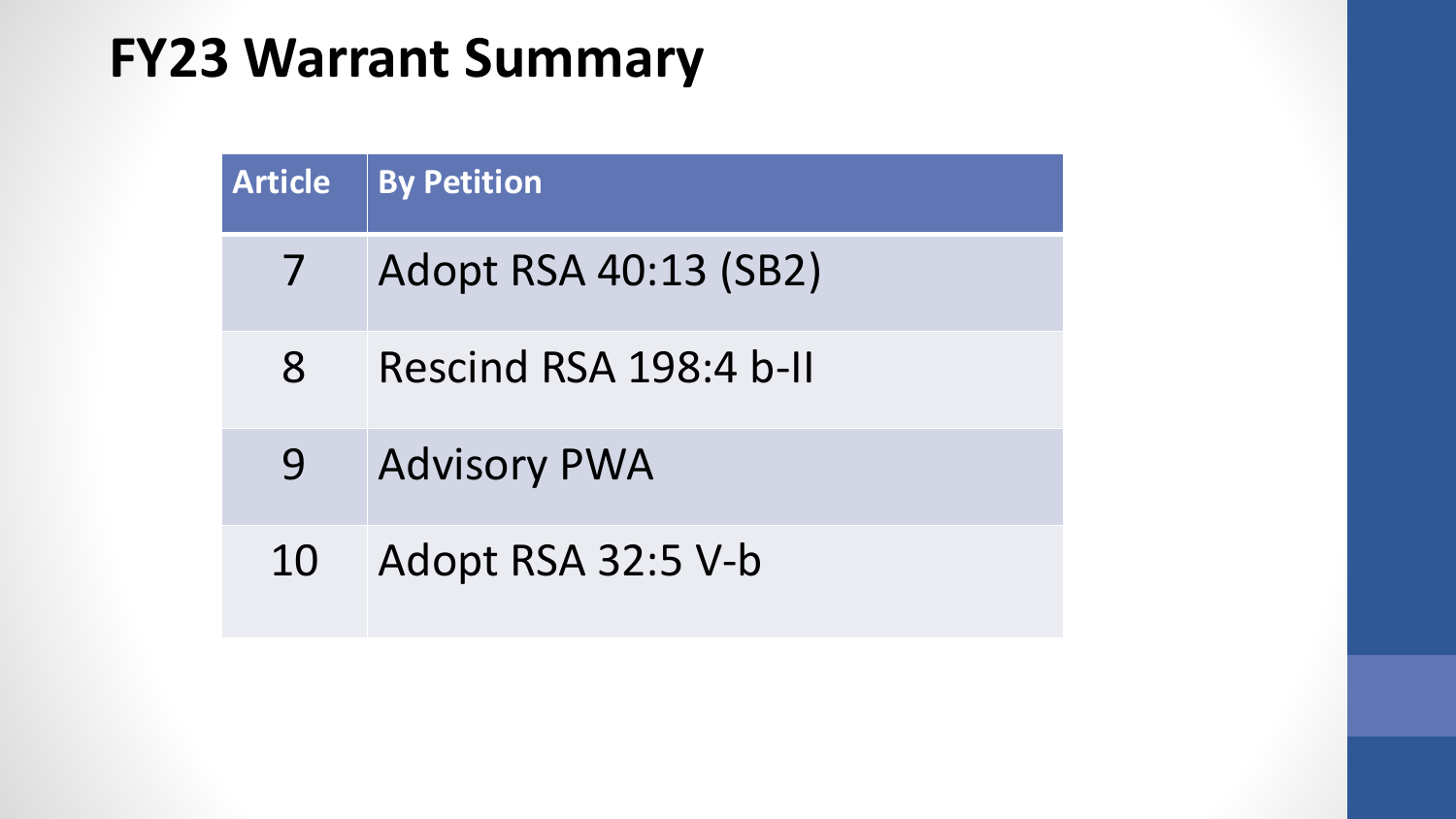#### **FY23 Warrant Summary**

| <b>Article</b> | <b>Content</b>                      | \$ Amount            |
|----------------|-------------------------------------|----------------------|
| $\mathbf 1$    | <b>Ventilation/Energy Upgrades</b>  | \$235,471            |
| $\overline{2}$ | <b>HESSA Contract</b>               | \$88,523             |
| 3              | <b>School Operating Budget</b>      | \$25,278,502         |
| 4              | <b>SAU Budget</b>                   | \$1,070,947          |
| 5              | <b>Facilities Maintenance Trust</b> | \$200,000            |
| 6              | <b>Special Education</b>            | \$25,000             |
|                | Total \$ if all pass as written     | \$26,898,443<br>4.8% |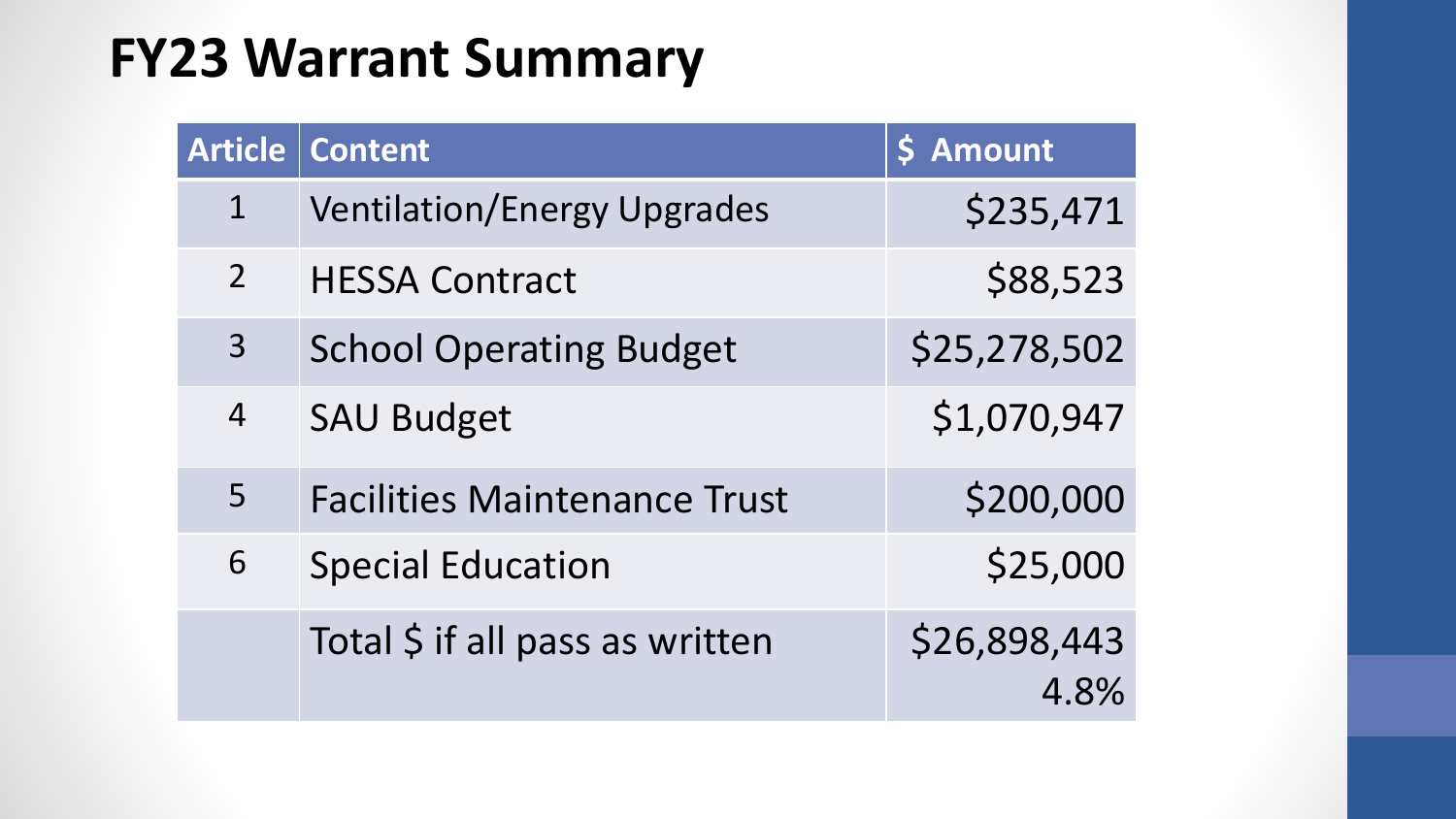#### **FY23 Budget Distribution**

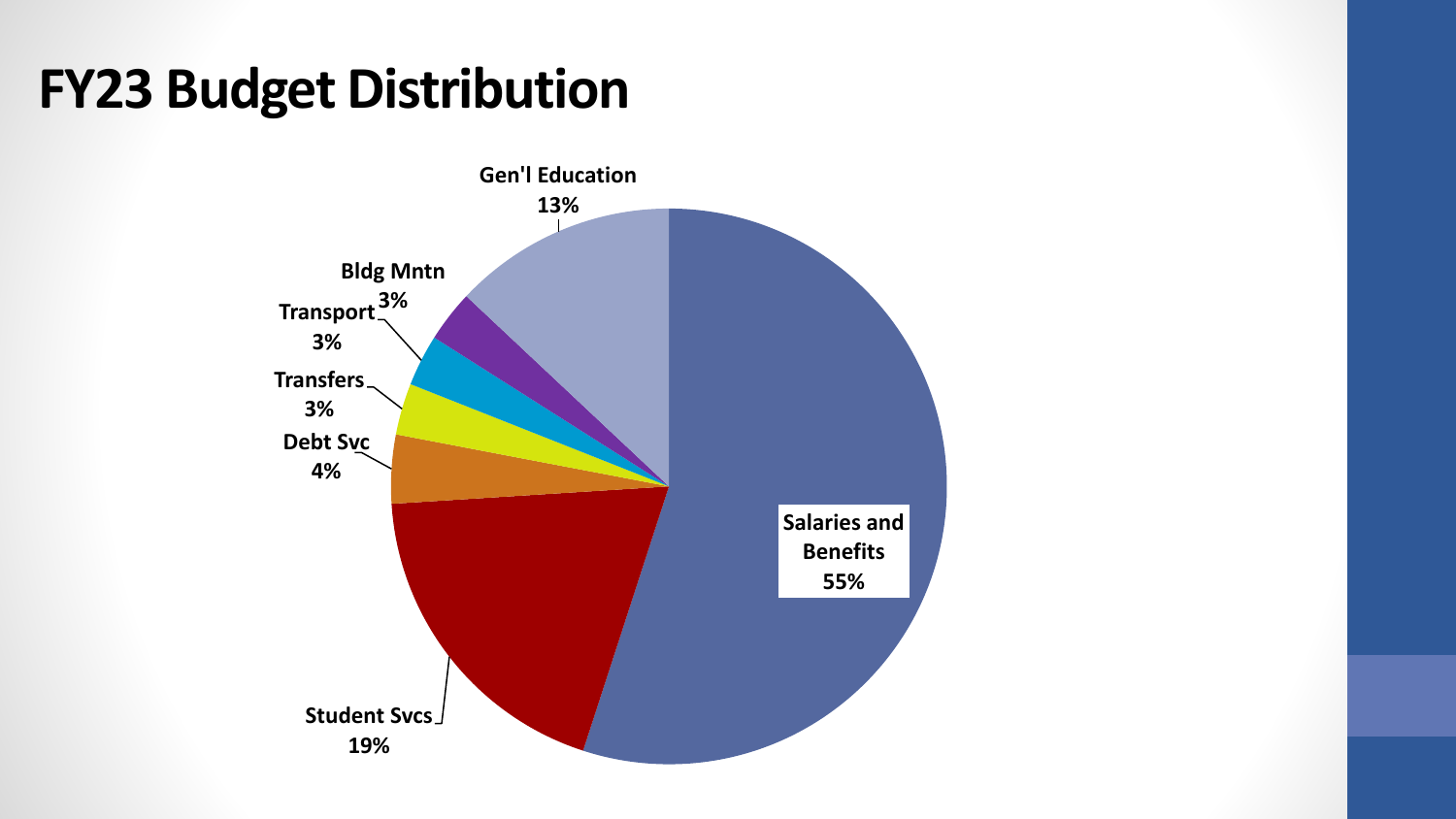#### **COOP Student Enrollment**



**Enrollment Projected**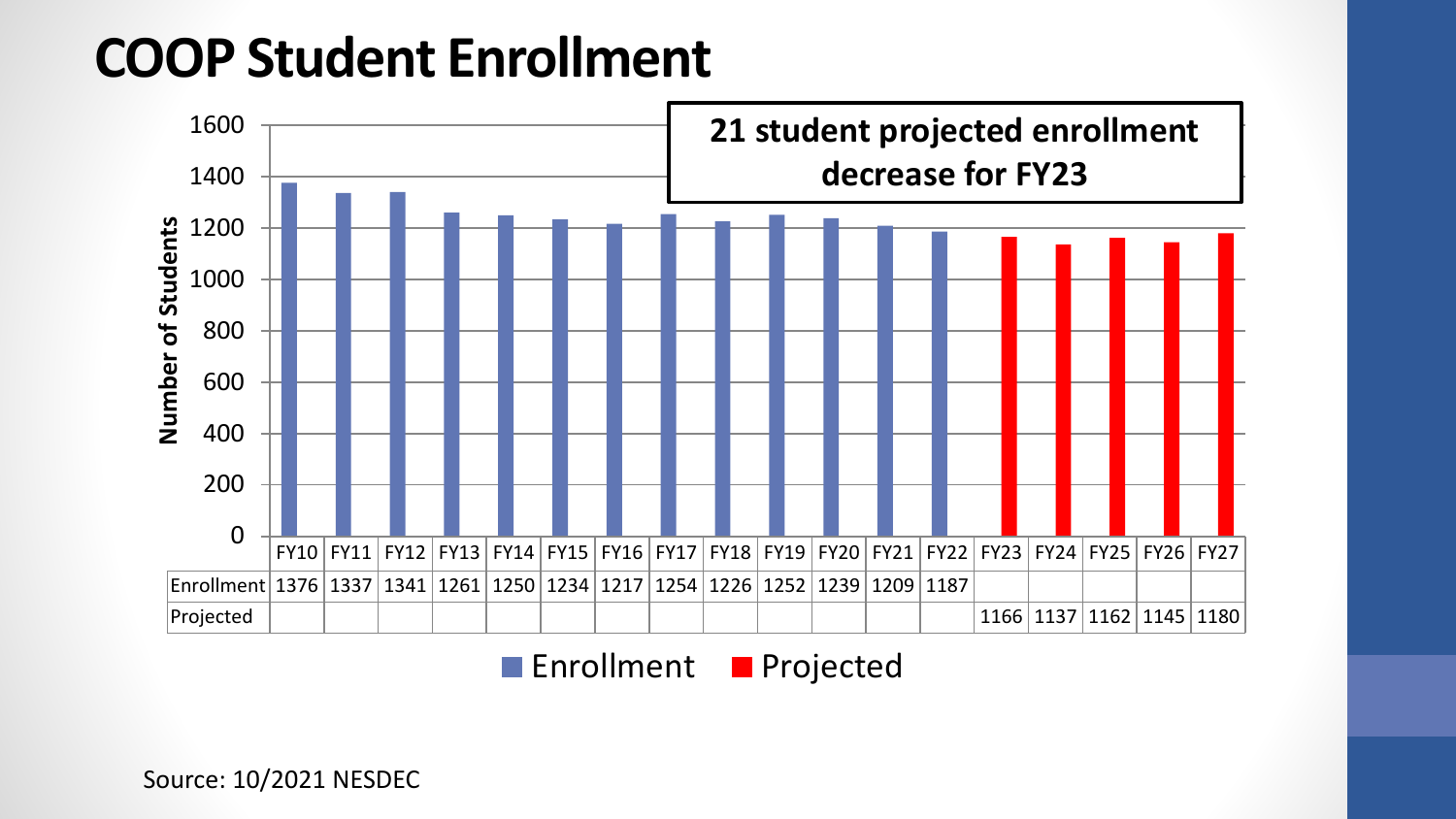#### **Enrollment Composition**



**Hollis** Brookline

SOURCE: 10/2021 NESDEC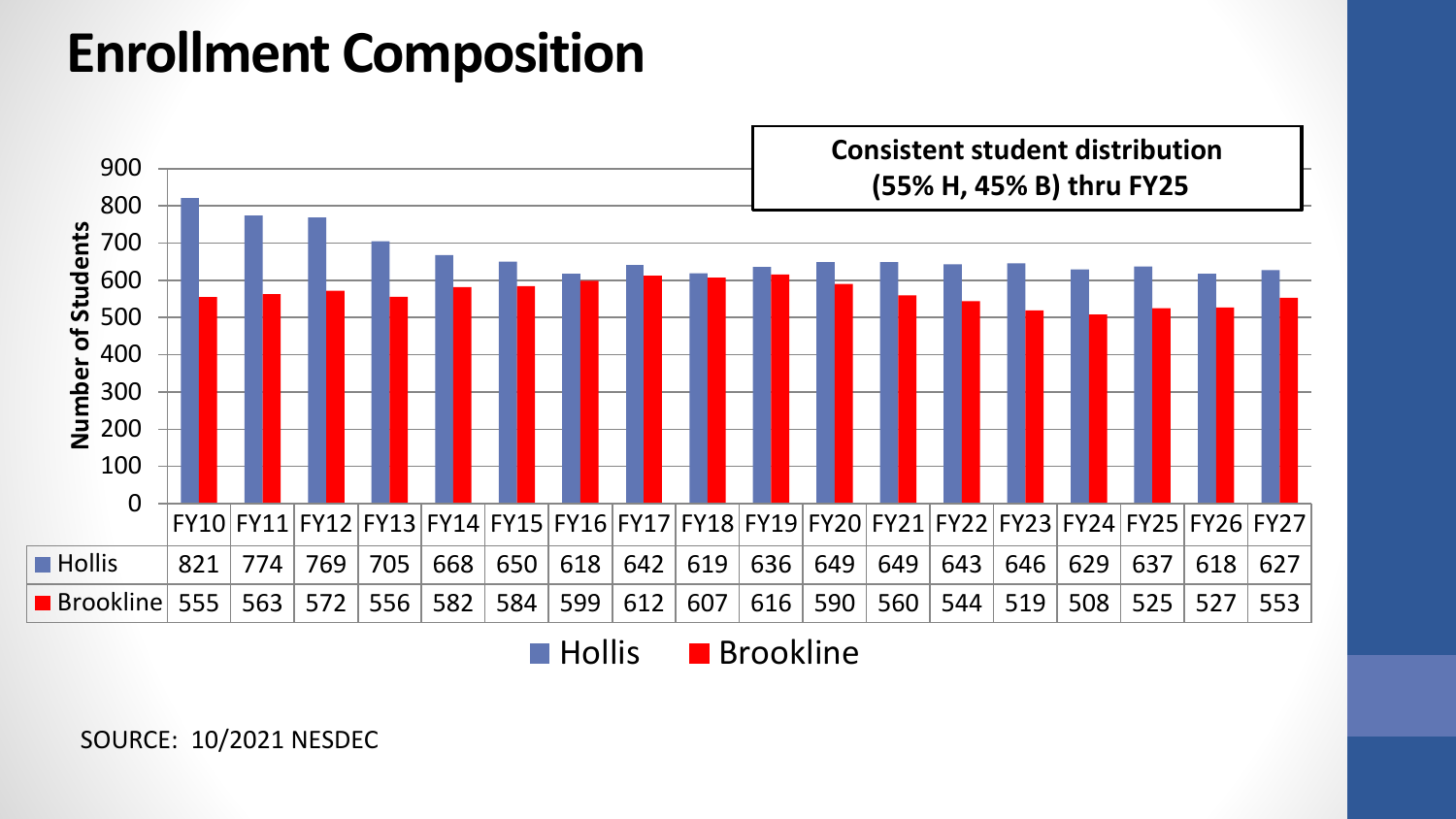#### **Cost per Pupil**

**COOP consistently underruns the state average CPP by 5% to 12%**



Based on reported actuals through FY21

Source: NH DOE December 2021, State avg based on k-12, NO state avg available for MS and HS combined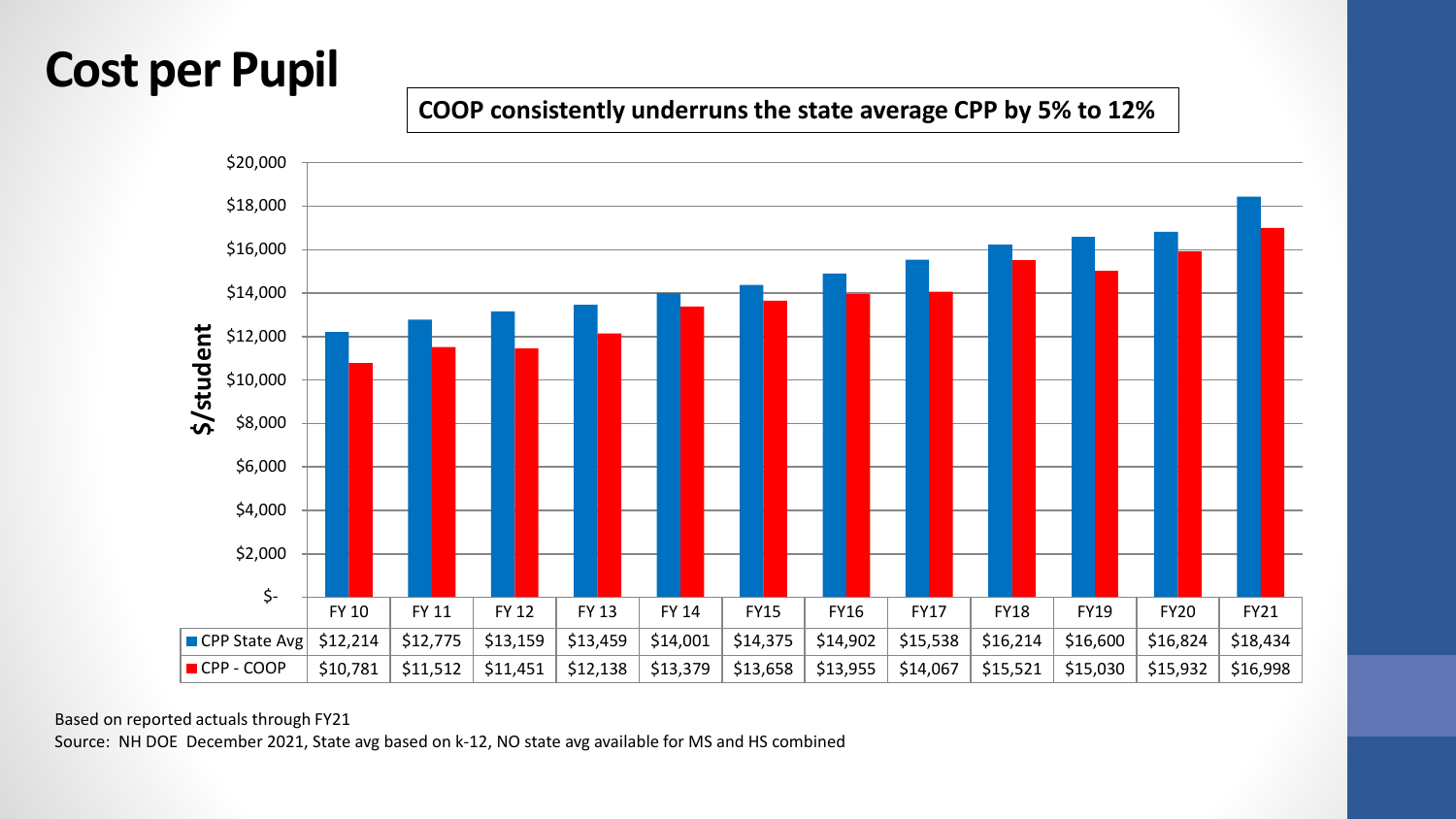#### **Comparative CPP**



Source: NH DOE 2020-21 CPP by District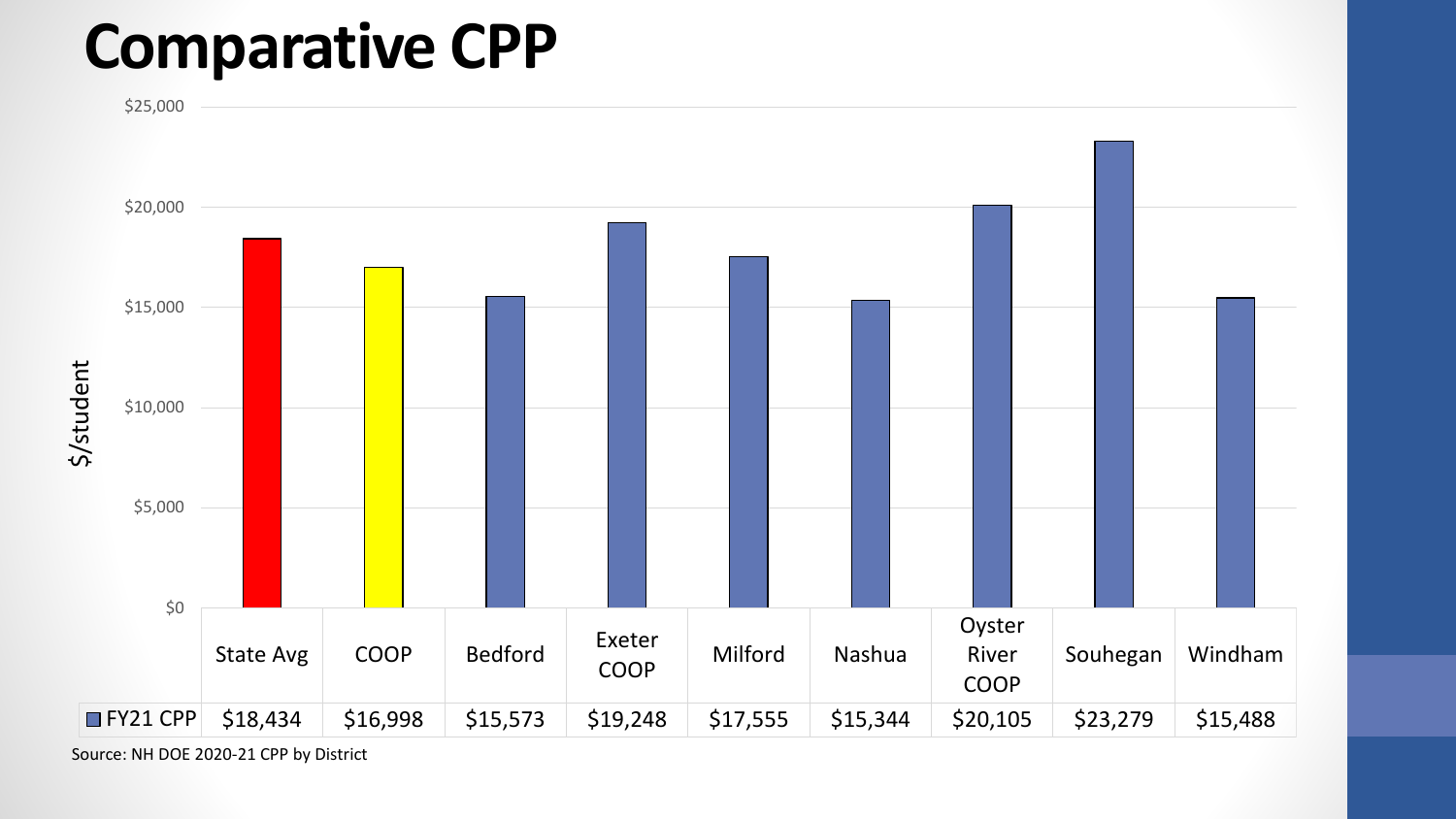#### **Local COOP Tax Effort Trend**



■ COOP Budget ■ Local COOP Tax Effort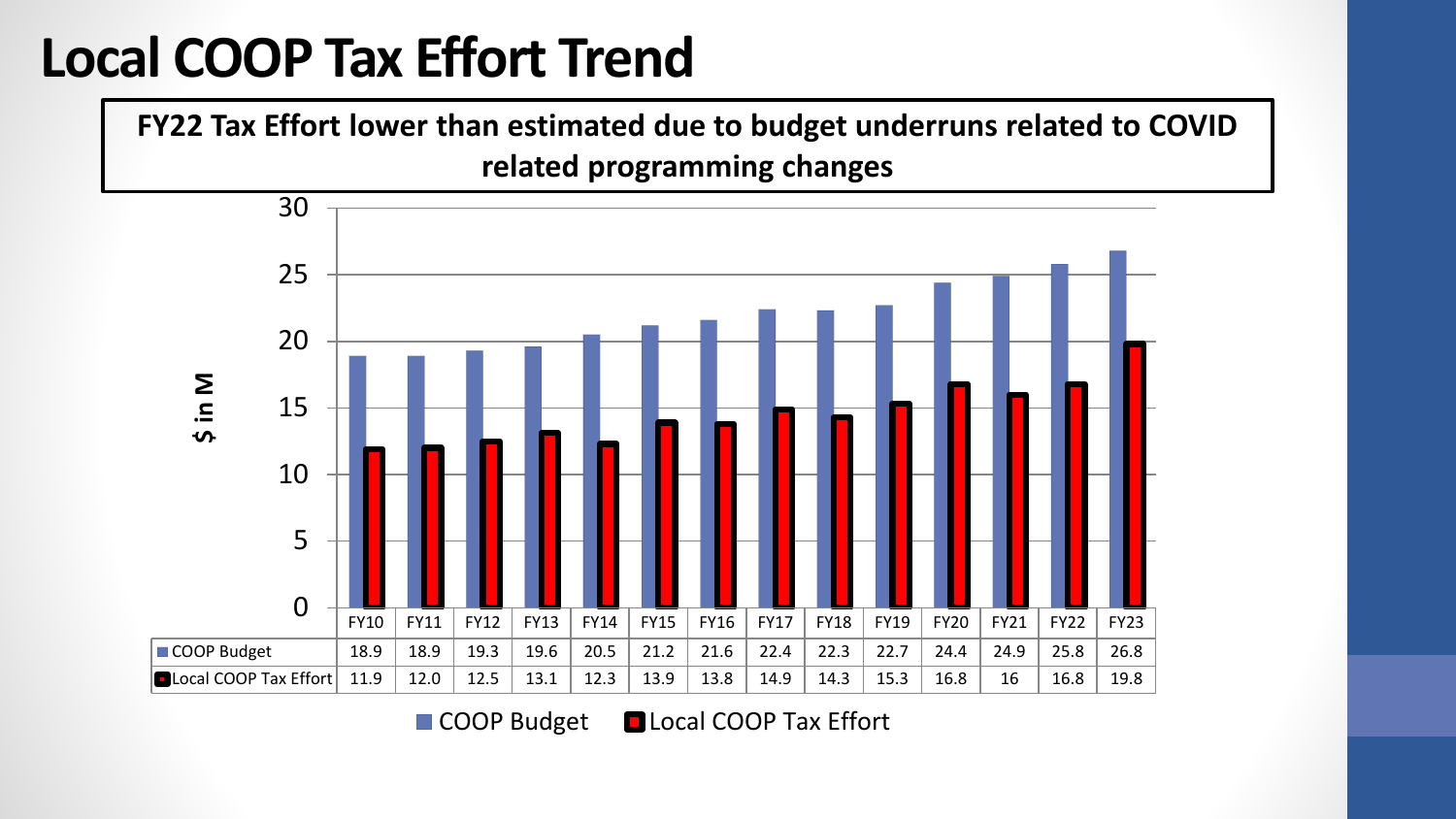#### **Tax Effort Impact on Tax Rates**

The return of higher than expected Unreserved Fund Balance resulted in COOP tax rates that were lower than estimated.



COOP Tax Rate - Brookline

Rates not adjusted for inflation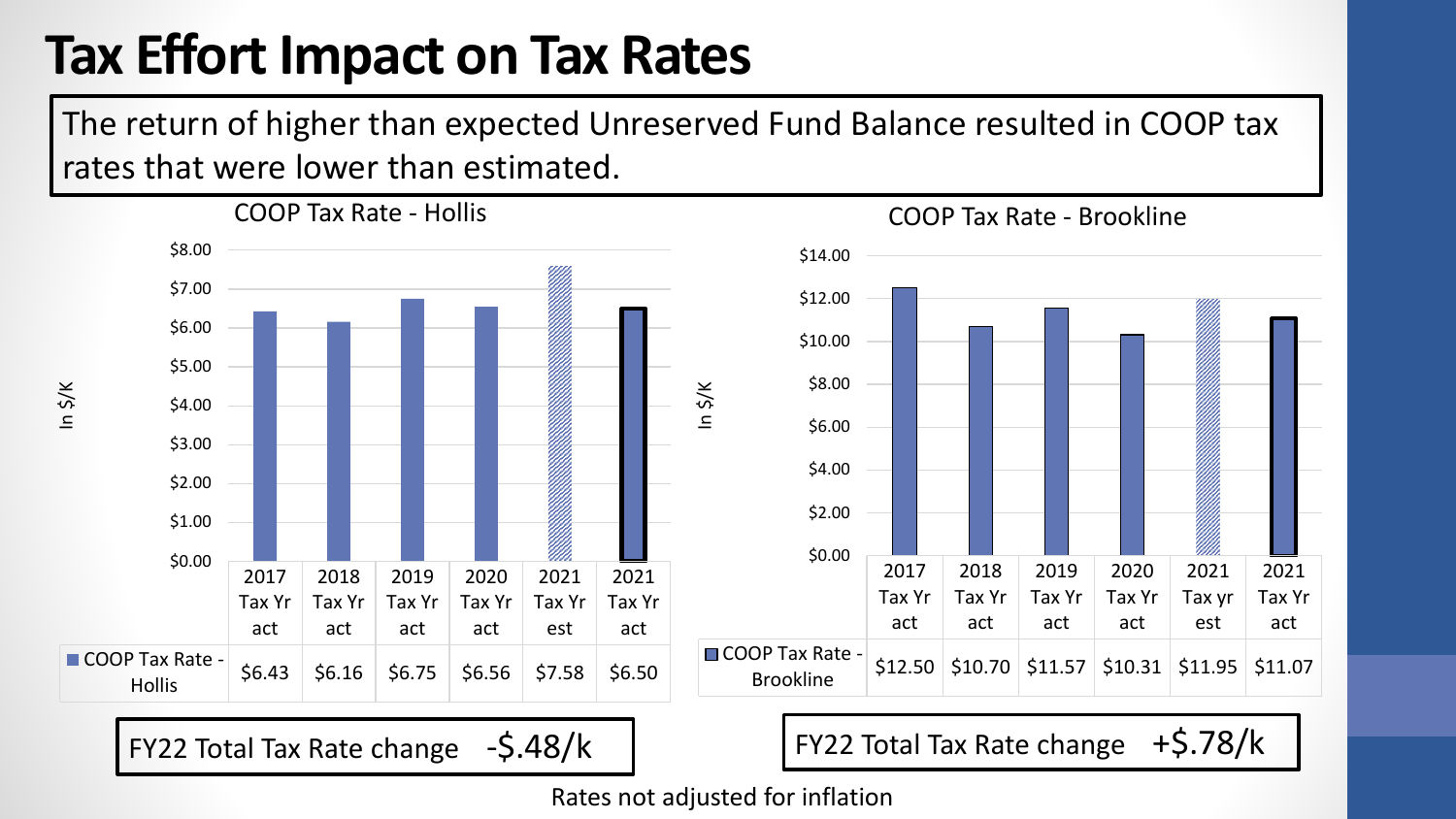# **Drivers of Change in FY23 Tax Effort**

Revenue and aid reductions account for 60% of the estimated increase in Tax Effort

|                                      | \$ impact<br>in \$M | <b>Directional</b><br><b>Change</b> | <b>Impact to</b><br><b>Tax Effort</b> |
|--------------------------------------|---------------------|-------------------------------------|---------------------------------------|
| <b>Budget</b>                        | \$1.230             |                                     |                                       |
| Revenue                              | \$1.566             |                                     |                                       |
| <b>State Aid</b>                     | \$0.187             |                                     |                                       |
| <b>Total Change</b><br>in Tax Effort | \$2.983             |                                     |                                       |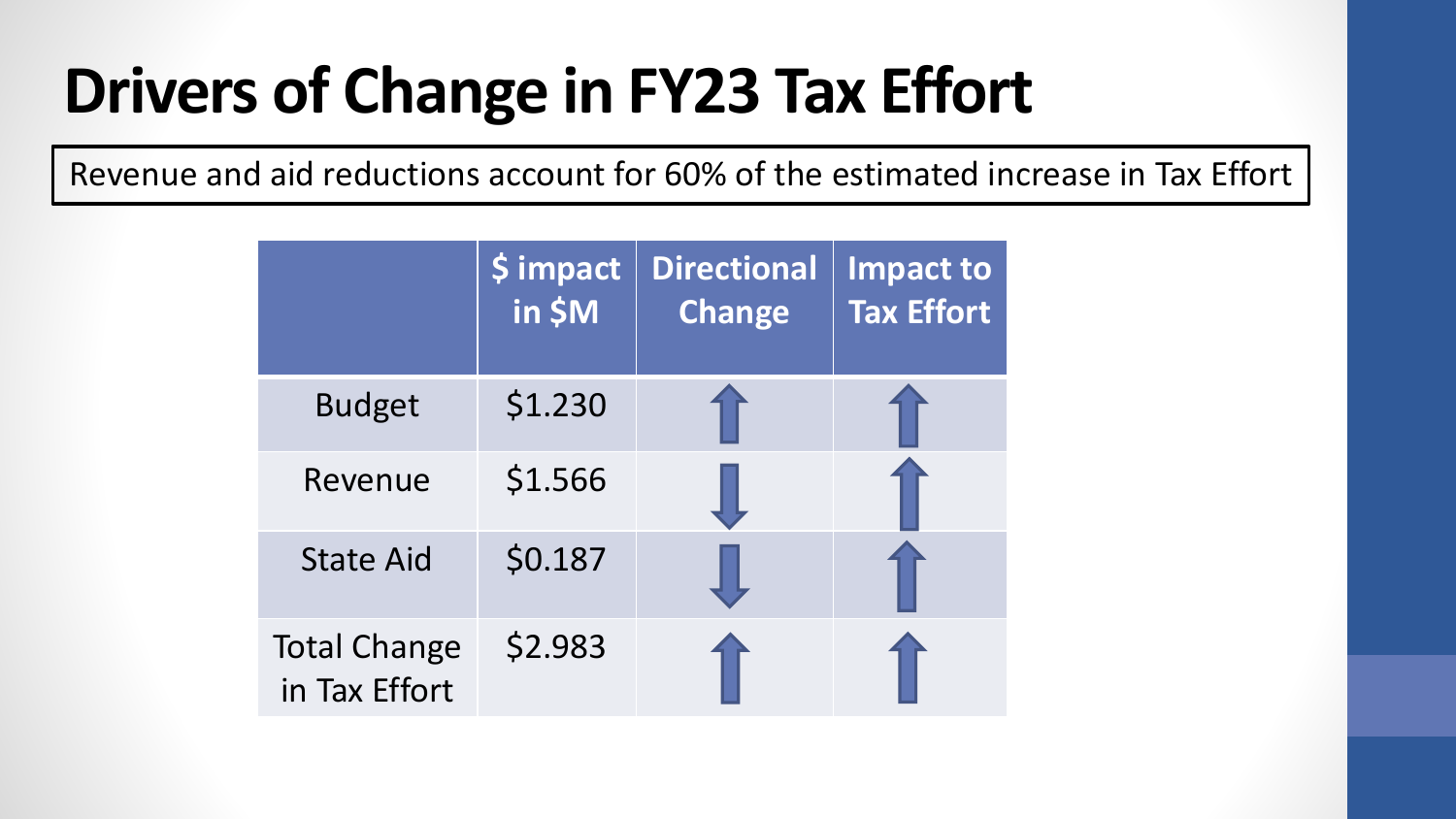#### **COOP Revenue & State Aid**

| <b>LCOOP REVENUE</b>      | <b>FY22</b> | <b>FY23</b> | Schange        |
|---------------------------|-------------|-------------|----------------|
| <b>Total COOP Revenue</b> | \$3,525,241 | \$1,958,862 | (S1, 566, 379) |

**Estimated reduction in Unreserved Fund Balance**

| <b>STATE AID</b>       | <b>FY22</b><br><b>Hollis</b> | <b>FY23</b><br><b>Hollis</b> | \$ Change   | <b>FY22</b><br><b>Brookline</b> | <b>FY23</b><br><b>Brookline</b> | \$ Change   |
|------------------------|------------------------------|------------------------------|-------------|---------------------------------|---------------------------------|-------------|
| <b>Adequacy Grant</b>  | \$1,191,801                  | \$1,536,218                  | \$344,417   | \$2,095,742                     | \$2,186,167                     | \$90,425    |
| <b>SWEPT</b>           | \$1,424,312                  | \$990,067                    | (5434, 245) | \$641,679                       | \$454,269                       | (5187, 410) |
| <b>TOTAL STATE AID</b> | \$2,616,113                  | \$2,526,285                  | (589, 828)  | \$2,737,421                     | \$2,640,436                     | (596, 985)  |

**Estimated reductions in aid due to anticipated enrollment change**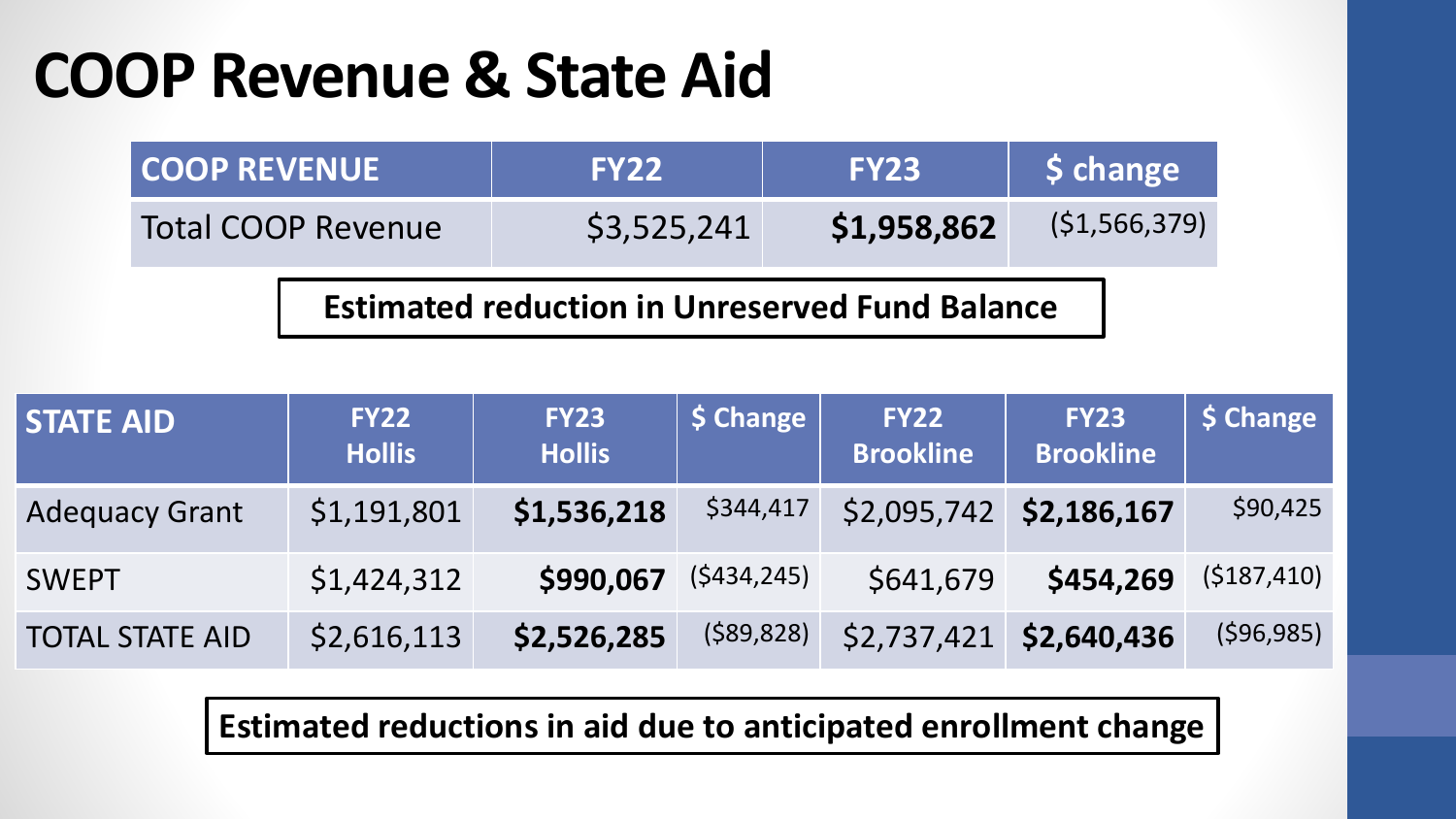## **Local Tax Effort Distribution**

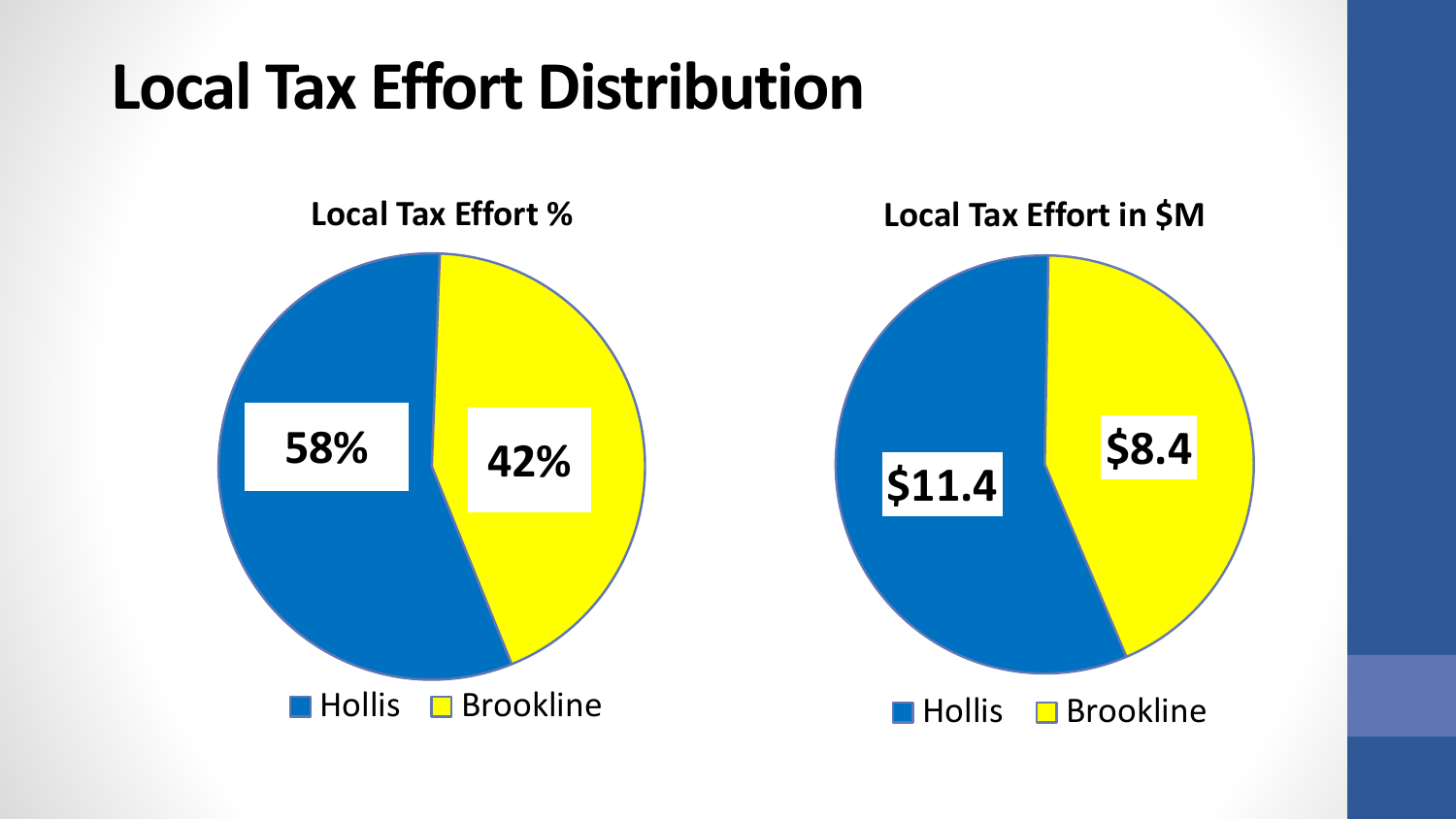#### **Estimated Tax Impacts by Town**

| <b>FY23 - estimated</b>               | <b>TOTAL COOP</b> | <b>Hollis</b>  | <b>Brookline</b> |
|---------------------------------------|-------------------|----------------|------------------|
| Total appropriations                  | \$26,898,443      |                |                  |
| <b>COOP Revenue</b>                   | (51, 958, 862)    |                |                  |
| <b>Net to be Apportioned</b>          | \$24,939,581      | \$13,931,711   | \$11,007,870     |
| <b>Less State Aid</b>                 | (55, 166, 721)    | (52, 526, 285) | (52,640,436)     |
| <b>Local Tax Effort</b>               | \$19,772,859      | \$11,405,426   | \$8,367,433      |
| FY23 EST COOP Local Tax Rate/k        |                   | \$7.97         | \$11.98          |
| <b>FY23 EST COOP SWEPT/k</b>          |                   | \$0.70         | \$0.66           |
| <b>FY23 EST TOTAL COOP TAX RATE/k</b> |                   | \$8.67         | \$12.64          |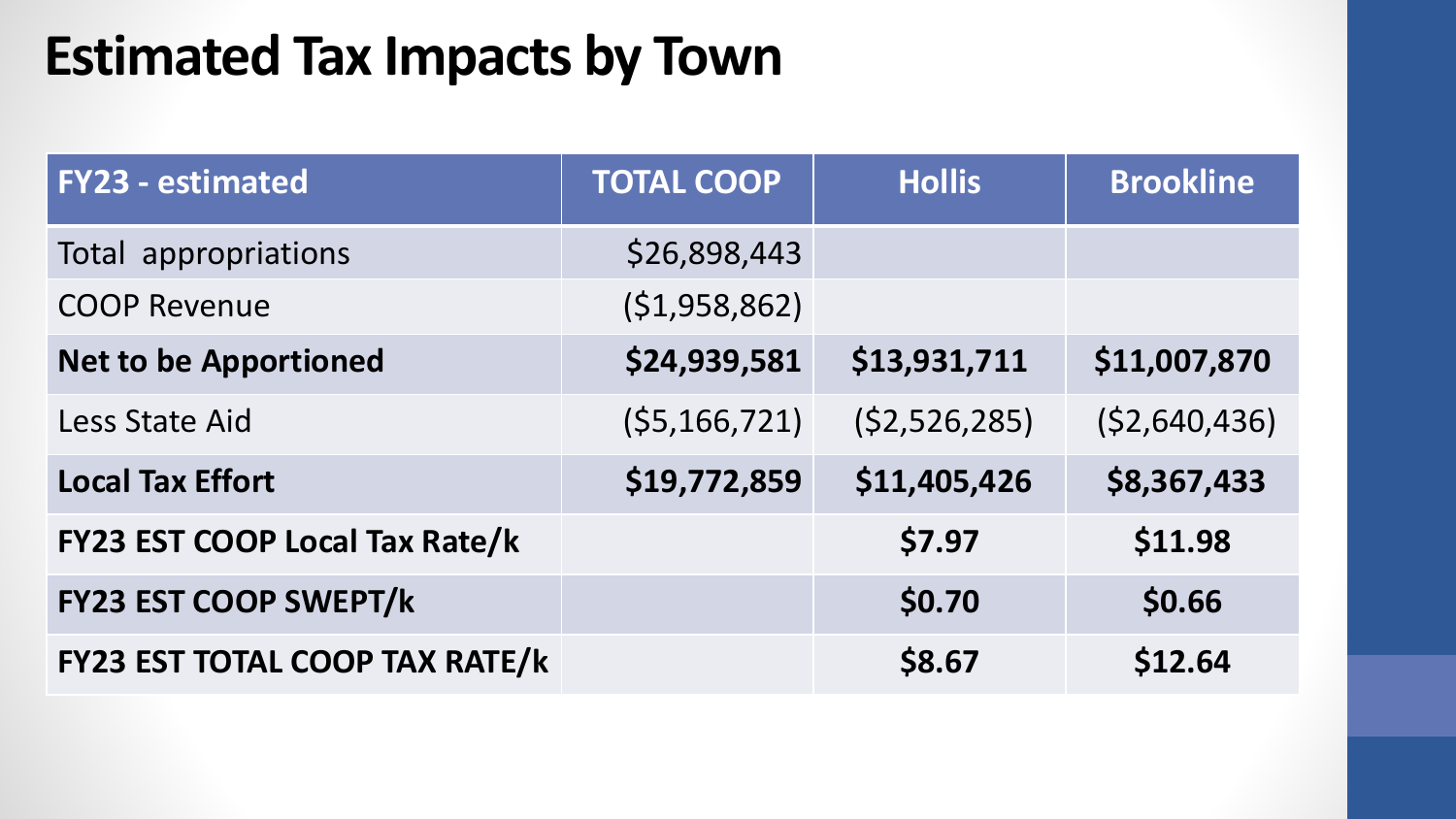### **Estimated Total Tax Rates**

| Assumes all articles pass as<br>written | <b>HOLLIS</b><br><b>FY23 EST</b> | % Change<br><b>from Prior</b><br>Year | <b>BROOKLINE</b><br><b>FY23 EST</b> | % Change<br>from Prior<br>Year |
|-----------------------------------------|----------------------------------|---------------------------------------|-------------------------------------|--------------------------------|
| <b>COOP Local</b>                       | \$7.97                           | 22.6%                                 | \$11.98                             | 8.2%                           |
| <b>COOP SWEPT</b>                       | \$0.70                           | (31%)                                 | \$0.66                              | (30.6%)                        |
| <b>K-6 Local</b>                        | \$8.58                           | 15.2%                                 | \$10.30                             | 10.4%                          |
| K-6 SWEPT                               | \$0.68                           | (31%)                                 | \$0.68                              | (26.3%)                        |
| <b>Town</b>                             | \$5.64                           | (0.2% )                               | \$4.10                              | (21.7%)                        |
| County                                  | \$1.09                           | $(0.9\%)$                             | \$1.06                              | $(2.0\%)$                      |
| TOTAL (\$/k)                            | \$24.66                          | 8.5%                                  | \$28.78                             | 0.7%                           |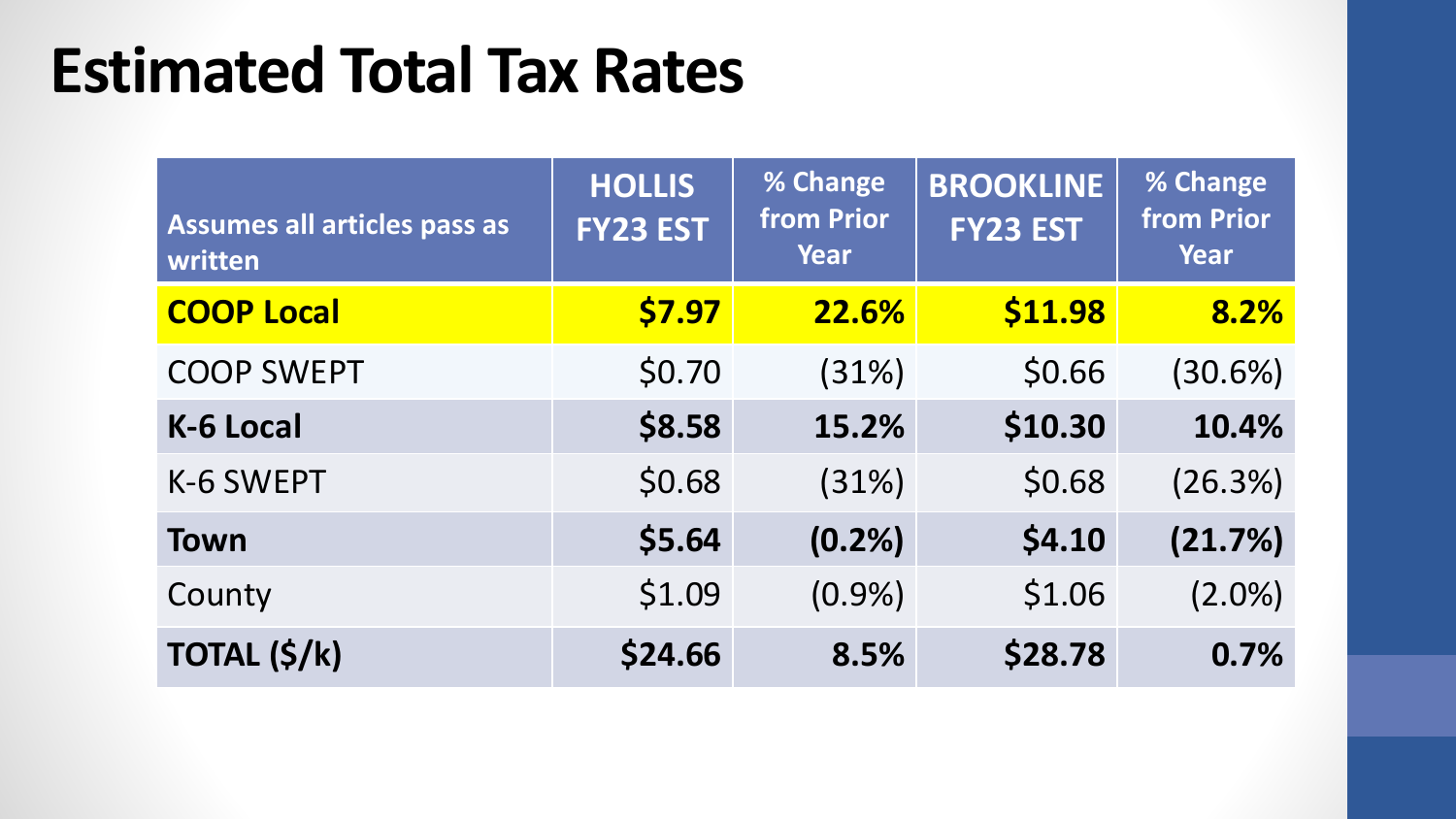# **Ventilation and Energy Upgrades**

**Article 1.** To see if the School District will vote to authorize the School Board to enter into a 15-year lease purchase agreement for **\$2,886,491** to finance the acquisition and installation of energy efficient cooling equipment at Hollis Brookline High School to replace aging equipment, bring comfort to staff and students and to improve energy efficiency; and to raise and appropriate

the sum of **\$235,471** for payments due under the lease purchase agreement during the 2022-2023 fiscal year. This lease purchase agreement will contain an escape (non-appropriation) clause.(Majority vote required.)

The school board recommends the appropriation (6-0-0).

The budget committee recommends this appropriation (8-0-0).

| <b>Estimated Tax Impact</b> |       | HOLLIS   BROOKLINE |
|-----------------------------|-------|--------------------|
| $\zeta/K$                   | 50.11 | \$0.11             |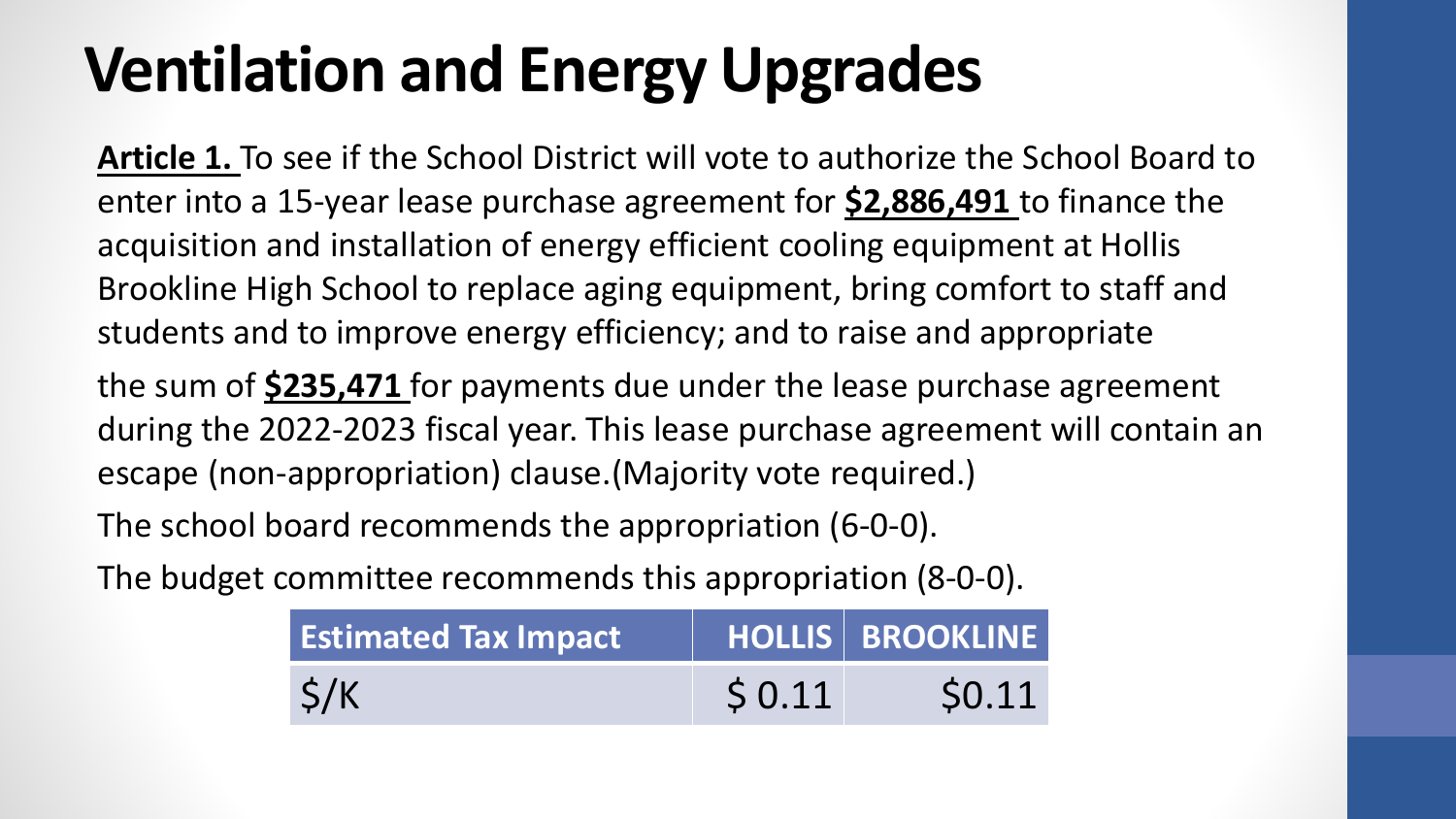## **Project Overview**

| <b>Energy Efficiencies/Aging Equipment Upgrades</b> |                           |                                                                |                 |              |  |  |  |  |  |
|-----------------------------------------------------|---------------------------|----------------------------------------------------------------|-----------------|--------------|--|--|--|--|--|
|                                                     | <b>Proposed Lease</b>     |                                                                |                 |              |  |  |  |  |  |
|                                                     |                           | <b>Estimated Costs-Phase I</b>                                 |                 |              |  |  |  |  |  |
| Year                                                | <b>Unit</b>               |                                                                |                 |              |  |  |  |  |  |
| Installed                                           | <b>Name</b>               | <b>Areas Served</b>                                            | <b>CFM</b>      | <b>Total</b> |  |  |  |  |  |
| 1996                                                |                           | HVAC-3 Media Center/Library                                    | 5010            | \$370,018    |  |  |  |  |  |
| 1996                                                |                           | HV-2Special Ed-Fiemus-2nd Floor                                | 2260            | \$357,022    |  |  |  |  |  |
|                                                     |                           | 2nd & 3rd Floor Front Facing<br>Classrooms (#201-204, 300-307, |                 |              |  |  |  |  |  |
| 1996                                                |                           | RTU-1317,318)                                                  | 12280           | \$476,284    |  |  |  |  |  |
|                                                     |                           | 2nd & 3rd Floor Courtyard<br>Classrooms (#216-222,             | 12490           |              |  |  |  |  |  |
| 1996                                                |                           | RTU-2309,323,329)                                              |                 | \$476,284    |  |  |  |  |  |
| 1996                                                |                           | HRU-1 Classrooms/Lockers                                       | 380E/238<br>los | \$300,601    |  |  |  |  |  |
|                                                     |                           | Addition Wing (2000)<br>Classrooms/Labs (2nd & 3rd             |                 |              |  |  |  |  |  |
| 2000                                                | RTU-1CFloor)              |                                                                | 12000           | \$476,284    |  |  |  |  |  |
|                                                     |                           | Phase I Subtotal                                               |                 | \$2,456,491  |  |  |  |  |  |
|                                                     |                           | Contingency                                                    |                 | \$130,000    |  |  |  |  |  |
|                                                     | <b>Electrical Upgrade</b> | \$300,000                                                      |                 |              |  |  |  |  |  |
|                                                     |                           | <b>Phase I Total Costs</b>                                     |                 | \$2,886,491  |  |  |  |  |  |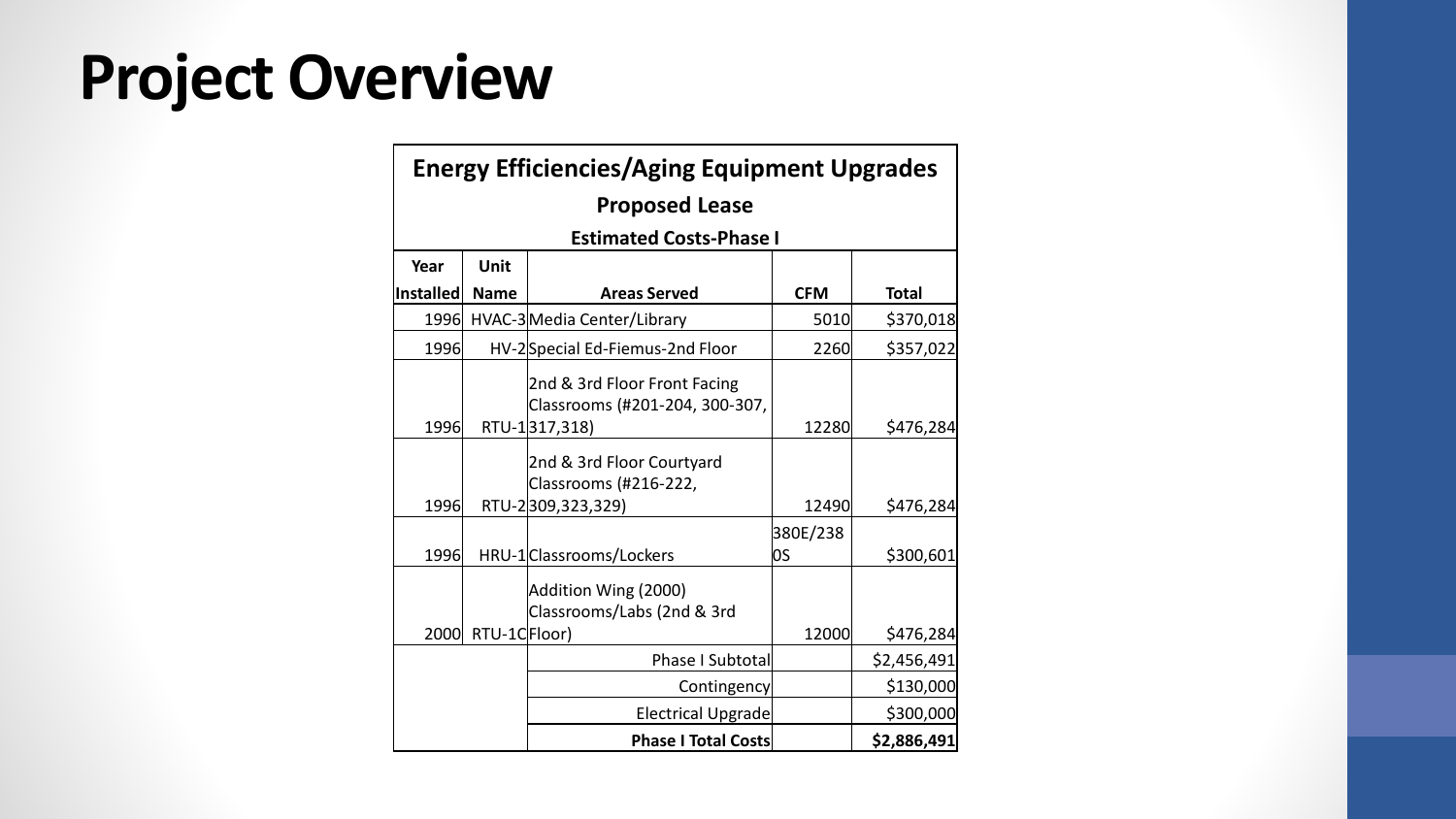# **Support Staff Contract**

**Article 2.** To see if the school district will vote to approve the cost items for the second year of a three year collective bargaining agreement reached between the Hollis Brookline Cooperative School Board and the Hollis Education Support Staff Association for the 2021-22, 2022-23 and 2023-24 school years, which calls for the following increases in support staff salaries and benefits at the current staffing levels:

#### **Fiscal Year Estimated Increase 2022-23**

#### **\$88,523**

and further to raise and appropriate a sum of **\$88,523** for the second fiscal year (2022-23 school year), such sum representing the additional costs attributable to the increase in support staff salaries and benefits required by the new agreement over those that would be paid at current staffing levels.

The school board recommends this appropriation (6-0-0).

The budget committee does/does not recommend this appropriation (7-0-1).

| <b>Estimated Tax Impact</b> |       | HOLLIS   BROOKLINE |
|-----------------------------|-------|--------------------|
| $\zeta/K$                   | 50.03 | \$0.06             |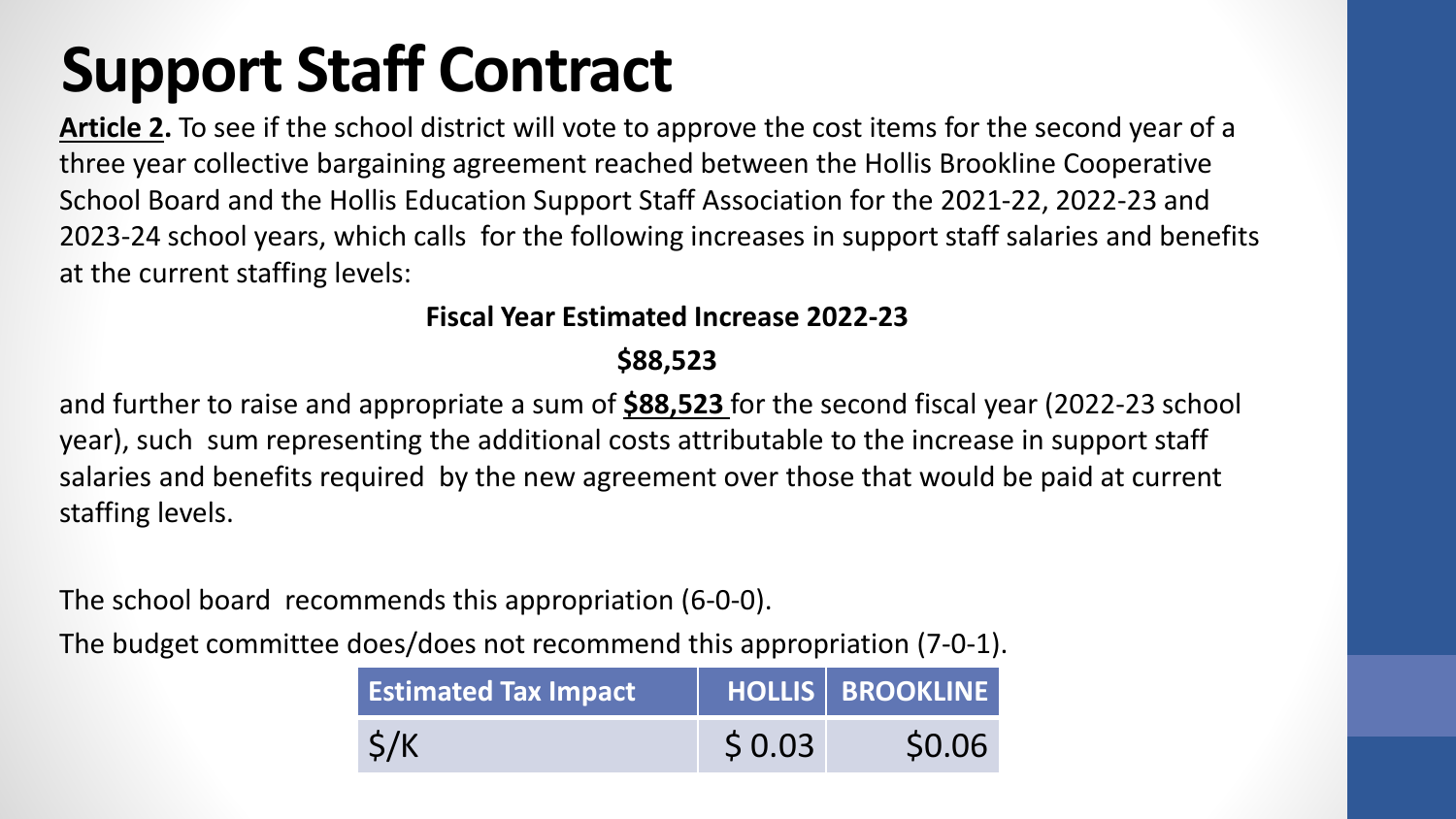# **Support Staff Contract Summary**

#### **Highlights of 3 Year Contract**

**Wages**

- Year 1- Step plus 2%, Year 2 Step plus 2%, Year 3- Step plus 2%
- 2.5% for employees off-step for all three years

#### **Health Insurance**

• \$50 increase annually for Single and 2 Person, \$25 annually for Family

**Shift Category of Custodial staff in Year 1**

**Establishes Flexible Spending Accounts (no cost to district)**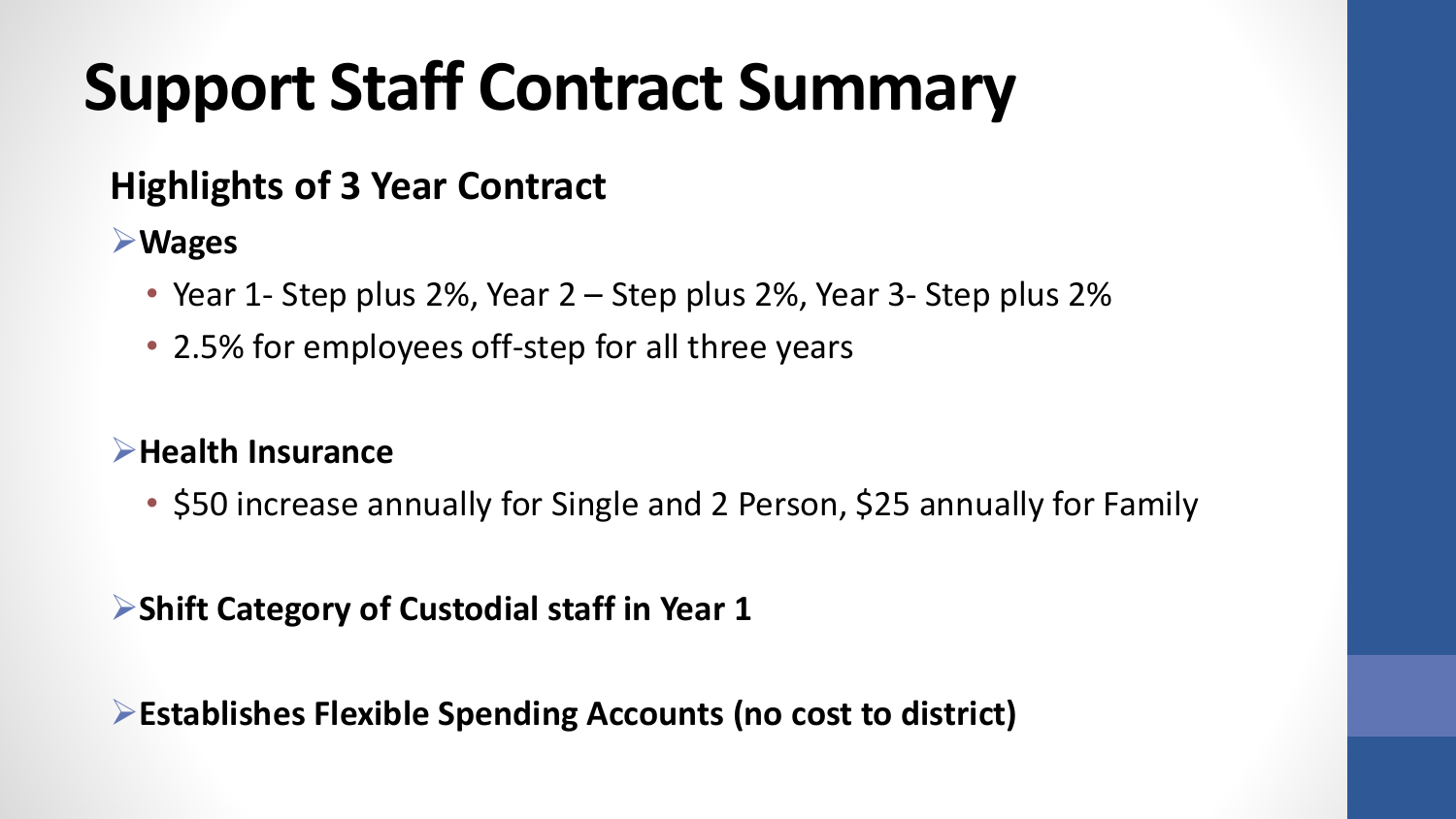#### **Wage and Insurance Breakdown**

|        | <b>Step</b> | <b>Overall</b> | <b>On Step</b> | <b>OffStep</b> | <b>Off Step</b> |              | <b>Total</b>       | <b>Insurance Total CBA</b> |                                |
|--------|-------------|----------------|----------------|----------------|-----------------|--------------|--------------------|----------------------------|--------------------------------|
|        | $%$ lncr    | $%$ Incr       |                | $%$ lncr       |                 |              | <b>Wage Impact</b> | <b>Incr</b>                | $$$ Incr                       |
| Year 1 | 2.0%        | 7.0%           | \$ 51,980      | 2.5%           | \$47,085        | $\zeta$      | 99,065             | \$18,000                   | \$117,065                      |
| Year 2 | 2.0%        | 5.4%           | 542,484        | 2.5%           | \$28,039        | $\zeta$      | 70,523             | \$18,000                   | $\boldsymbol{\zeta}$<br>88,523 |
| Year 3 | 2.0%        | 4.9%           | S.<br>41,178   | 2.5%           | \$27,549        | $\mathsf{S}$ | 68,727             | \$18,000                   | $\mathsf{S}$<br>86,727         |
|        | <b>AVG</b>  | 5.7%           | \$135,642      |                | \$102,673       | \$           | 238,315            |                            |                                |

The 7% increase in Year 1 due to Custodial category shifts.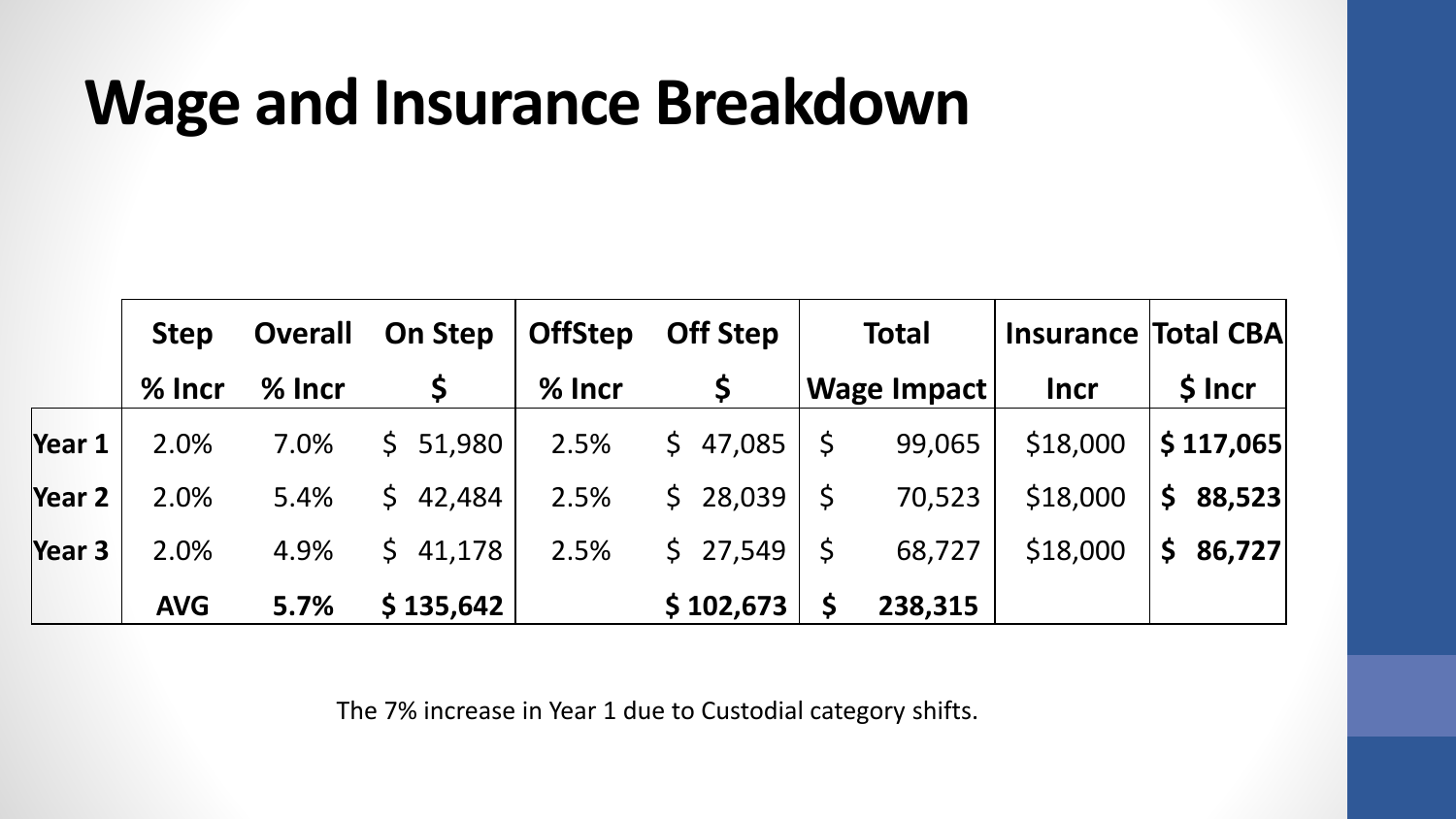#### **Operating Budget**

**Article 3.** To see if the school district will vote to raise and appropriate a sum of **\$25,278,502** for the support of schools, for the payment of salaries for the school district officials and agents and for the payment of statutory obligations of the district. This appropriation does not include appropriations voted in other warrant articles.

The school board recommends this appropriation (6-0-0).

The budget committee recommends this appropriation (8-0-0).

| <b>Estimated Tax Impact</b> |        | HOLLIS BROOKLINE |
|-----------------------------|--------|------------------|
| $\zeta/K$                   | \$7.50 | \$11.28          |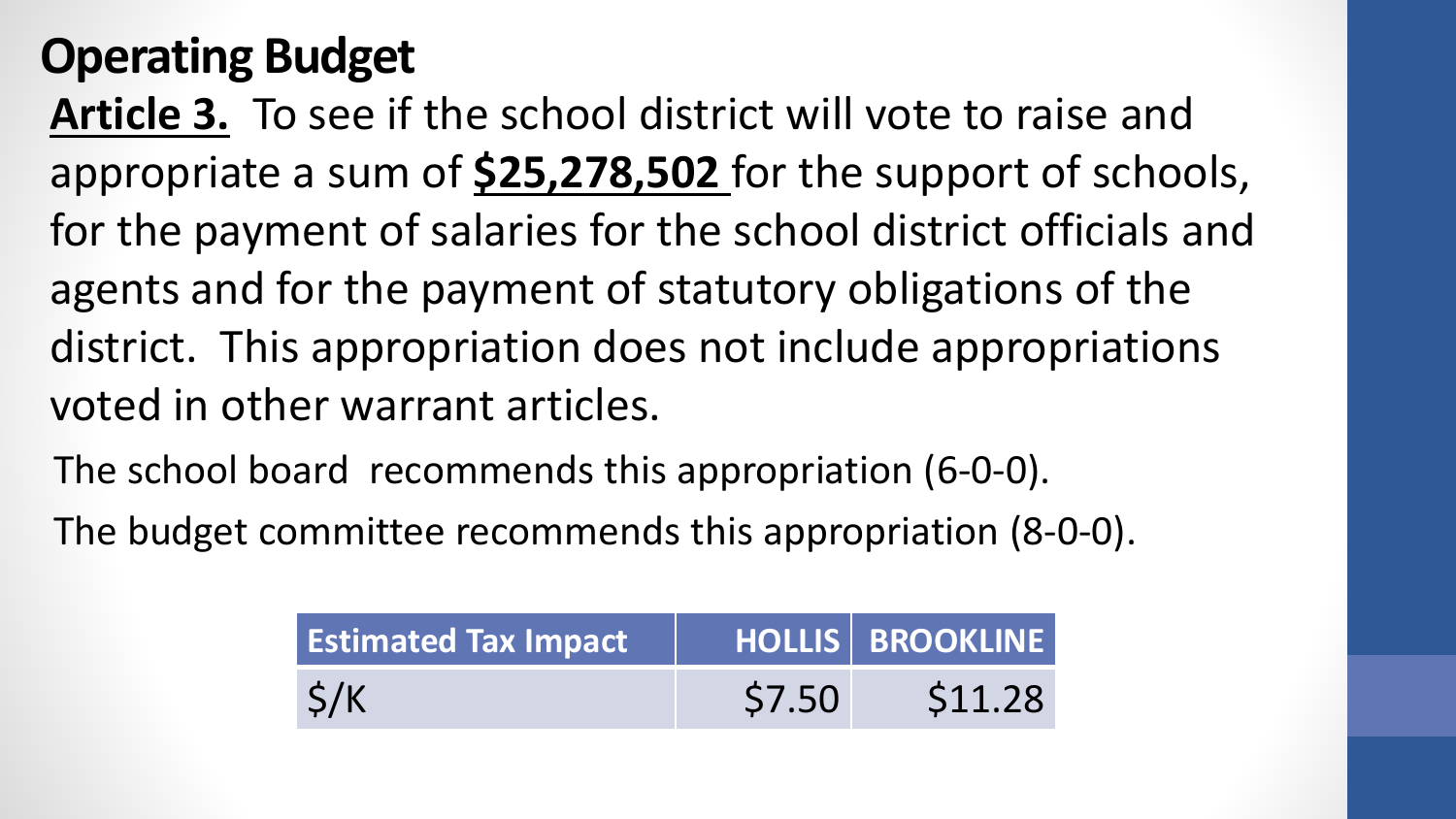#### **Summary of Operating Budget Changes**

Proposed Operating budget ~\$65K below BC guidance

|           | <b>FY22 Budget</b>                    | <b>FY23 Budget</b> | \$ Change | 8 % Change |
|-----------|---------------------------------------|--------------------|-----------|------------|
| Op Budget | $$24,505,758*$ \$25,278,502 \$772,744 |                    |           | 3.2%       |

- FTE changes
- **E** Maintenance/Safety Items
- **Technology (software, computers)**
- **Academics**
- **Athletics**

\* FY22 Operating Budget reflects Operating Budget plus Professional & Support Staff article approved April 2021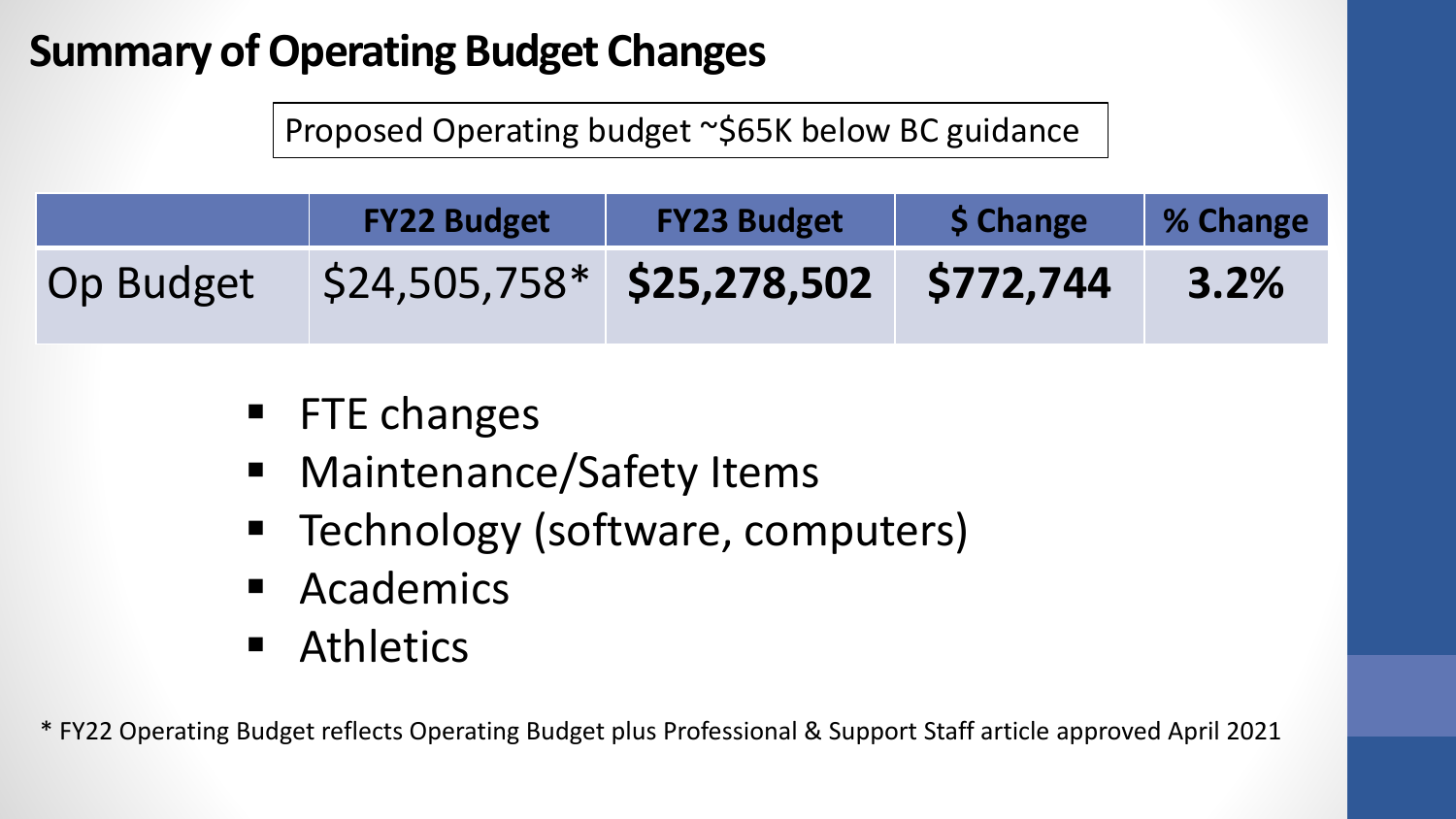#### **Major Changes – INCREASES**

| <b>Category</b>         | <b>FY23</b><br><b>Budget</b><br><b>Amount</b> | \$ change | % change |
|-------------------------|-----------------------------------------------|-----------|----------|
| <b>Regular Salaries</b> | \$6,200,564                                   | \$172,975 | 2.9%     |
| <b>Student Services</b> | \$5,137,206                                   | \$147,943 | 2.8%     |
| Retirement              | \$2,361,485                                   | \$179,725 | 8.2%     |
| <b>New Items</b>        | \$633,235                                     |           |          |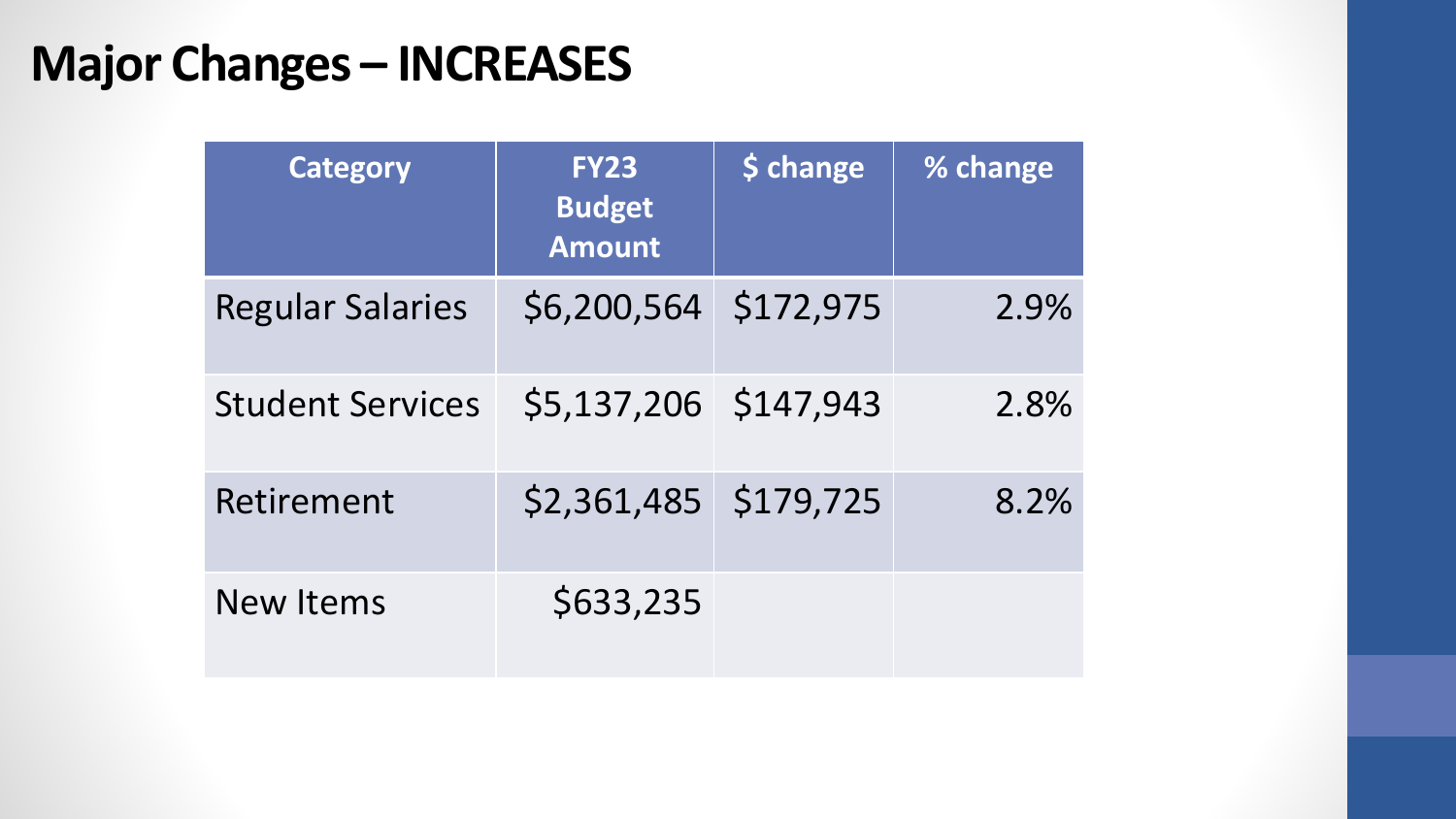#### **Major Changes – DECREASES**

| <b>Category</b>                      | <b>FY23</b><br><b>Budget</b><br><b>Amount</b> | \$ change     | % change  |
|--------------------------------------|-----------------------------------------------|---------------|-----------|
| <b>Health Benefits</b>               | \$2,157,164                                   | $($ \$55,035) | (2.5%)    |
| Replacement<br><b>Computer Eqpmt</b> | \$77,165                                      | (5168, 180)   | (68.6%)   |
| <b>Principal's Office</b>            | \$346,375                                     | (519,983)     | $(5.5\%)$ |
| <b>Reg Ed Equipmt</b>                | \$25,523                                      | (511, 710)    | (31.5%)   |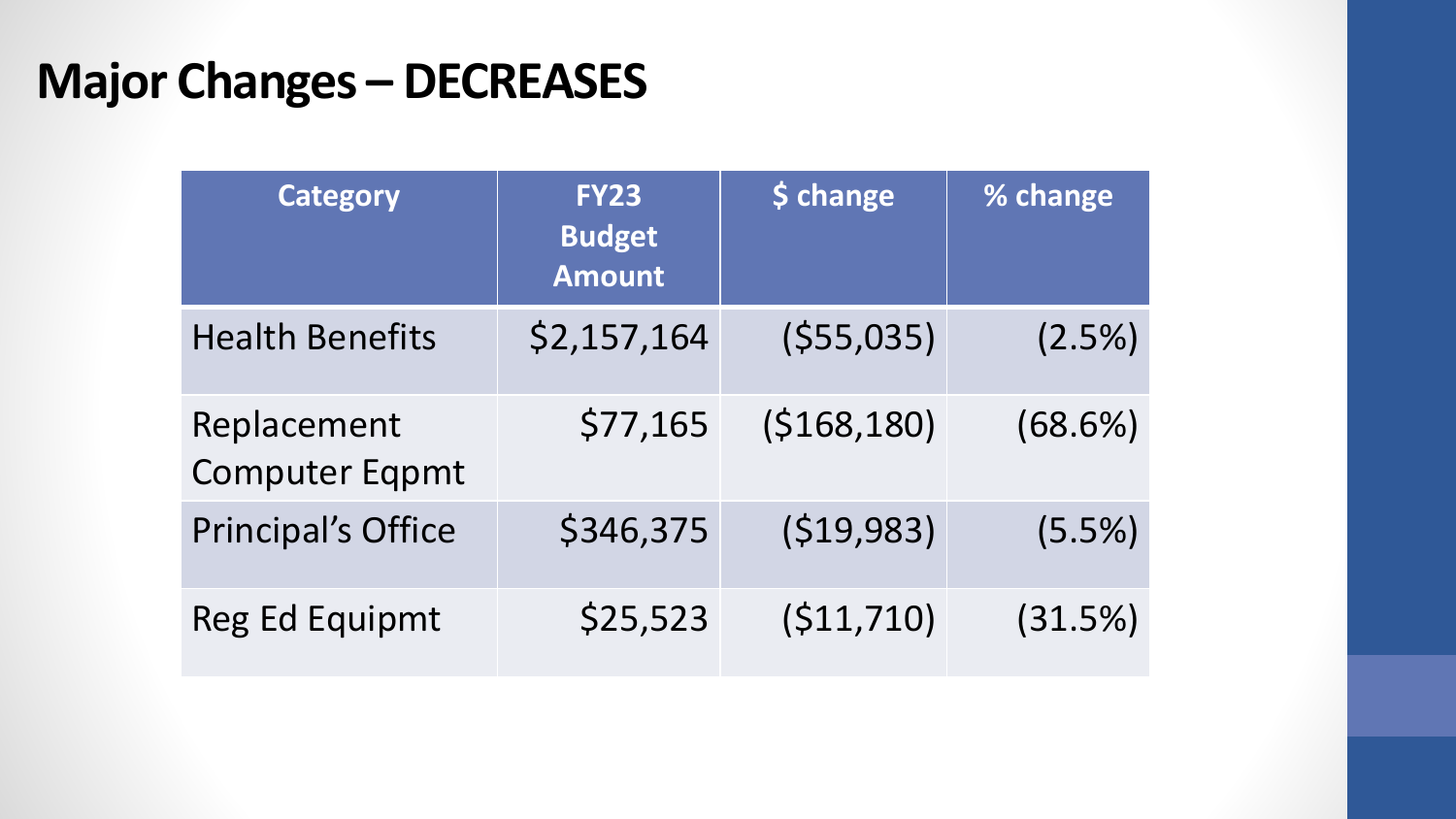#### **SAU Budget**

**Article 4.** Shall the District vote to raise and appropriate the sum of **\$1,070,947** as the Hollis Brookline Cooperative School District's portion of the SAU budget of \$2,107,176 for the forthcoming fiscal year? This year's adjusted budget of \$2,018,210 with \$1,025,645 assigned to the school budget of this school district will be adopted if the article does not receive a majority vote of all the school district voters voting in this school administrative unit.

The school board recommends this appropriation (6-0-0).

The budget committee recommends this appropriation (8-0-0).

| <b>Estimated Tax Impact</b> |      | HOLLIS BROOKLINE |
|-----------------------------|------|------------------|
| S/K                         | 5.42 | $\mathsf{S}.68$  |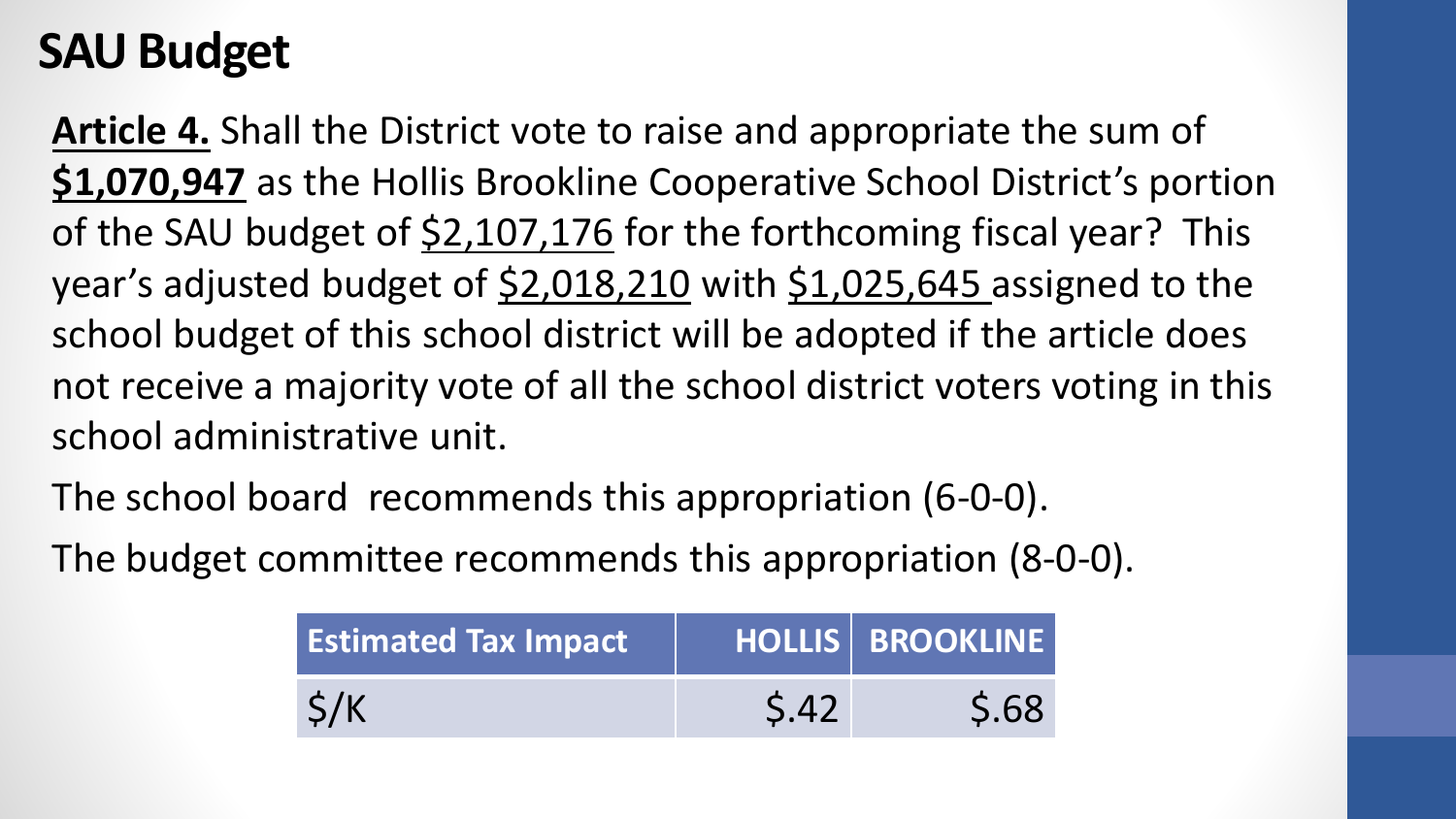## **SAU Budget Process**

- Cross SAU team comprised of school board and budget/finance committee members from each district, and SAU administration
	-
	-
	-
	-

• SAU Administration Andrew Corey, Gina Bergskaug, Kelly Seeley, Linda Sherwood • HBCSD Krista Whalen, Darlene Mann • HSD **Carryl Roy, Mike Harris** • Brookline Karen Jew, Brian Rater

- Meetings throughout fall to determine budget
- Public hearing in December
- Approval by SAU Governing Board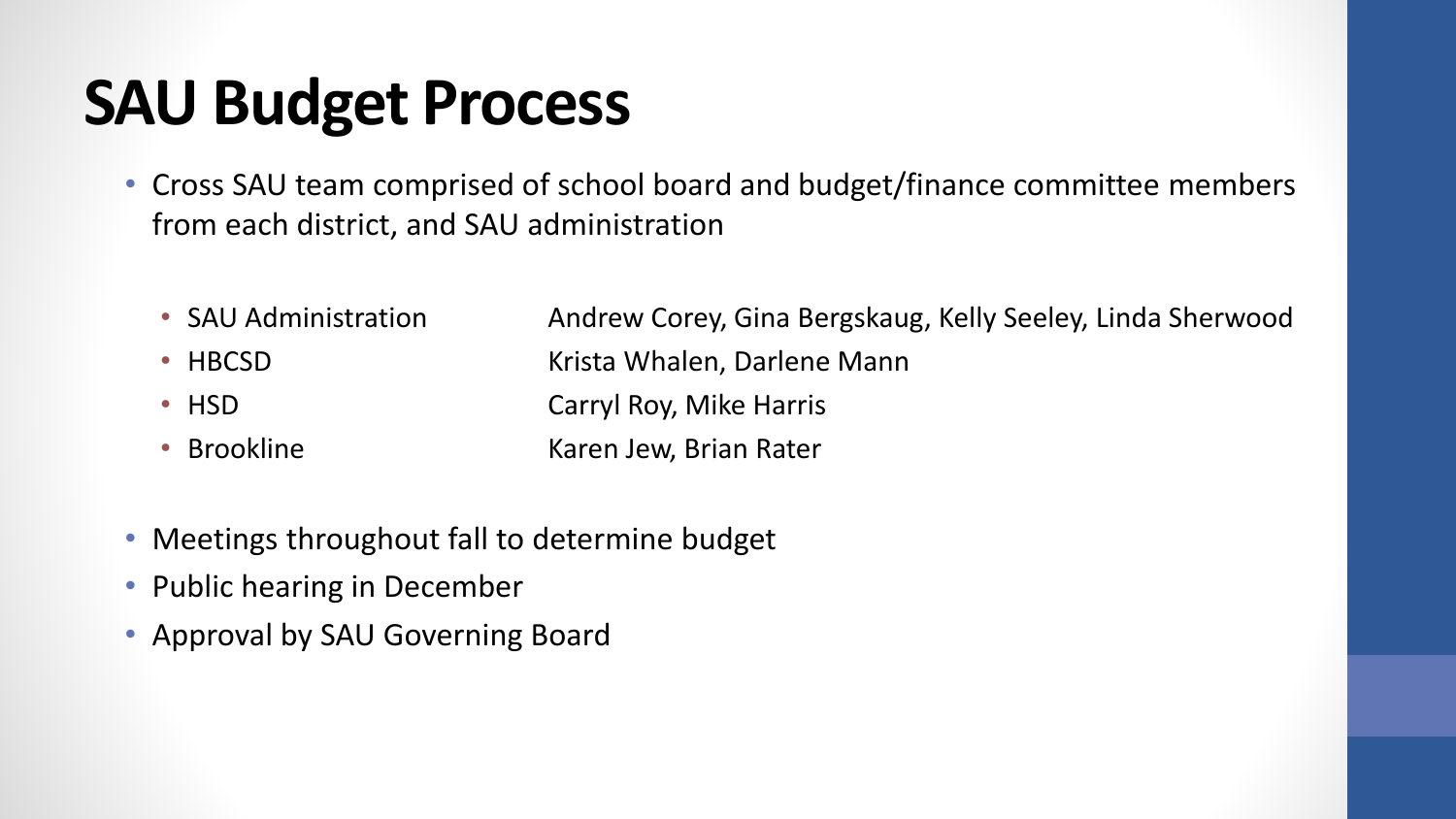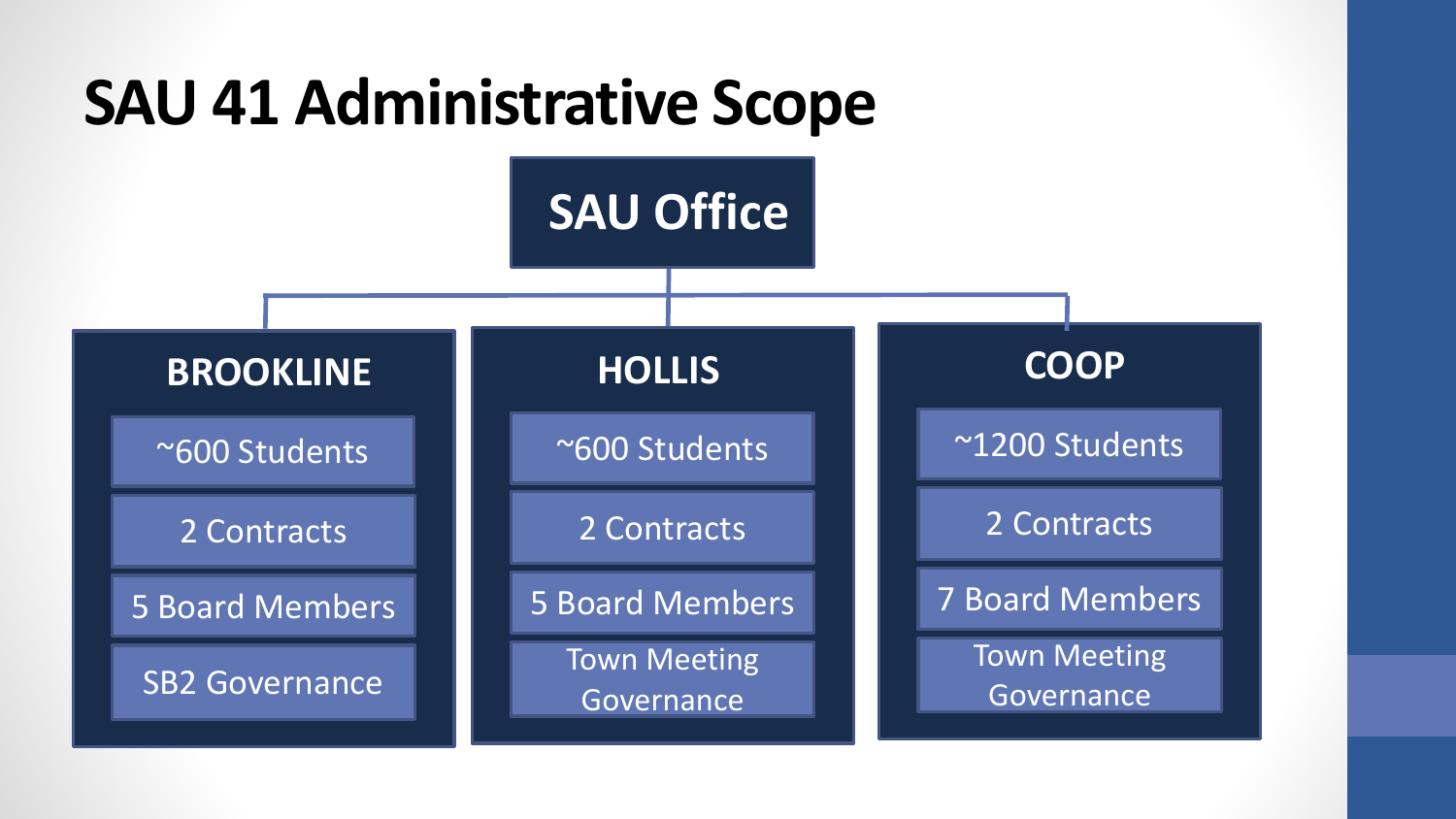| FY22 SAU Budget   FY23 Proposed | <b>SAU Budget</b> | <b>S</b> change | % change | <b>FY23 Adjusted</b><br><b>SAU Budget</b> |
|---------------------------------|-------------------|-----------------|----------|-------------------------------------------|
| \$1,957,257                     | \$2,107,176       | \$149,919       | $7.7\%$  | \$2,018,210                               |

| <b>Budget Drivers</b>       | \$ Increase over<br><b>FY22 Budget</b> | <b>Details</b>                                                                                                                                                   |
|-----------------------------|----------------------------------------|------------------------------------------------------------------------------------------------------------------------------------------------------------------|
| <b>Salaries</b>             | $+$ \$70,192                           | • \$45,000 New Compliance &<br><b>Communications Specialist Position</b><br>• \$16,000 Board Approved Salary<br>Adjustments<br>• All Staff @ 3.0% Increase       |
| <b>Benefits: Healthcare</b> | $+$ \$64,042                           | • \$32,555 Benefits for New Compliance &<br><b>Communications Specialist Position</b><br>• Health Insurance Rates +3.9%<br>• Health Insurance Membership Changes |
| Equipment/Software          | $+$ \$5,025                            | • Including \$3,700 for 4 Desktops, 1 Laptop                                                                                                                     |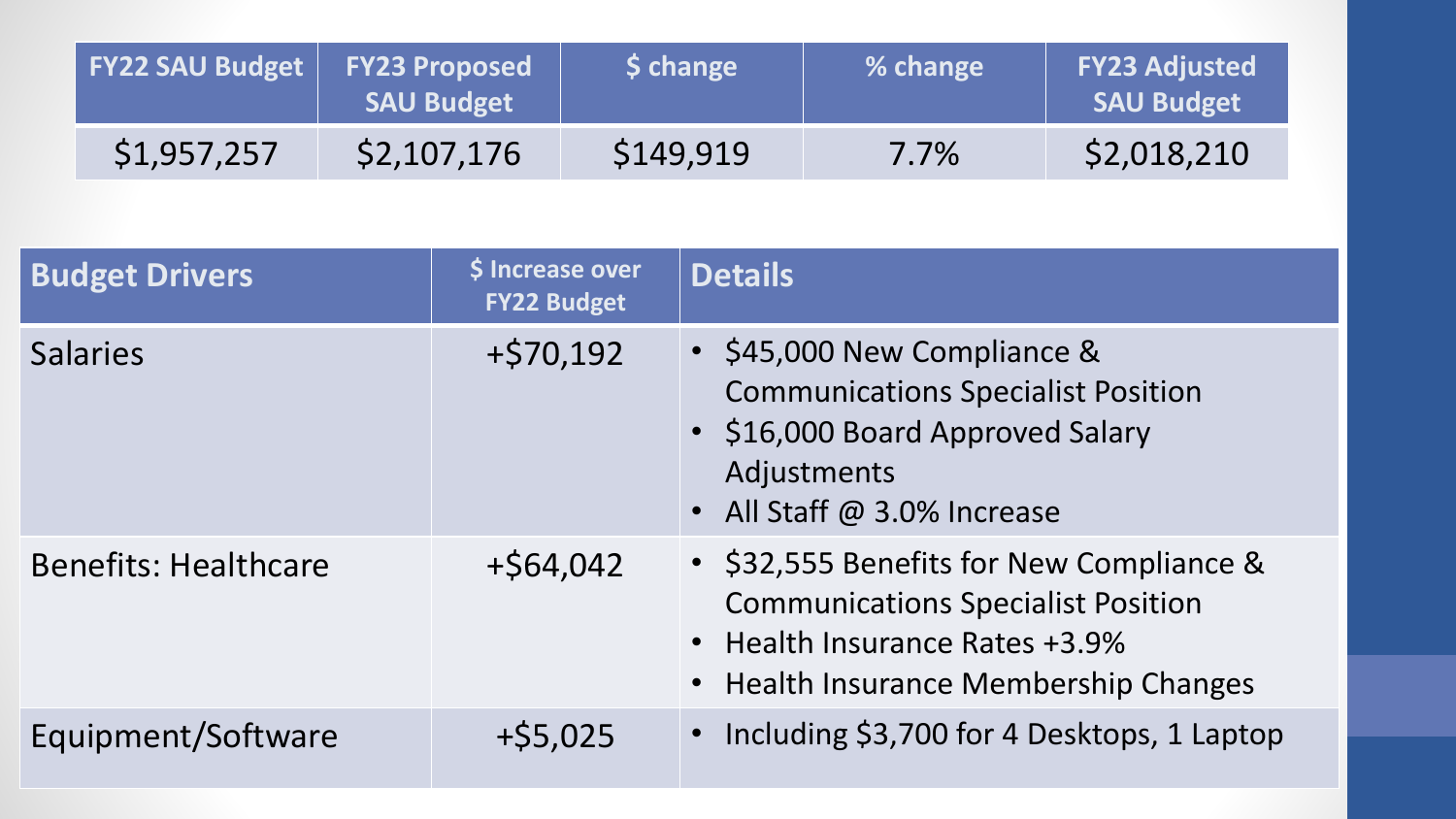#### **Proposed Compliance and Communications Specialist**

*Identified Need:* The increasing demands for compliance documentation and other communication matters is absorbing significant time of senior district leadership and cutting into the time needed to carry out their primary functions of educational and fiscal management.

Salary and Benefits = \$77,555

\$45,000 salary + \$32,555 benefits

*Position Goal:* To generate compliance documentation and to provide assistance to the Superintendent and Assistant Superintendent in conveying important/required information regarding the school district to the Department of Education, school boards, the school community, and the members of the public.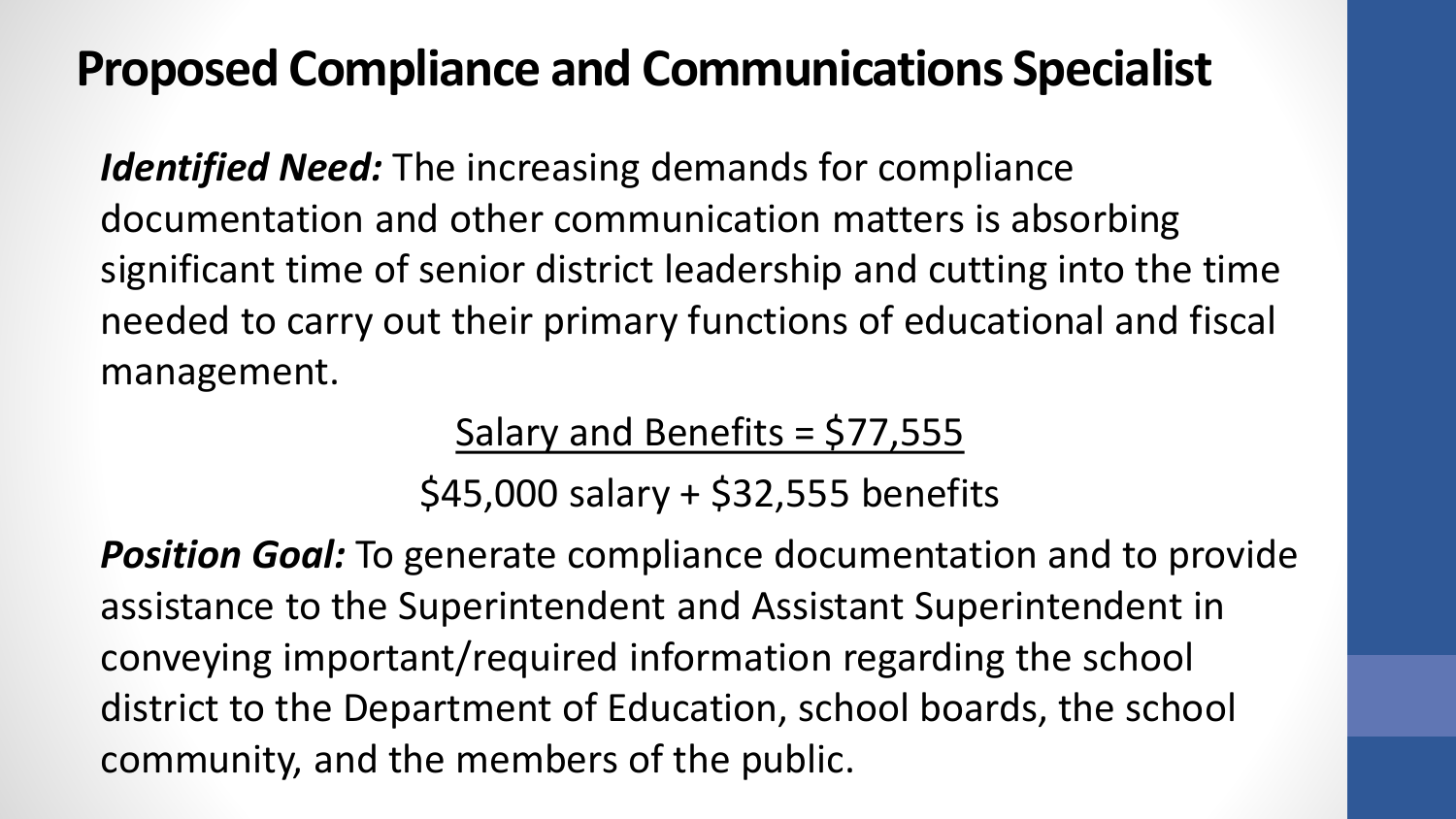### **Facilities Maintenance Expendable Trust**

**Article 5.** To see if the school district will vote to raise and appropriate up to the sum of **\$200,000** to be added to the previously established School Building and Facilities Maintenance Expendable Trust Fund. The sum to come from the Hollis Brookline Cooperative School District's June 30, 2021 unassigned fund balance, available on July 1, 2022.

The school board recommends this appropriation (5-1-0).

The budget committee recommends this appropriation (8-0-0).

| <b>Estimated Foregone</b><br><b>Tax Impact</b> |        | <b>HOLLIS   BROOKLINE</b> |
|------------------------------------------------|--------|---------------------------|
| $\zeta/K$                                      | (5.08) | (5.13)                    |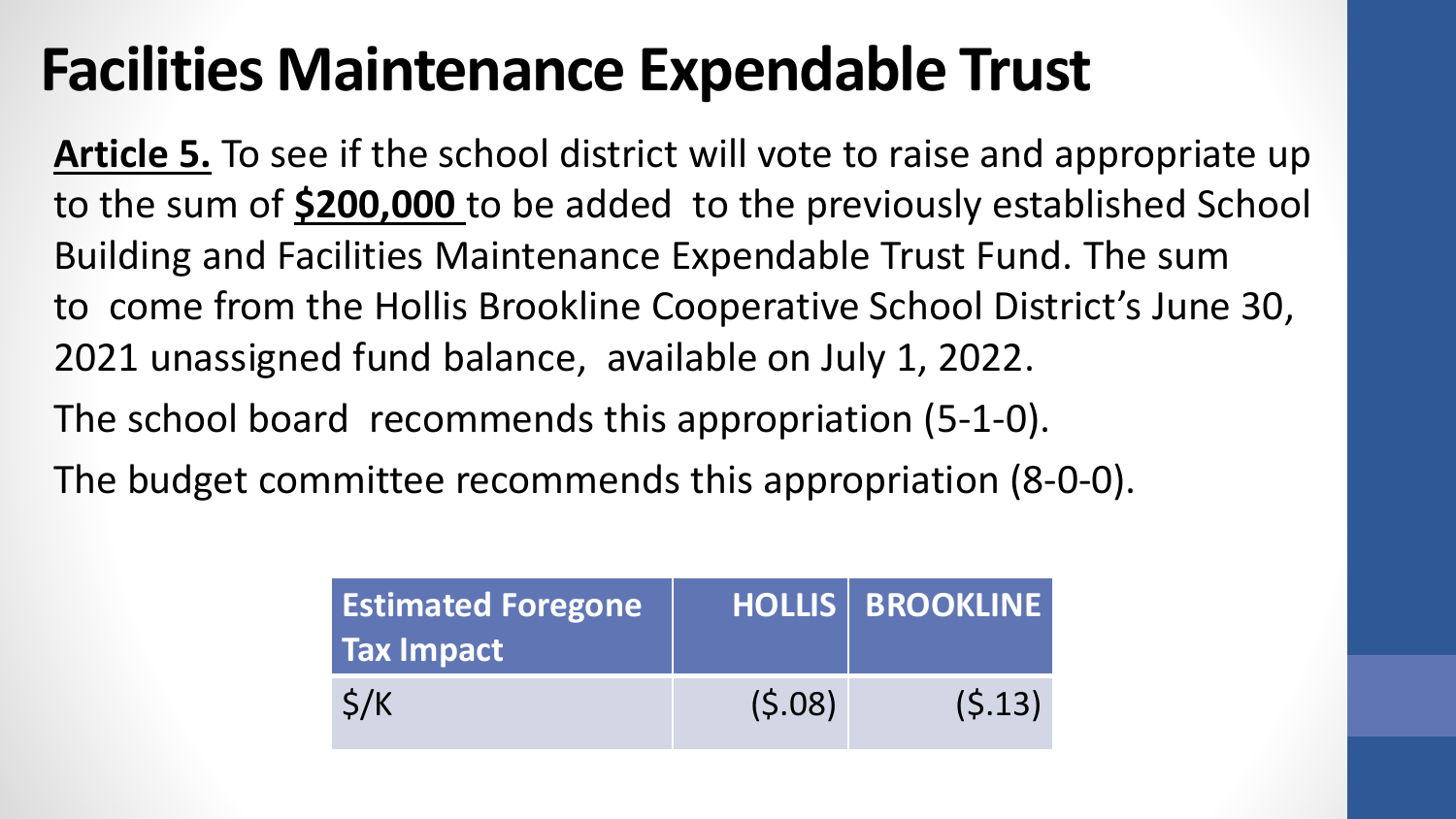#### **Fund Utilization**

| <b>FY23</b>                 | in \$K    |
|-----------------------------|-----------|
| <b>Beginning Balance</b>    | \$99,625  |
| <b>FY23Proposed Funding</b> | \$200,000 |
| HBHS Roof - Phase 7         | (570,000) |
| HBHS Road Paving - Phase 2  | (570,000) |
| <b>HBMS - HVAC</b>          | (560,000) |
| <b>Ending Balance</b>       | \$99,625  |

Additional \$255,750K in facilities maintenance items included in Operating Budget.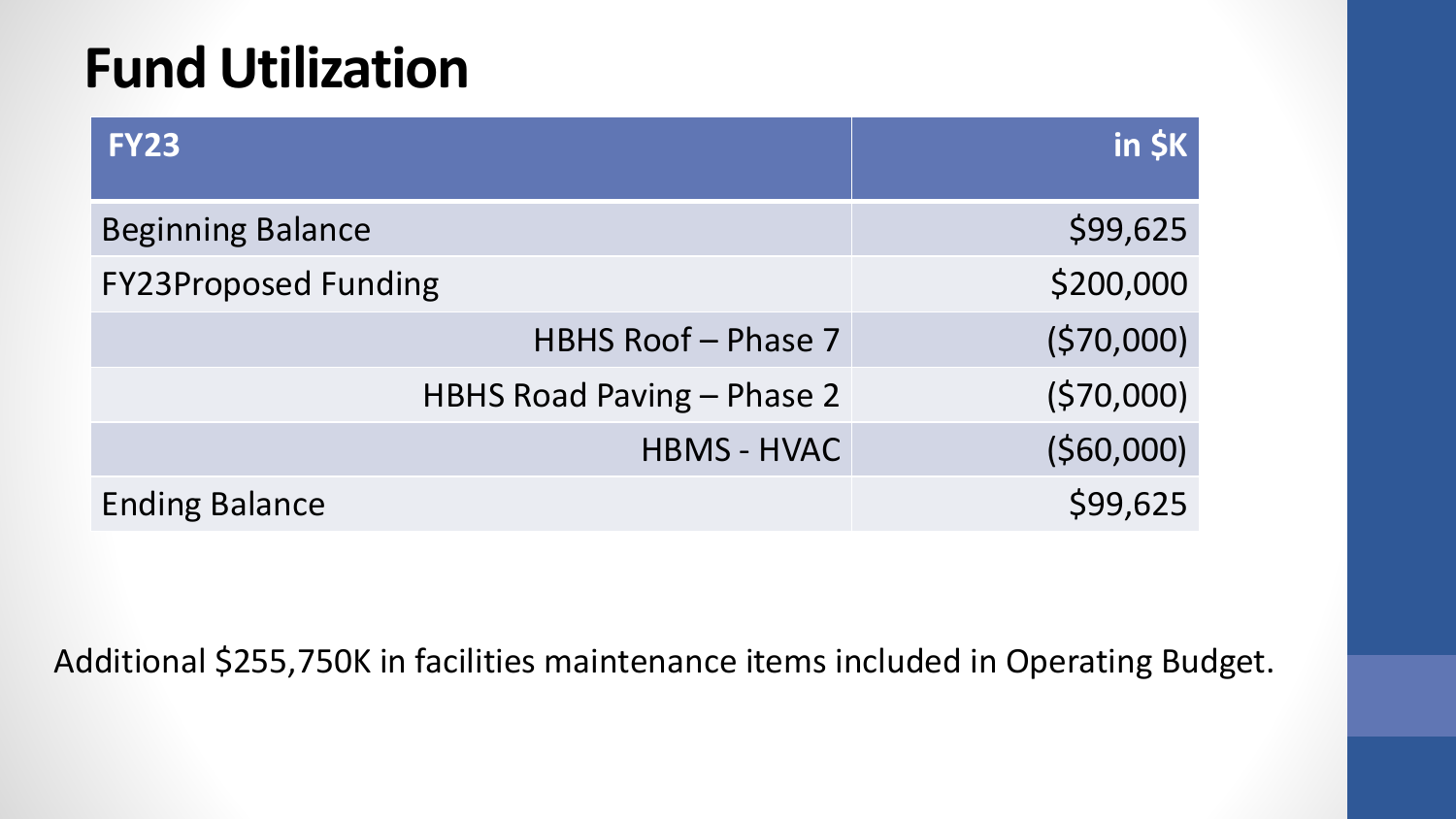#### **Special Education Trust**

**Article 6.** To see if the Hollis Brookline Cooperative School District will vote to raise and appropriate up to the sum of **\$25,000** to come from the June 30, 2022 unassigned fund balance available for transfer on July 1, 2022 to be added to the previously established Special Education Expendable Trust Fund. No amount to be raised from taxation.

The school recommends this appropriation (6-0-0).

The budget committee recommends this appropriation (8-0-0).

| <b>Estimated Foregone</b><br><b>Tax Impact</b> |        | <b>HOLLIS   BROOKLINE  </b> |
|------------------------------------------------|--------|-----------------------------|
| S/K                                            | (5.01) | (5.02)                      |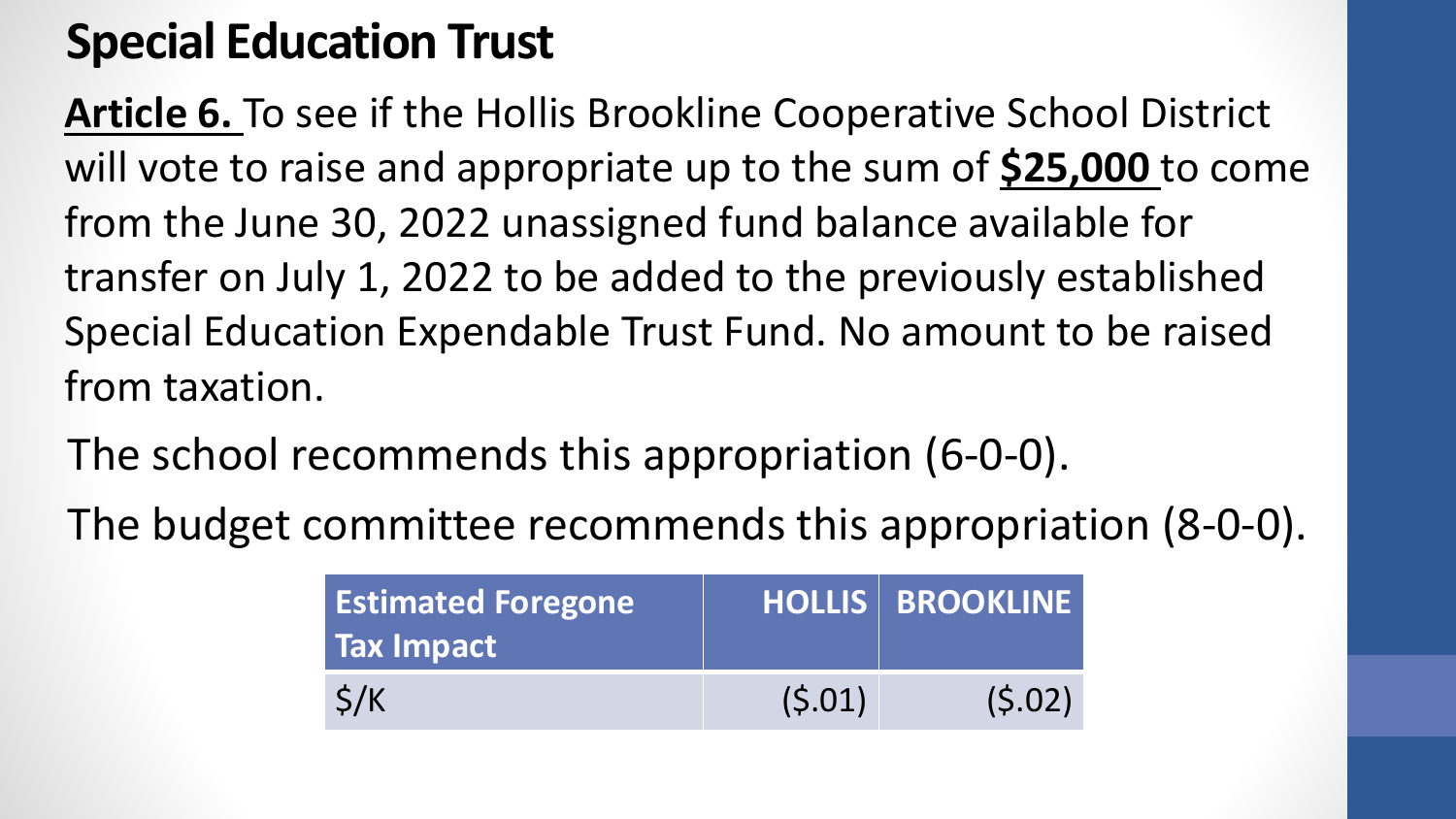**Article 7. Petitioned Warrant Article.** Shall we adopt the provisions of RSA 40:13 (known as SB 2) to allow official ballot voting on all issues before the Hollis Brookline Cooperative School District on the second Tuesday of March?

The school board does not recommend this article. (0-6-0)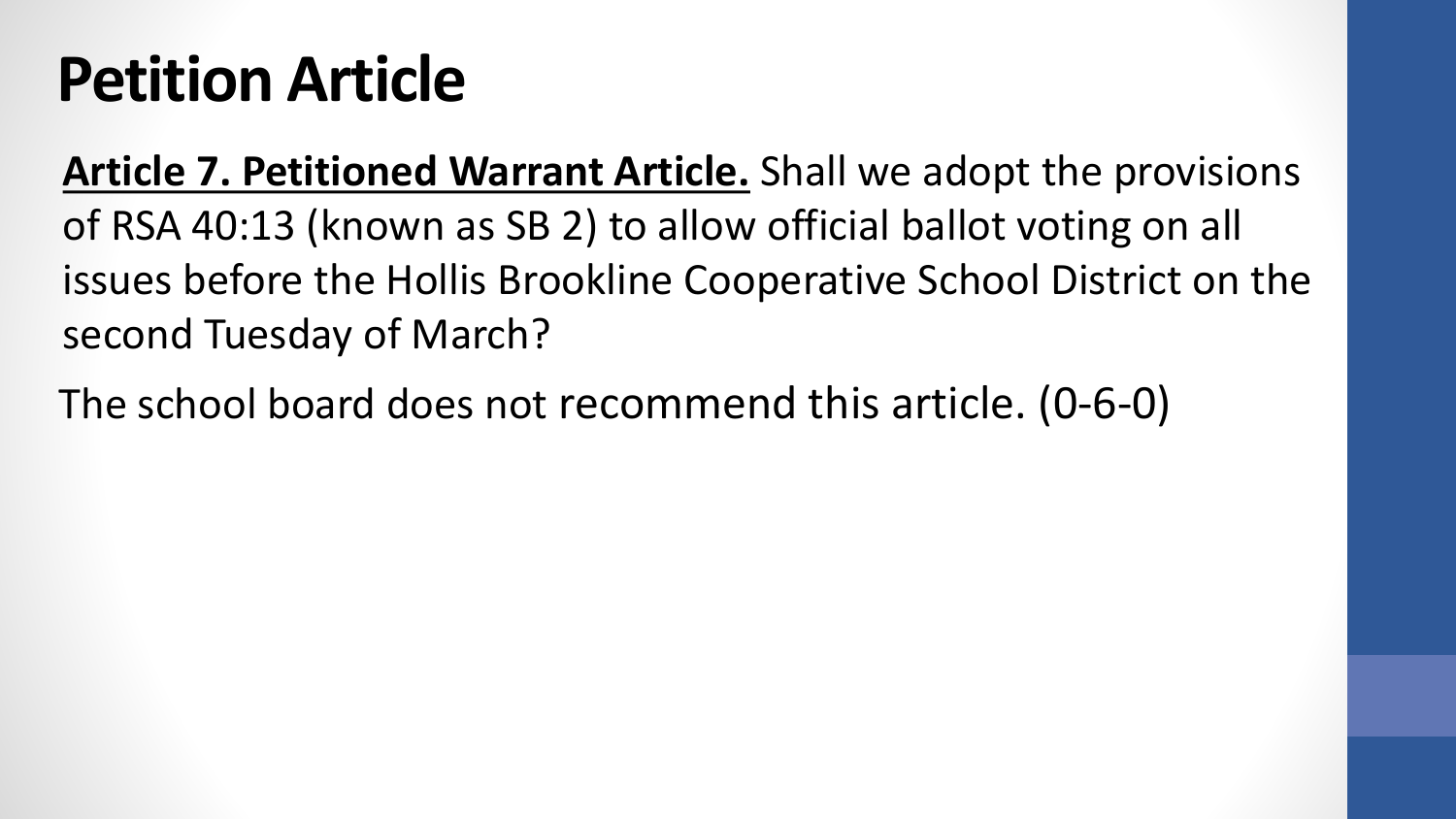**Article 8. Petitioned Warrant Article**. Shall the Hollis Brookline Cooperative School District rescind authorization under RSA 198:4-b II so that the Hollis Brookline Cooperative School District returns 100% of year-end unassigned general funds to the taxpayers?

The school board does not recommend this article. (0-6-0)

The budget committee does not recommend this article. (0-8-0)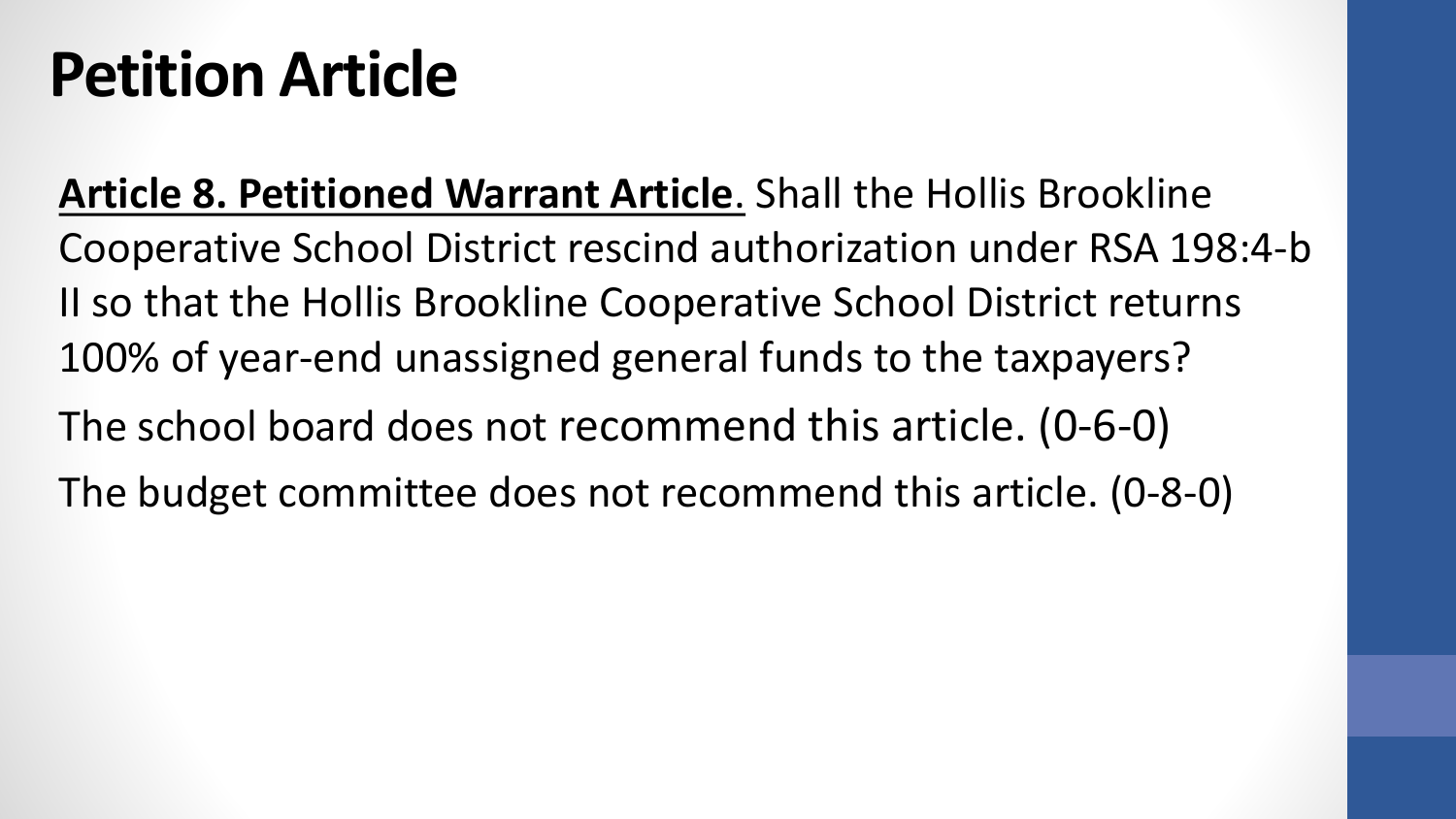**Article 9. Petitioned Warrant Article.** Shall the Hollis Brookline Cooperative School District direct the Hollis Brookline Cooperative School Board to adopt and implement a policy to ensure that each textbook or other assigned book used in the Hollis Brookline Cooperative School District as well as a copy of all professional training materials provided to teachers, administrators, and staff of the district paid with school district funds be made available to the public at the Hollis Social Library and at the Brookline Public Library in hardcopy or electronic form, organized by grade or teacher?

The school board does not recommend this article. (0-6-0)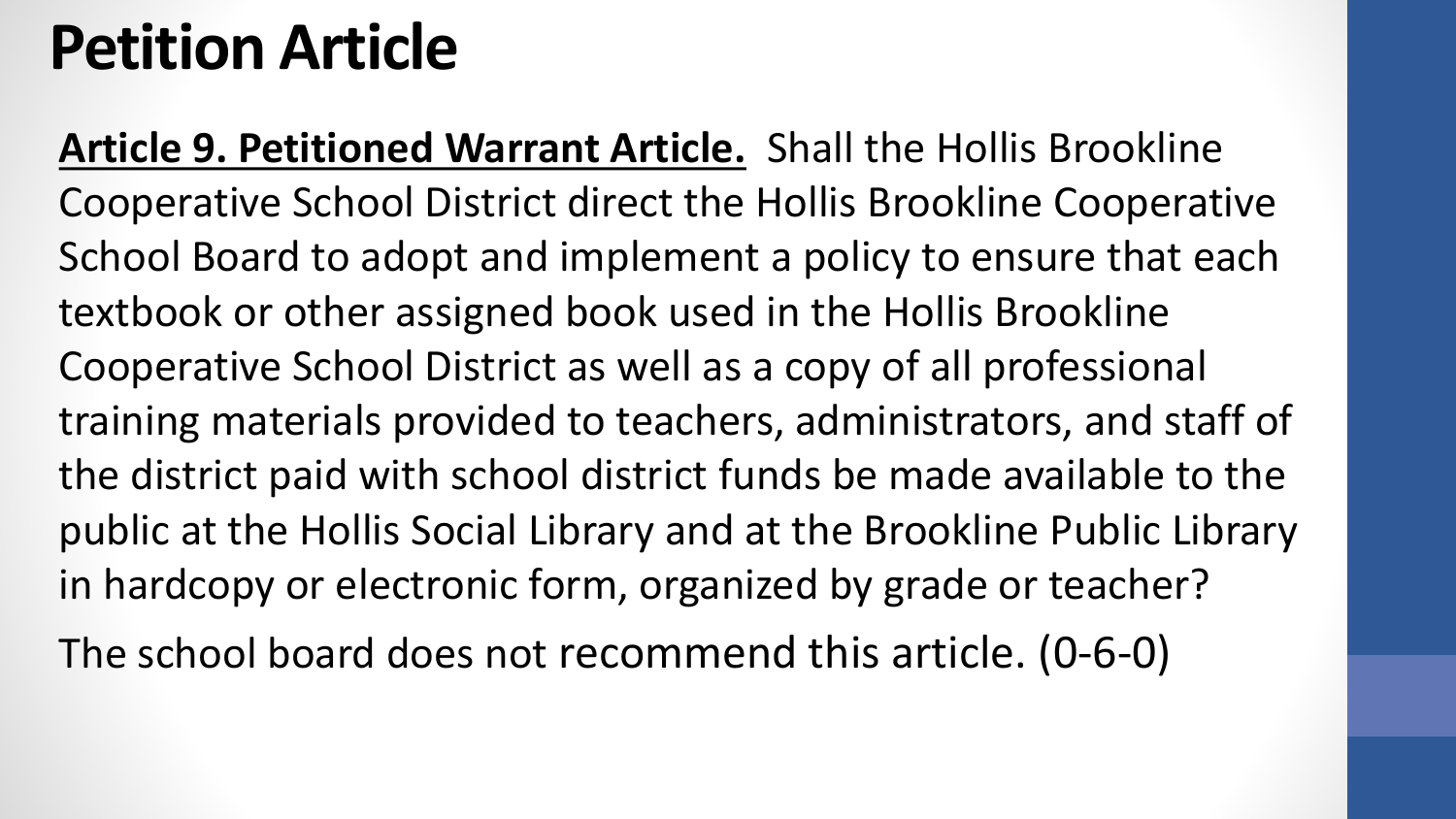**Article 10. Petitioned Warrant Article.** Shall we adopt the provisions of RSA 32:5 V-b, requiring that the annual budget and all special warrant articles having a tax impact, as determined by the school board, shall contain a notation stating the estimated tax impact of the article? The determination of the estimated tax impact shall be subject to approval by the governing body.

The school board does not recommend this article. (0-6-0) The budget committee does not recommend this article. (1-7-0)